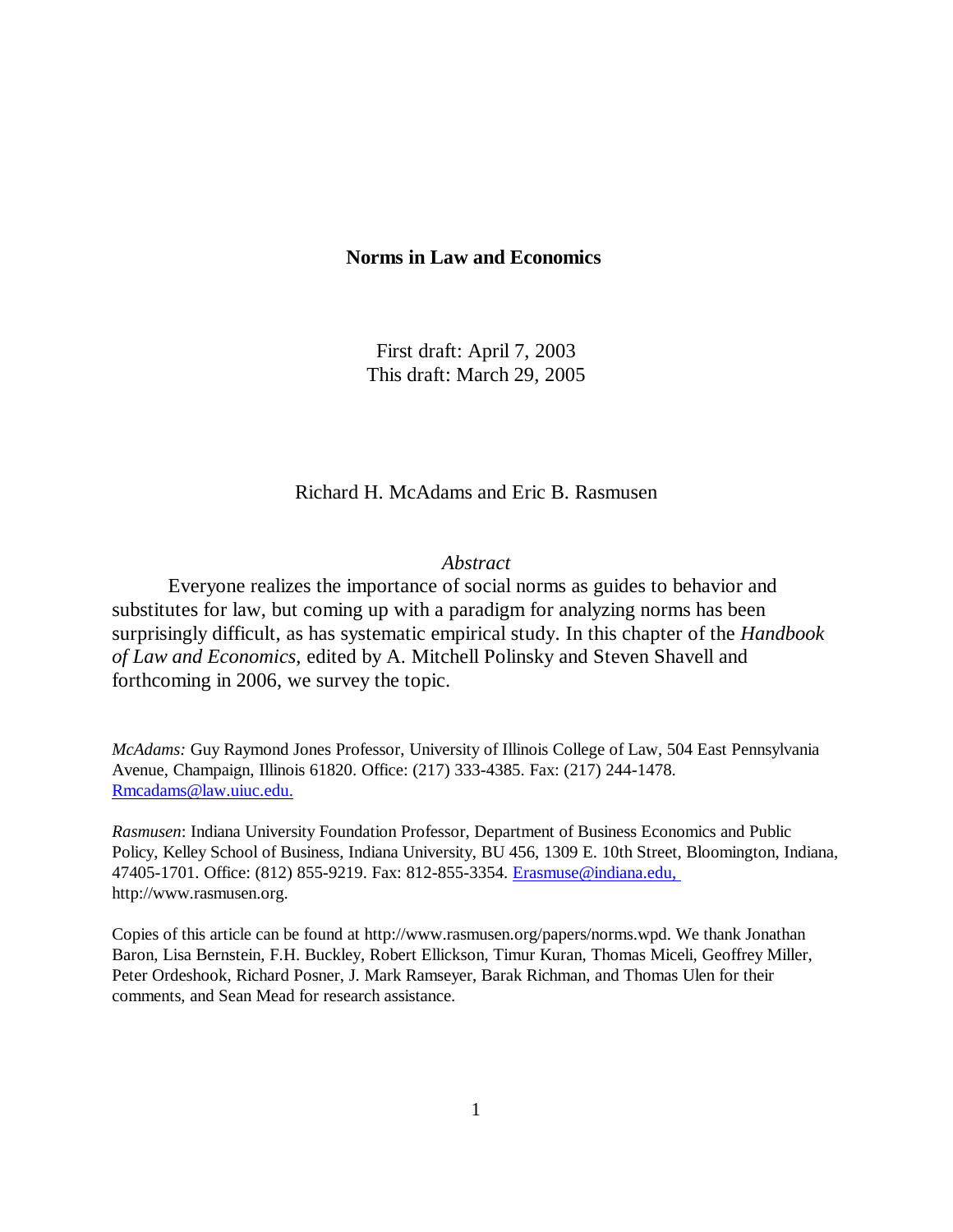## **1. Introduction**

Law seeks to regulate behavior when self-interest does not produce the correct results as measured by efficiency or fairness. If people behave well without regulation, law is superfluous and just creates extra costs. If law is not what actually determines human behavior, scholars debating it are wasting their time. For this reason, law matters primarily to the "bad man" of Oliver Wendell Holmes, Jr. (1897). The "bad man" is, in effect, "economic man," caring only about the material consequences of his actions:

You can see very plainly that a bad man has as much reason as a good one for wishing to avoid an encounter with the public force, and therefore you can see the practical importance of the distinction between morality and law. A man who cares nothing for an ethical rule which is believed and practised by his neighbors is likely nevertheless to care a good deal to avoid being made to pay money, and will want to keep out of jail if he can.

The man who is not "bad" in this sense, however, *is* influenced by the ethical rule, either because he cares directly about it or because he cares about other people who do. Since the perfect "bad man" is untypical, we should revise our first sentence above to say that law becomes relevant only when neither self-interest *nor social norms* provide adequate incentives for behavior.

Since the early 1990s, considerable scholarship in law and economics has turned its attention to norms, as Ellickson (1998) details. Numerous articles and at least six law review symposium issues have addressed the power of social norms and their relevance to law (see "Symposium..." in the References section). Something else Holmes said is: "For the rational study of the law the blackletter man may be the man of the present, but the man of the future is the man of statistics and the master of economics."And indeed, the same economic methods useful for analyzing law are useful for analyzing norms, a tradition going back as far as Adam Smith (e.g., his explanation in *The Wealth of Nations (*1776, Book V, Chapter 1) of how religious sects flourish in the anonymity of cities to provide indicators of good morals). Economics is eminently suitable for addressing questions of the various incentives mediated neither by the explicit price of some good nor by the threats of government, incentives that underlie norms such as guilt, pride, esteem and disapproval.

We will proceed as follows. Section 2 addresses the definition of "norms" and contrasts it with "conventions." Section 3 discusses the sources and workings of conventions and norms, paying particular attention to the normative incentives of guilt and esteem. Section 4 provides a general overview of the norms literature in law and economics, separately discussing how such regularities matter to the positive and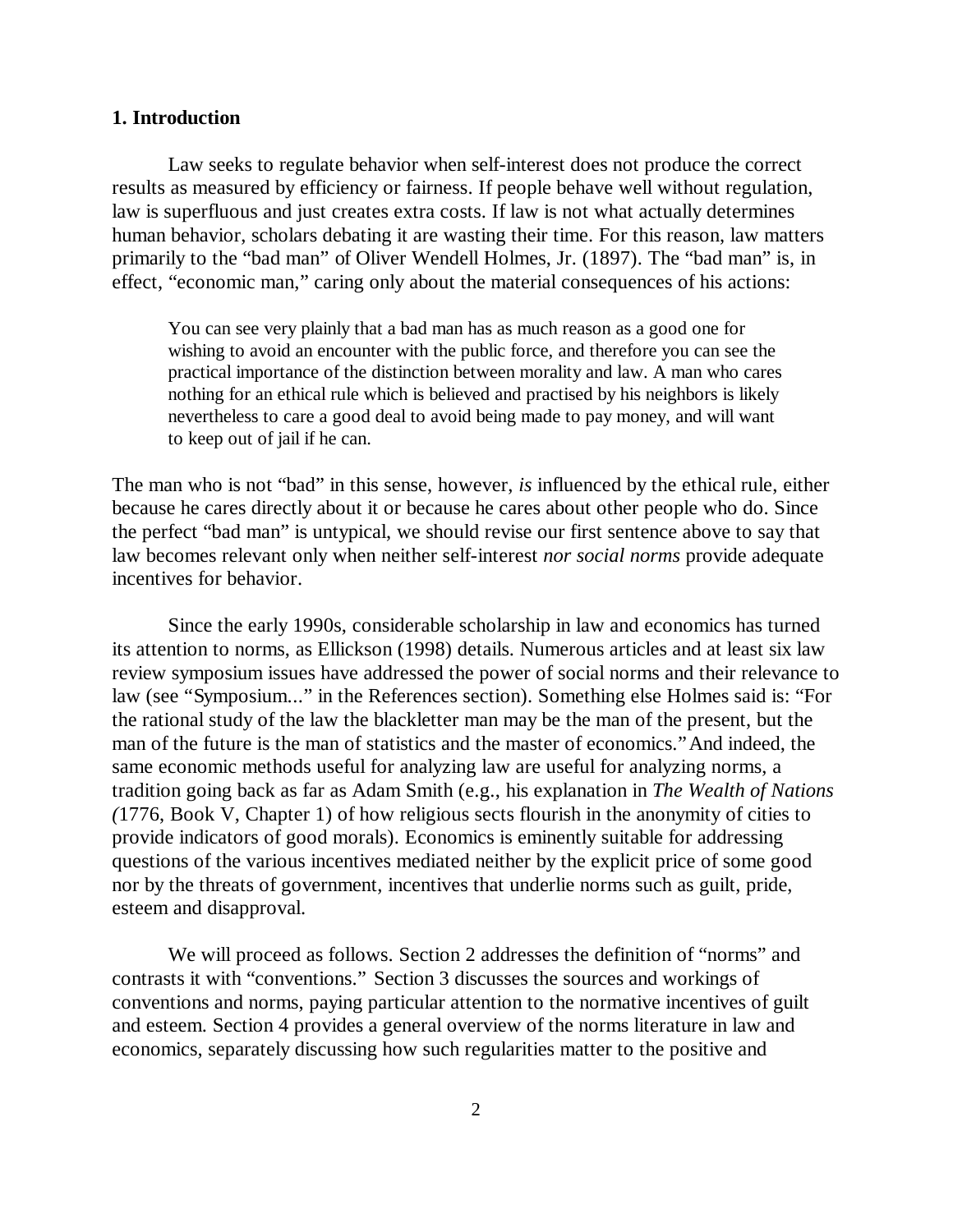normative analysis. Section 5 reviews applications of this literature to particular areas of law– torts, criminal law, constitutional law, and so forth. Section 6 concludes.

#### **2. Defining "Norms"**

Ellickson's seminal work, *Order Without Law* (1992: 126) notes a fundamental ambiguity in the word *norm*, that it denotes "both behavior that *is* normal, and behavior that people *should* mimic to avoid being punished." Confusion arises because law and economics scholars use the term in both senses. All contributors to the literature seem to agree that a norm at least *includes* the element of a behavioral regularity in a group – what is typical or "normal" – but they do not agree on whether a norm also requires that the behavior be normatively required. "Norm" means merely equilibrium behavior in Picker (1997); Mahoney & Sanchirico (2001, 2003); and E. Posner (2000). Others, however, restrict the term to the combination of an attitudinal regularity and a behavioral regularity – i.e., the situation where people believe that the behavior is normatively appropriate ( Cooter 1996; Ellickson 1992; Kaplow & Shavell 2001a, 2002a, 2002b; McAdams 1997, 2001).<sup>1</sup> The attendant attitude may be as strong as a perceived moral obligation – that most people believe that everyone should conform to the regularity and that it is wrong to do otherwise (Cooter 1996; Kaplow & Shavell 2001a) – or as weak as a simple sense of approval or disapproval (McAdams 1997; Pettit 1990). Normative attitudes not only add a distinct element to a behavioral regularity, they also contribute to stability by creating the *normative incentives* – guilt, esteem, shame – that we discuss below. $2$ 

Here we will define "norms" as behavioral regularities supported at least in part by normative attitudes. We will refer to behavioral regularities that lack such normative attitudes as "conventions." This is because we think it useful to have one term – "convention" – for a mere equilibrium that plays out without anyone holding beliefs about the morality of the behavior, and another term – "norm" – for a behavioral regularity associated with a feeling of obligation. This usage also aligns with that in other

<sup>&</sup>lt;sup>1</sup> We include Ellickson (1992:124), whom we read as implicitly referring to normative attitudes when he describes norms as a form of "social control," where "social control" means enforced rules of "normatively appropriate behavior."

 $2$  Ellickson notes (1992: 128) that "the best, and always sufficient, evidence that a rule is operative is the routine ... administration of sanctions ... upon people detected breaking the rule." Although we agree that third-party sanctions commonly reflect the existence of an attitudinal pattern – that the third parties believe the sanctioned behavior violates an obligation or at least that they disapprove of it – game theory shows that such an attitudinal pattern is not strictly necessary. See Mahoney & Sanchirico (2003). Third party enforcement can, in theory, exist merely as a matter of convention.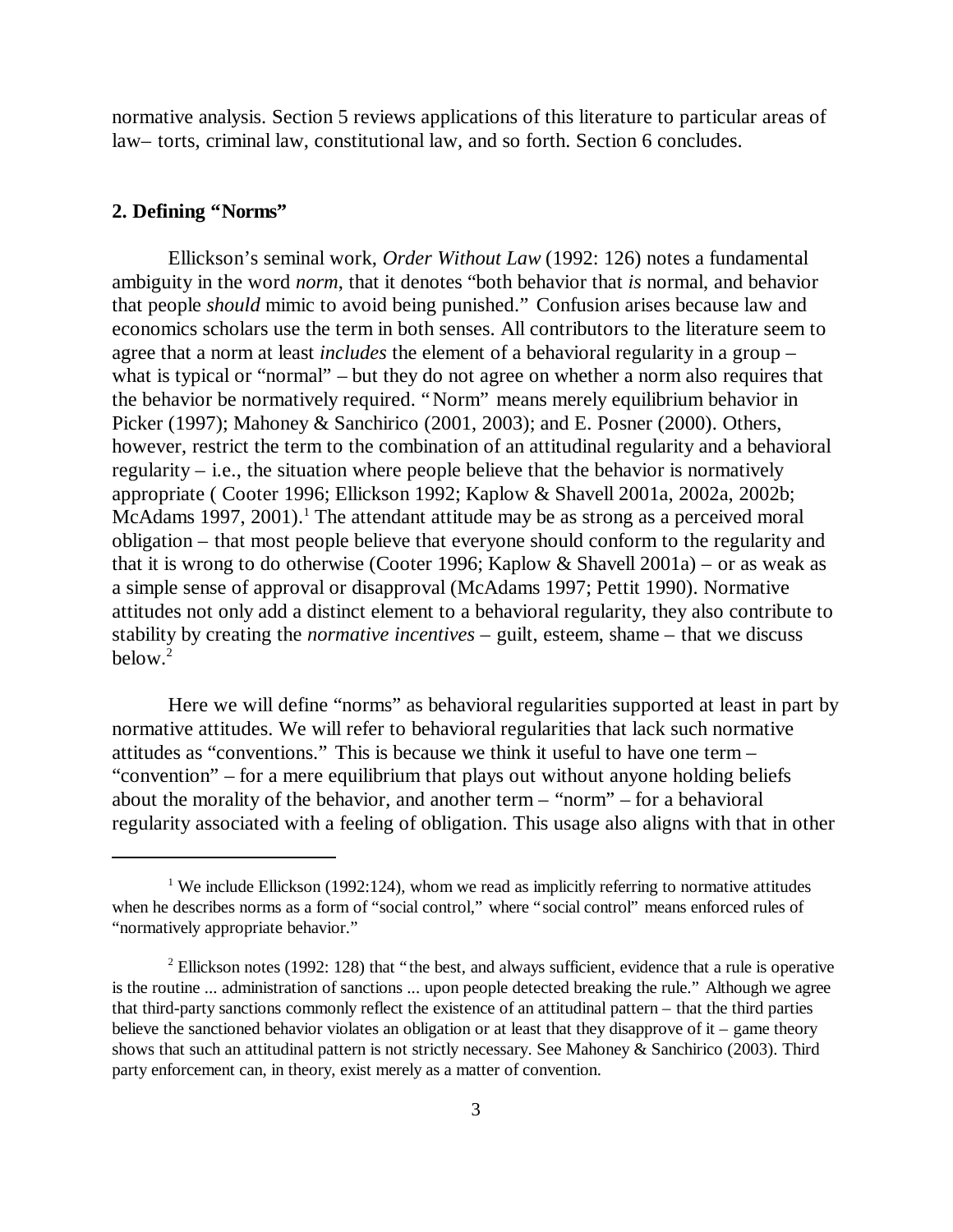social sciences. By contrast, if norms are nothing but behavioral regularities without support from attitudes, norms are not really a subject distinct from game theory. Indeed, the concept of "norms" under the broad definition has been justly criticized by such scholars as Kahan (2001) and Scott (2000) as too broad to be useful.

In excluding conventions, we clearly exclude some of what the law-and-economics literature has discussed as "norms" – for example, the equilibria that emerge from the evolutionary models of Picker (1997) and Mahoney & Sanchirico (2001; 2003), and the signalling model of Eric Posner (2000). Similarly, we exclude what Hetcher (2003) calls "epistemic norms," regularities that arise when individuals faced with information scarcity follow the crowd as in the cascades of Banerjee (1992) and Bikhchandani, Hirshleifer & Welch (1992). All these contributions are useful, but we see their point as explaining what *seem* to be norms, motivated by feelings of right and wrong, as really being something else – conventions motivated by simple self-interest.

 Even using the narrow definition of norm, conventions remain relevant. First, conventions are invaluable for testing whether a norm-based explanation is strictly necessary. As a first step, ask of each behavioral regularity whether it is really due to a convention. Often it will be, and there is no need to employ the special tools of this chapter. Second, conventions sometimes explain the origin of norms. Human beings quickly come to hold normative attitudes about an existing state of affairs, believing that other people *should* do what they are expected to do, especially when unexpected behavior causes harm (Sugden [1998]). Once everyone expects motorists to drive on the right side of the road, we come to believe that someone who drives on the left is not just foolish, but immoral. What is at first merely a convention becomes a norm. In such cases, an understanding of what maintains the end state requires the idea of norms, but the best tools for understanding norm origin come from game theory. We will therefore discuss conventions in some detail below.

Aside from definitions, there remain other sources of confusion that we hope to avoid. First, although sociologists and anthropologists refer to "legal norms," we will, following the convention of the legal literature, discuss norms as distinct from law. Although we comment below on the two important meta-law norms of legal obedience and the rule of law, we view law and norms as distinct incentives for behavior. Second, some theorists use "norms" to refer only to decentralized and informally created regularities, while others use the term to refer to rules of private institutions or organizations – rules that are often highly centralized and formal. We consider norms to encompass both types of regularities, though we recommend the term "organizational norms" to refer to centralized norms. Third, scholars such as Miller (2003) and Strahilevitz (2000, 2003) refer to norms that arise between strangers in large populations, whereas others, such as Bernstein (1992) and Ellickson (1992), discuss the norms of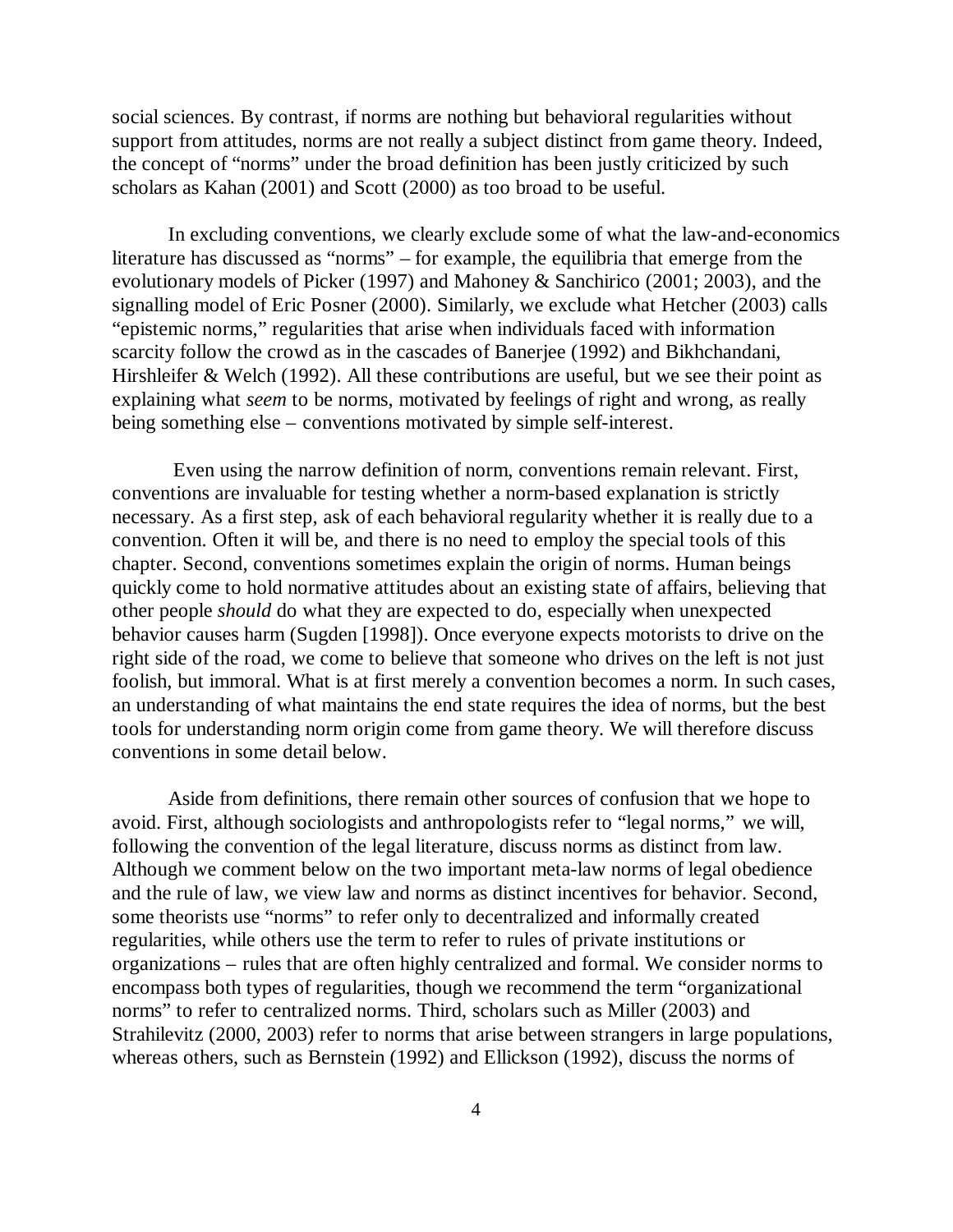small and close-knit subpopulations. Norms in the sense we study here arise in both settings, though we will use the term "group norm" to refer to norms limited to a particular group. Finally, some theorists implicitly reserve the term "norms" to refer only to general regularities, such as the norms of reciprocity or individualism, while others use the term for specific regularities , such as giving gifts on Secretary's Day or shutting off cell phones in church. Norms under our definition encompass regularities at all levels of generality.

It is also important to distinguish norms from the rules of thumb and psychological heuristics studied by behavioral economics. Books such as Kahneman, Slovic & Tversky's 1982 *Judgment Under Uncertainty: Heuristics and Biases* and Dawes's 1988 *Rational Choice in an Uncertain World* document and discuss many cognitive biases and compensating heuristics, but it is quite possible for a decisionmaker to be perfectly rational yet driven by norms, or radically irrational yet indifferent to norms. If most individuals in a social group eat spinach ice cream, a conventional economist might rest content with the explanation that they like the flavor, while a behavioral economist might attribute that odd behavior to a bias or heuristic. A norms scholar , in contrast, would look for whether there was a desire to conform to what others expect and approve and would check to see if people in the group believed eating spinach ice cream was morally obligatory. Heuristics and rules of thumb do have important implications for laws and lawmaking (see, e.g., Baron (2001)), and they have been called norms (e.g., Epstein [2001]), but they really are a different subject. Psychology does, however, have application in the experimental study of what people mean by such things as "fairness," as may be seen in Thibaut and Walker's 1975 *Procedural Justice: A Psychological Analysis* and the literature that followed it (e.g., the criticism in Hayden & Anderson (1979) and Rabin (1993)). Much may be discovered by experiments such as those of Cox & Deck (2004) that do not investigate only whether people behave as the simplest economic models of rational and selfish decisionmaking predict, but also carefully distinguish between different possible motives for deviating from the simple model.

#### **3. How Norms Work**

In this section, we will first discuss what we mean by normative incentives, and then contrast that with the numerous ways in which conventions can imitate, generate, or sustain norms.

## **a. Types of Normative Incentives**

 People feel obligations in a variety of ways, some internal and some external. Normative incentives are frequently negative – costs imposed on those who fail to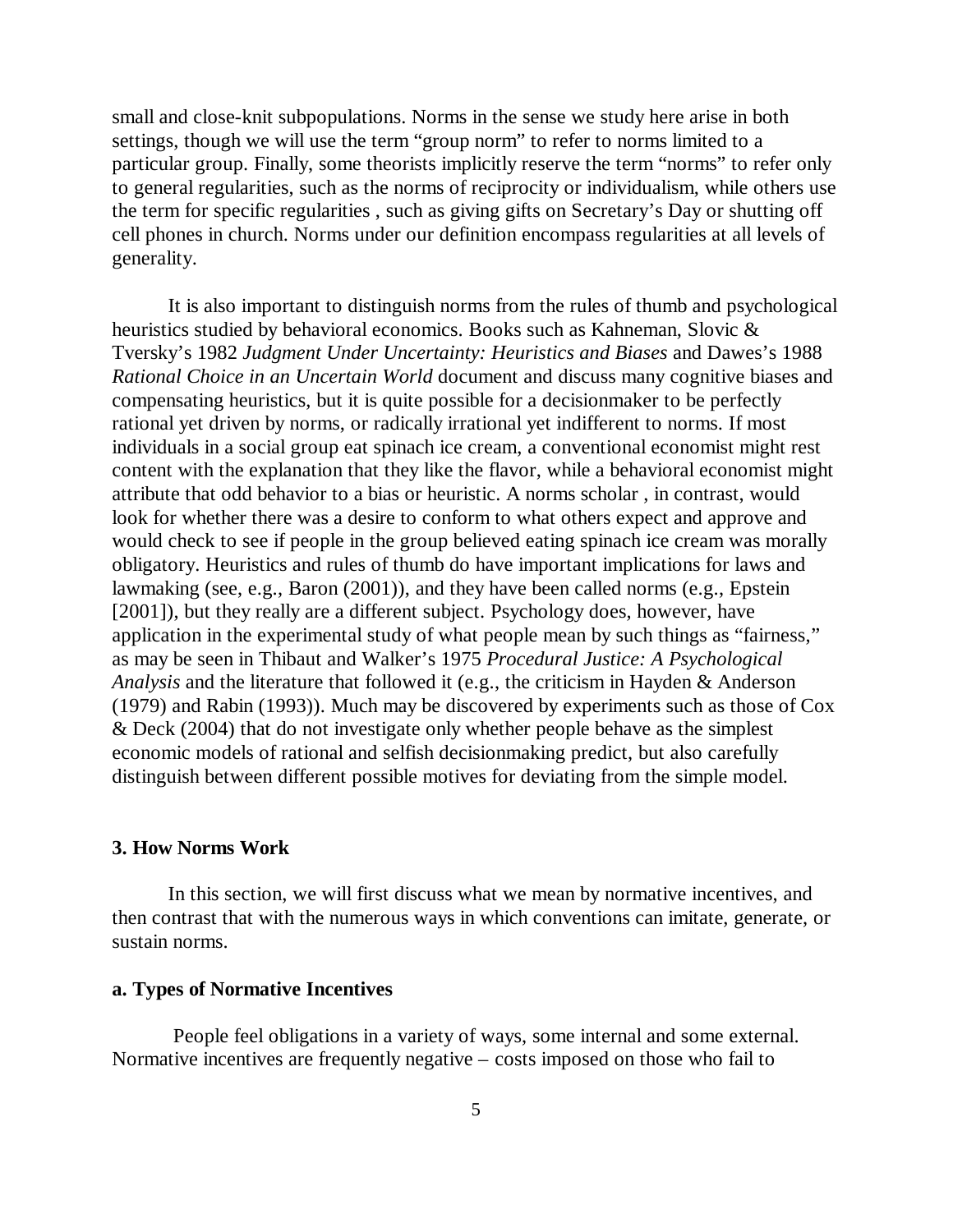conform to a behavioral regularity (such as guilt from not protecting a child from drowning) – but can also be positive – benefits conferred on those who exceed the normative requirement (as a person who incurs great danger saving a stranger's life). A significant literature documents and discusses negative sanctions, usually imposed by third parties but sometimes by the victim of a norm violation. Examples include gossip (Ellickson 1992:214-15; McAdams 1996); admonishment and insult (Miller 2003; Buckley 2003); social ostracism and shunning (E. Posner 1996a); economic boycott and exclusion (Bernstein 1992, 1996, 1999, 2001; Skeel 2001); property destruction (Ellickson 1992: 215-19; Miller 2003: 931); and violence (McAdams 1995; Milhaupt & West 2000: 68). Positive sanctions have received less attention, but see Ellickson's (1991: 236-39) discussion of rewards for third party norm enforcers.

Whether they are positive or negative, by "normative incentives," we do not mean merely these external sanctions, which are the proximate but not ultimate influence on behavior. Instead, we must ask why third parties ever bother to incur the costs of sanctioning norm violators. Often it is possible to explain the third party behavior as itself part of a convention, not dependent on normative beliefs– see Mahoney & Sanchirico (2003) or Hirshleifer & Rasmusen (1989). Underlying a norm in the strict sense of the word, however, is a non-material motivation, either for the primary behavior of the person who follows the norm or for the secondary behavior of the people who reward his conformity or punish his violation.

The place to look for norms as opposed to conventions, therefore, is in the utility function. Normative attitudes are beliefs about the appropriateness of behavior, and the starting point for analysis is how these beliefs influence utility. Consider three possibilities.

*(i) Guilt and pride.* An internalized normative incentive means that an individual sanctions himself. Guilt is disutility that arises when a person behaves in ways he thinks morally wrong. The converse, pride, is utility that arises when he behaves in ways he thinks virtuous. That someone can feel guilt and pride is equivalent to saying that he has a taste for behaving in conformity with his moral beliefs. Moral philosophers have for a considerable time emphasized the role of guilt and pride in moral behavior, as in Hume (1751:150). These incentives do not require that anyone else know how the person acted. Nor do they preclude the individual from acting contrary to his moral beliefs – sometimes the payoffs for doing so are greater than the anticipated guilt costs. As elsewhere in economics, in this style of analysis the individual calculates what maximizes his utility and acts accordingly. As elsewhere, the empirical prediction is that when prices change, so will behavior: if the material benefit of norm violation rises while the guilt penalty stays constant, we will observe more violation.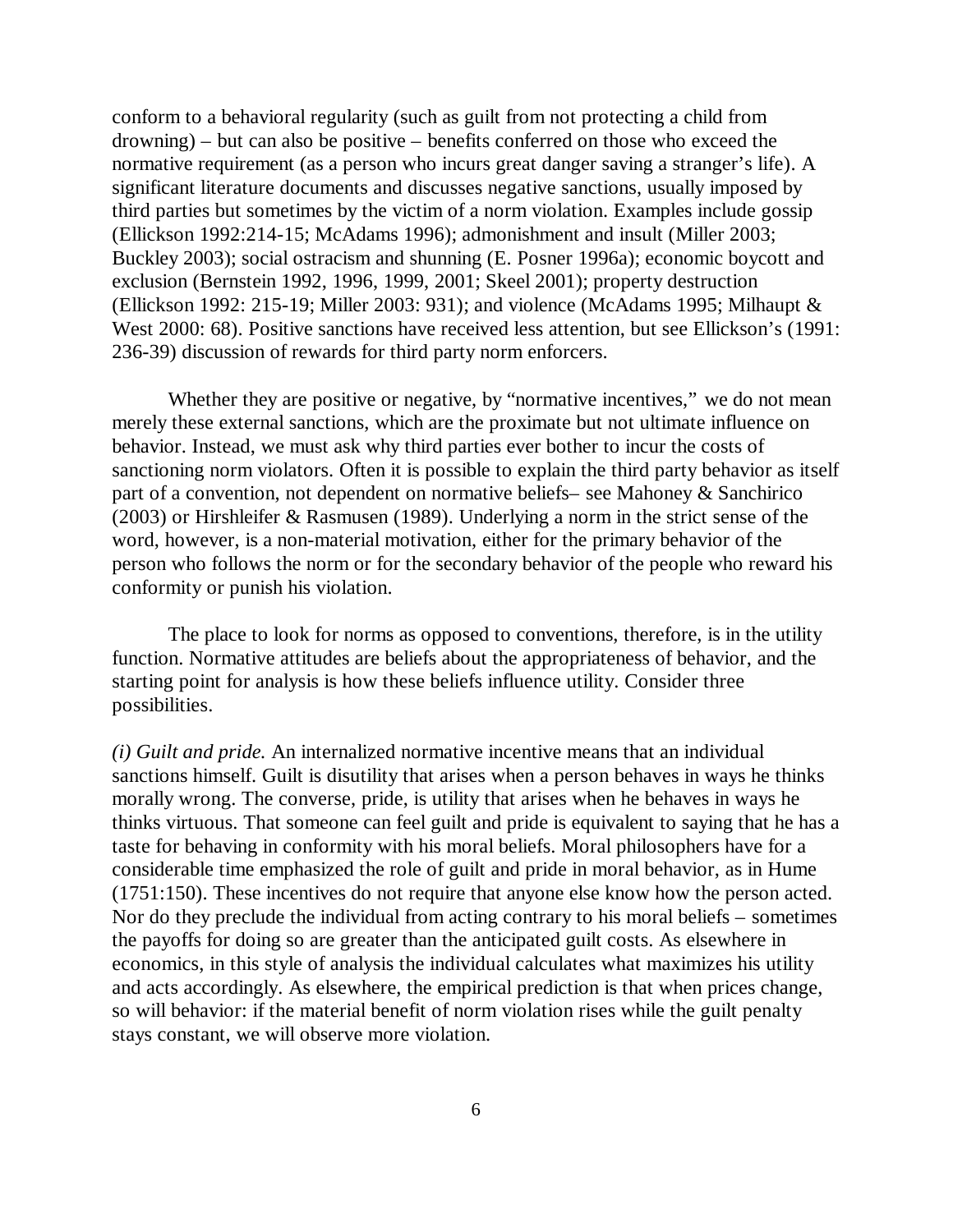As with other tastes in the utility function, if a person's taste for pride and distaste for guilt varies widely from day to day, the rational-actor approach will not yield useful predictions. By the end of childhood, however, the moral beliefs that underlie guilt and pride are fixed enough to be difficult to change. Some psychologists claim that there is a genetic basis for guilt. This idea has been picked up in law-and-economics by Rubin (1982), Richard Posner (1986) and Kaplow & Shavell's *Fairness and Welfare* (2002) because evolutionary theory can explain moral tastes in the same way that it explains the taste for leisure or sweets. Part of the evolutionary explanation is the insight that potential feelings of guilt can be useful as a means of self-control, especially if this potential is visible to others.

*(ii) Esteem and disapproval.* Esteem is a normative incentive that exists if a person cares intrinsically (in addition to instrumentally) what others believe about his behavior. Someone might gain utility directly from believing that others esteem him and lose utility from believing that others disapprove of him, regardless of whether these outsiders take actions that materially affect him. This effect of others' beliefs on one's utility is equivalent to saying that a person has a taste for others' esteem. The idea is older than Adam Smith, but he put it well when he said in *The Theory of Moral Sentiments* that

Nature, when she formed man for society, endowed him with an original desire to please, and an original aversion to offend his brethren. She taught him to feel pleasure in their favourable, and pain in their unfavourable regard. She rendered their approbation most flattering and most agreeable to him for its own sake; and their disapprobation most mortifying and most offensive. (Smith, 1790: 116).

Unlike utility from pride or guilt, utility from esteem or disapproval arises only when one believes other people have formed beliefs about one's behavior. Disapproval can therefore be avoided by misbehaving secretly. As with guilt, the benefits of acting contrary to what others approve may outweigh the expected disapproval, especially when the disapproval is contingent on the offending behavior being detected. On the other hand, proper behavior is no guarantee of esteem, because esteem depends on one's perception of other people's beliefs, not on one's own behavior. Not just good conduct, but other's knowing about it – and knowing that they know about it – is necessary for esteem. And one may gain esteem without good behavior by fooling others into thinking one has behaved well.

Esteem and disapproval differ too from *praise* and *censure*, which are merely the *expression* of esteem and disapproval. Esteem and approval are subjective, based on beliefs about others' opinions rather than on the actual opinions or their public declaration. Praise and censure are evidence of what others believe – but expression is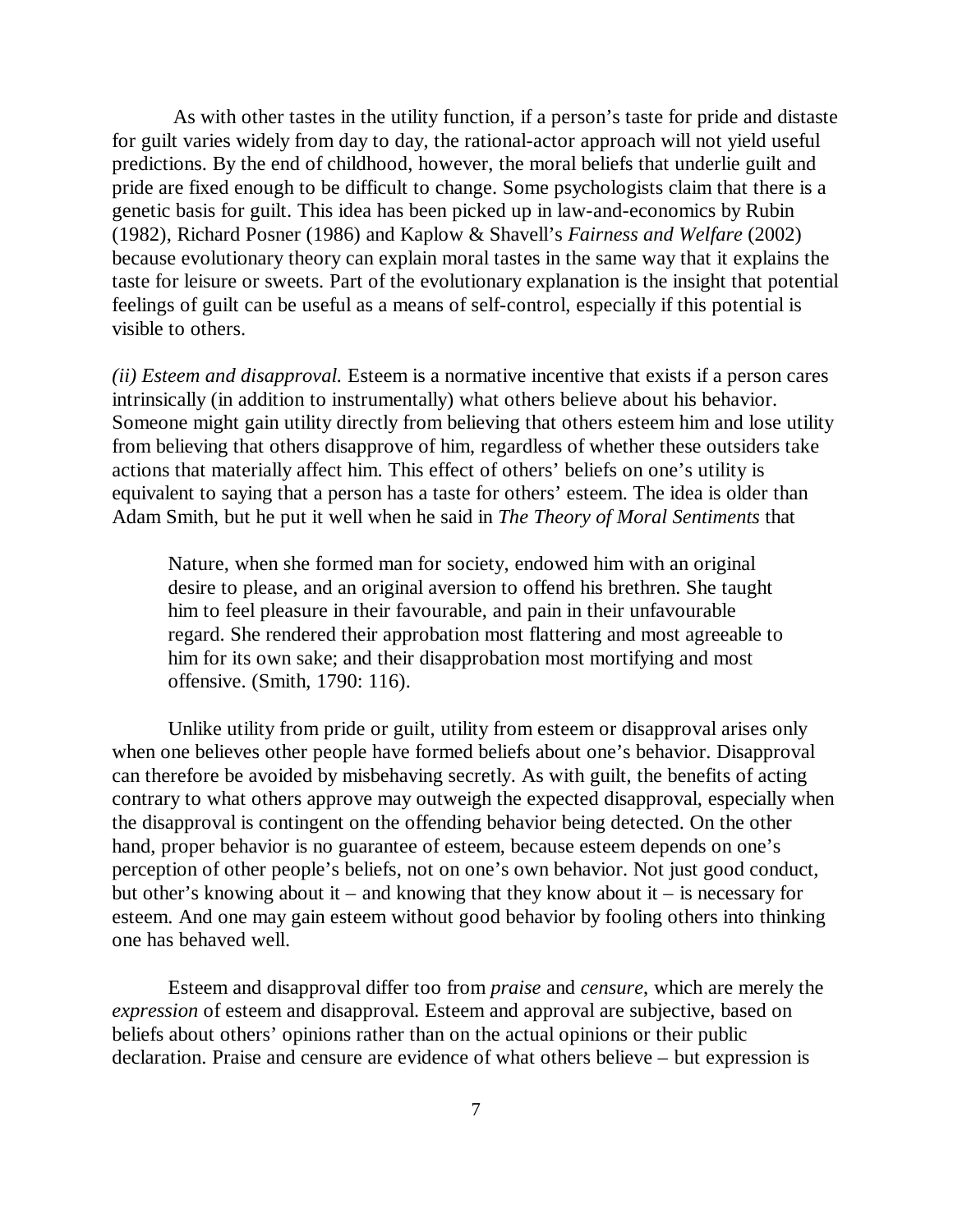not necessary for an individual to believe that others have formed judgments of esteem or disapproval. The fact that actual expression is not required reduces the transaction costs of esteem as an incentive – though it also can lead to misincentives because of misperceptions. See Kuran (1995). Note, too, that praise and censure might also be valued for their own sake; one may value the expression even if it is already common knowledge that the speaker holds the expressed view, or even if it is common knowledge that the speaker is being hypocritical. The sweetest congratulation might be from a disappointed rival.

Brennan & Pettit (2004: chapter 1) have traced the history of the idea of esteem, and Fershtman & Weiss (1998) identify conditions under which a preference for esteem (or what they call "status") is evolutionarily stable. Various theorists, including Pettit (1990), McAdams (1997), Brennan & Pettit (2000), Cowen (2002), and Brennan & Pettit (2004) use esteem as the key explanation of norms.

*(iii) Shame.* There is a third possibility. Some scholars, e.g. R. Posner & Rasmusen (1997), distinguish shame from guilt. Often, shame is used to mean the what we have termed disapproval, though with an emphasis on particularly intense and widespread disapproval. Shame might, however, mean something else: a negative emotion that arises from believing one has failed to meet standards set by the normative beliefs of others. On this account, shame falls between guilt and disapproval. Like guilt, it is an internalized sanction that occurs even if no one observes a norm being broken. Unlike guilt, the person feeling shame has failed to live up to the normative beliefs of others, which may be the case even if he has lived up to his own principles. As with disapproval, the standards of behavior are external, but unlike disapproval, the shamed person suffers disutility regardless of what others think. Suppose someone privately engages in sexual behavior *X* without feeling guilt (because he has not violated his own moral principles) or disesteem (because nobody else knows he has done it). Later he discovers that a friend strongly disapproves of *X*. The loss of utility that occurs only at this discovery would clearly not be guilt – by his own principles, he has done nothing wrong – nor disapproval – since the friend does not know that he has done *X*. We need a new category: shame. Likewise, there is a positive incentive analogous to pride or esteem if someone gains utility from successfully living up to the standards set by the normative beliefs of others, regardless of where whether he holds those same normative beliefs or whether others know he has succeeded (Cf. McAdams 1997:382-86). Shame and guilt are, of course subjects long studied in psychology. For entry into the literature, see Cosmides, Tooby & Barkow (1992), Harder (1995), and Tangney (1995).

## **b. Conventions**

As noted above, many behavioral regularities that seem normative may in part or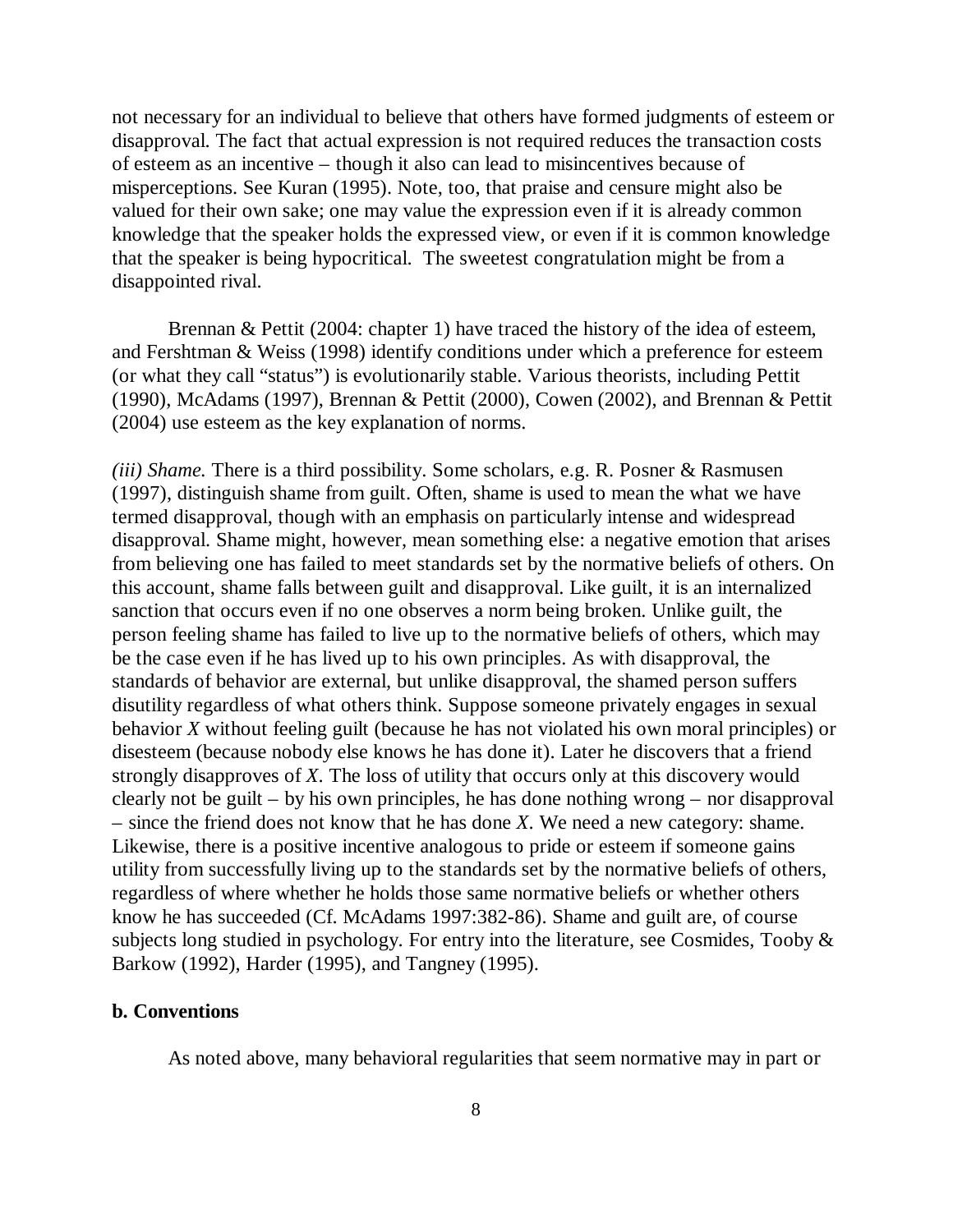whole be motivated by non-moral concerns, even when not driven by common tastes or fear of government penalties. These are conventions. Scholars in law and economics were analyzing social behavior driven by what we call conventions well before the word "norms" became popular, e.g., Brinig (1990) on wedding rings and Schwartz, Baxter & Ryan (1984) on dueling. A number of simple ideas from game theory can explain seemingly normatized behavior as driven by the usual incentives studied by economist, with no need to appeal to tastes.

One of the most important settings for conventions is the coordination game, in which the payoffs of the players are highest if they coordinate with each other. The problem is not conflicting desires but the need to avoid a discoordination that hurts everyone. This game leads the establishment of standards, whose importance is explained in Kindleberger (1983). A simple example is driving on the right side of the road.

Conventions also are important in repeated games, in particular when reputations can arise. Klein & Leffler's seminal 1981 article on reputation essentially models it as an equilibrium of a repeated game in which a player is willing to forgo present profits in exchange for a good reputation that will yield him future profits. It may look as if a seller is providing high quality out of pride of workmanship or fear of disapproval, but he is actually motivated purely by material gain. Hirshleifer & Rasmusen (1989) use the idea of repeated games to explain ostracism – the expulsion of rule-breakers from groups, and Axelrod & Hamilton (1981) show the power of reciprocal altruism in "tit-for-tat."

Signalling equilibria create still another form of convention. Someone may take a costly action to signal his inclinations or ability. This occurs if someone with baser inclinations or lower abilities would not be willing to bear the cost of the signal, whether it be the provision of advertising or restraint in taking advantage of the uninformed, a requirement known as the "single-crossing policy" because it can be formalized as requiring that the indifference curves in money-signal space of different types of agents cross only once (see Rasmusen, 2001, Chapter 12). For example, E. Posner (2000b; 2002) has explained a wide variety of behaviors as signals of one's discount rate, which is important to revealing one's suitability as a partner in repeated games (though see McAdams (2001) for a critique), and Fremling & Posner (1999) apply signalling models to sexual harassment law. Often, however, it is hard to tell which convention is at work – signalling information or reciprocating in a repeated game – as Kahan (2002) observes.

Sometimes conventions are formalized in the shape of institutions, as demonstrated by Ostrom (1990, 1991) in general, Cooter (1991) in the land system in New Guinea, and Milhaupt & West (2000) in organized crime. Institutions are rulesetting bodies that unlike government lack the power to coerce through the use of legal force but that can use conventions – involving ostracism, reputation, or information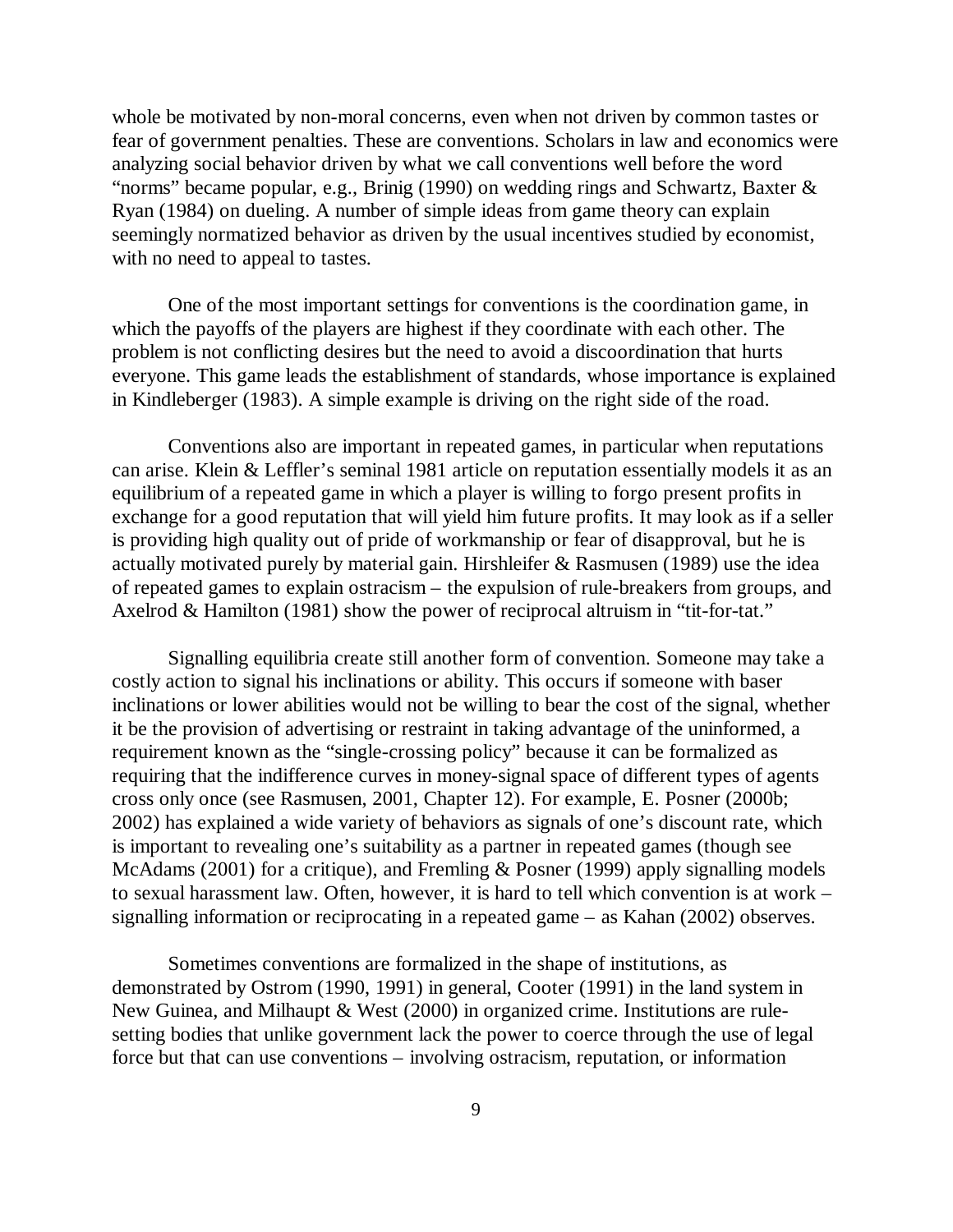transmission – to enforce their rules.

Since these convention models so often obviate the need to use norms to explain behavior, we will lay them out in slightly greater detail before proceeding to analysis of norms proper.

*Coordination Games.* In a coordination game, two or more players makes choices that will help them both if they match. Two drivers, Row and Column, may each need to decide whether to drive on the right side of the road or the left as they approach each other. The most important thing for each is that they make the same choice (which will mean that they avoid hitting each other). Assume it is also better if both choose to drive on the right, since they are driving cars with steering wheels on the left side. Table 1 shows the payoffs.

#### **Table 1: Ranked Coordination**

|            |                | Column         |               |  |
|------------|----------------|----------------|---------------|--|
|            |                | Drive on Right | Drive on Left |  |
| <b>Row</b> | Drive on Right | 7.7            | 0.0           |  |
|            | Drive on Left  | 0, 0           | 6, 6          |  |

Payoffs to: (Row, Column)

This game has two Nash equilibria if the choices are made simultaneously – *(Right, Right*) and (*Left, Left*). These equilibria can be Pareto ranked, but each is an equilibria. If each expects the other to drive on the *Left*, that is a set of self-fulfilling expectations in a simultaneous-move game. If the game were sequential, the only equilibrium would be for Row to choose *Right* and for Column to follow a strategy of imitating Row.

Many behavioral regularities are coordination games. Such behavioral regularities are often called norms, but not in our terminology because they are driven by simple selfinterest rather than normative beliefs. Normative rules are not necessary to persuade people to avoid self-destruction in car crashes.

*The Repeated Prisoner's Dilemma*. A second major category of convention model is the repeated prisoner's dilemma. Unlike coordination games, prisoner's dilemmas have complete conflict between the objectives of the players. In the classic story, two prisoners, Row and Column, are being questioned separately. If both confess, each is sentenced to eight years in prison. If both deny their involvement, each is sentenced to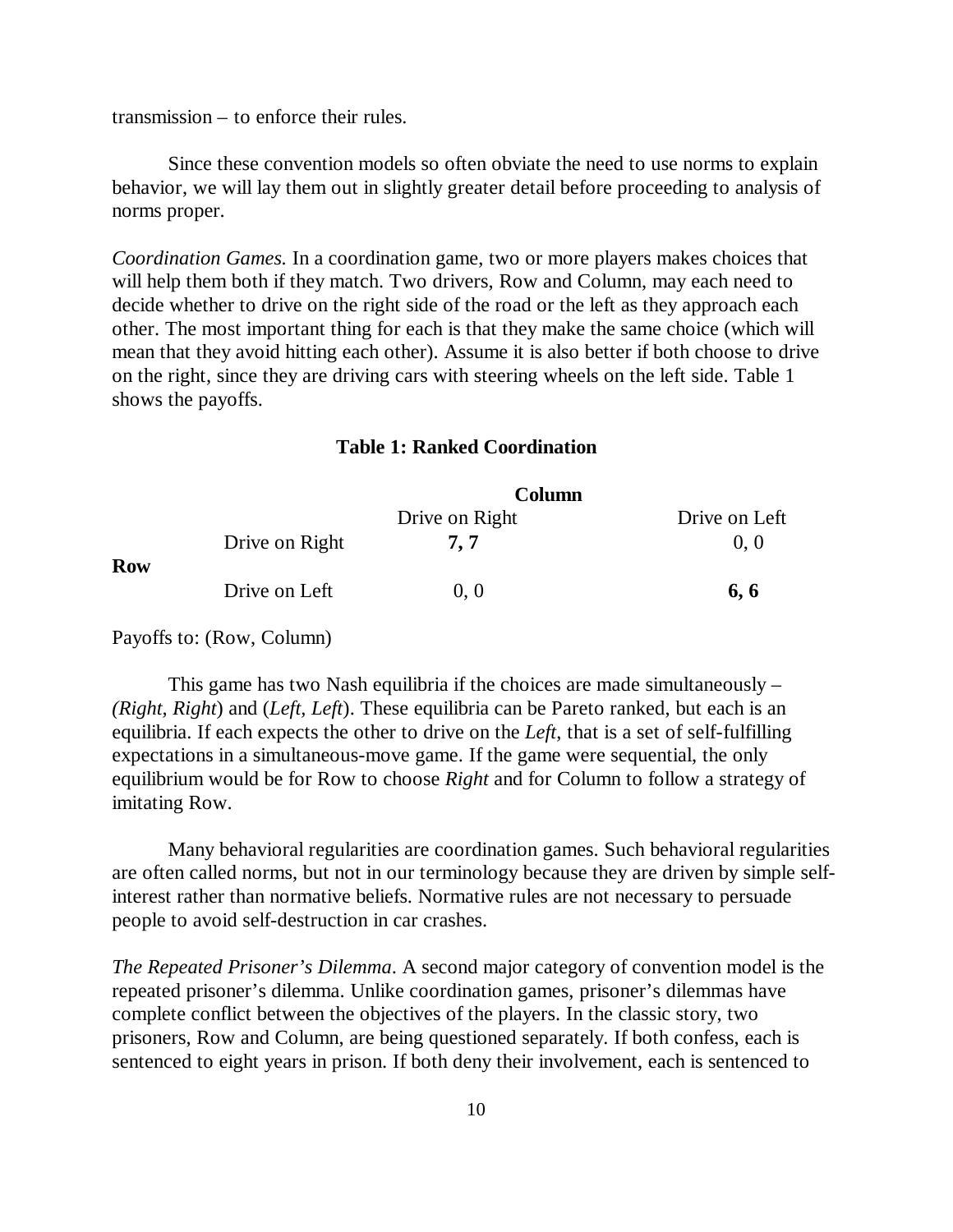one year. If just one confesses, he is released but the other prisoner is sentenced to ten years, as shown in Table 2.

#### **Table 2: The Prisoner's Dilemma**

|     |         | Column          |                     |  |
|-----|---------|-----------------|---------------------|--|
|     | Deny    | Deny<br>$-1,-1$ | Confess<br>$-10, 0$ |  |
| Row |         |                 |                     |  |
|     | Confess | $0,-10$         | $-8,-8$             |  |

Payoffs to: (Row, Column)

 The equilibrium of Table 2's game is (*Confess, Confess*), with equilibrium payoffs of (-8,-8), worse for both players than (-1,-1). Sixteen, in fact, is the greatest possible combined total of years in prison.

So far, no useful convention has emerged. But what if the game is repeated? Would the players arrive at a convention of choosing *Deny* in the early repetitions, knowing that they will be in the same situation in the future, with the possibility of revenge? Not if this is all there is to the game. Using an argument known as the Chainstore Paradox after its application to store pricing (where the *Deny/Confes*s actions become *Price-High/Undercut-Price*), Selten (1965) explains that in the last repetition, the players will choose *Deny* because future revenge will be impossible, so in the second-tolast repetition the players will not have any hope for future cooperation, so in the third-tolast they will have no hope, and so on to the first repetition.

If the game is infinitely repeated, the Chainstore Paradox does not apply, and there exists an equilibrium in which the players choose *Deny* each time. Real-world interactions do not last forever, but Kreps, Milgrom, Roberts & Wilson (1982) show that with incomplete information, the addition of a small possibility of emotional behavior by a player such that he will choose *Deny* until the other player chooses *Confess,* can make *(Deny*, *Deny*) an equilibrium until near the last repetition. This is true even if the game does have a definite end, because if the other player does not know whether his opponent is emotional in this way or not, his best strategy turns out to be to treat him gently until late in the game. The infinitely repeated game with complete information is often used as a simpler model that comes to conclusions similar to those of the more realistic but more complicated finitely repeated game with incomplete information.

*Signalling.* The last type of convention model that we will describe here is the signalling game – one which is especially prominent in the norms literature because it is a central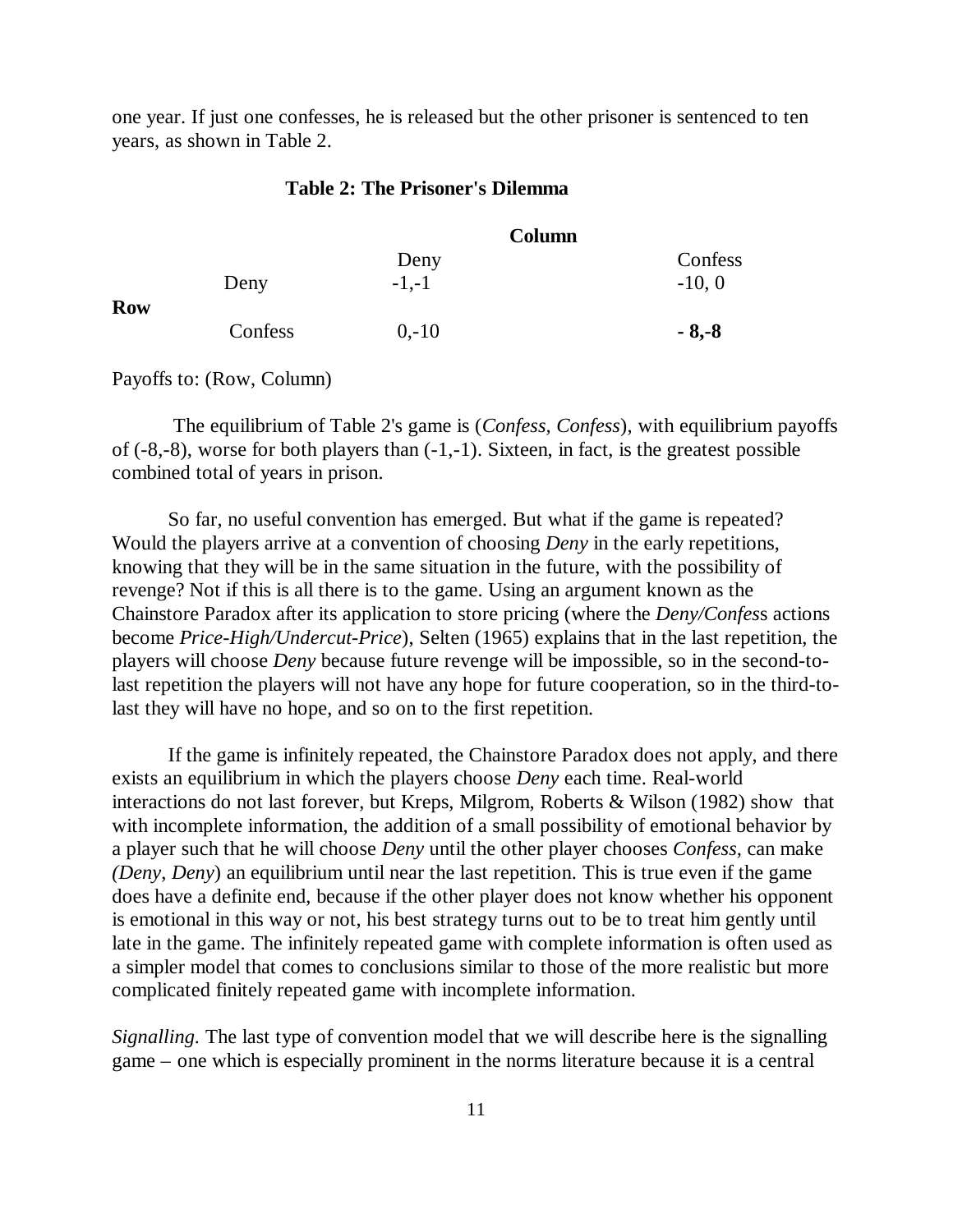idea in Eric Posner's work, including in his 2000 *Law and Social Norms*. We will use a particular example from Rasmusen & R. Posner (1999), a model of employers preferring married to single workers. Suppose that 90 percent of workers are "steady," with productivity  $p=x$ , and 10 percent are "wild," with productivity  $p=x-y$ . Each worker decides whether to marry or not. Marriage creates utility *u = m* for a steady worker and utility  $u = -z$  for a wild worker. Employers, observing whether workers are married but not whether they are wild, offer wages  $w_m$  or  $w_u$  in competition with other employers, depending on whether a worker is married or not. We observe that  $w_m > w_u$ .

We do not need norms to explain the higher wage for married workers. Employers have incentive to use marital status as a signal of productivity and to discriminate against single workers even if nobody thinks that marriage per se makes someone better or worse. The employer has no intrinsic reason to care whether the worker is married or not, since wild workers are less productive whether they are married or not. The only significance of marriage for the employer is its informational value as a signal of steadiness.

Unlike many signalling models, here there is only a single equilibrium. If *z* is large enough (greater than *y*), the employer will pay wages of  $w_u = x - y$  and  $w_m = x$ , the steady worker will get married, and the wild worker will stay single. Steady workers will marry regardless of the effect on their wage, and wild workers will stay single even though they know that if they married an employer could be fooled into believing them to be steady – an example of the "single-crossing property" mentioned above.

The employers in this example might be unthinkingly obeying a rule of thumb of paying married workers more. Businessmen, like private individuals, follow many behavior rules without inquiring into their rationality. Following the rule is efficient and profit-maximizing even if no businessman understands its origin or rationale. When asked, an employer might say he pays married workers more because they deserve the higher wage, or need the higher wage, even though that is not the true reason. Thus, the convention of signalling is easily confused with a norm.

Signalling has implications for how laws should be designed. In this model, subsidizing marriage not only would be useless for raising productivity, but would lower it by depriving employers of useful information about the marginal product of their workers. Similar loss of information would occur if government forbade employers to use an applicant's marital status in making a hiring decision. Thus, in this model, it would be wrong for the government to start with the true premise that married workers are more productive and arrive at the conclusion that if more workers were married, productivity would rise; but it would also be wrong for the government to start with the equally true premise that a worker's getting married has no effect on his productivity and arrive at the conclusion that it would make no economic difference if firms were forbidden to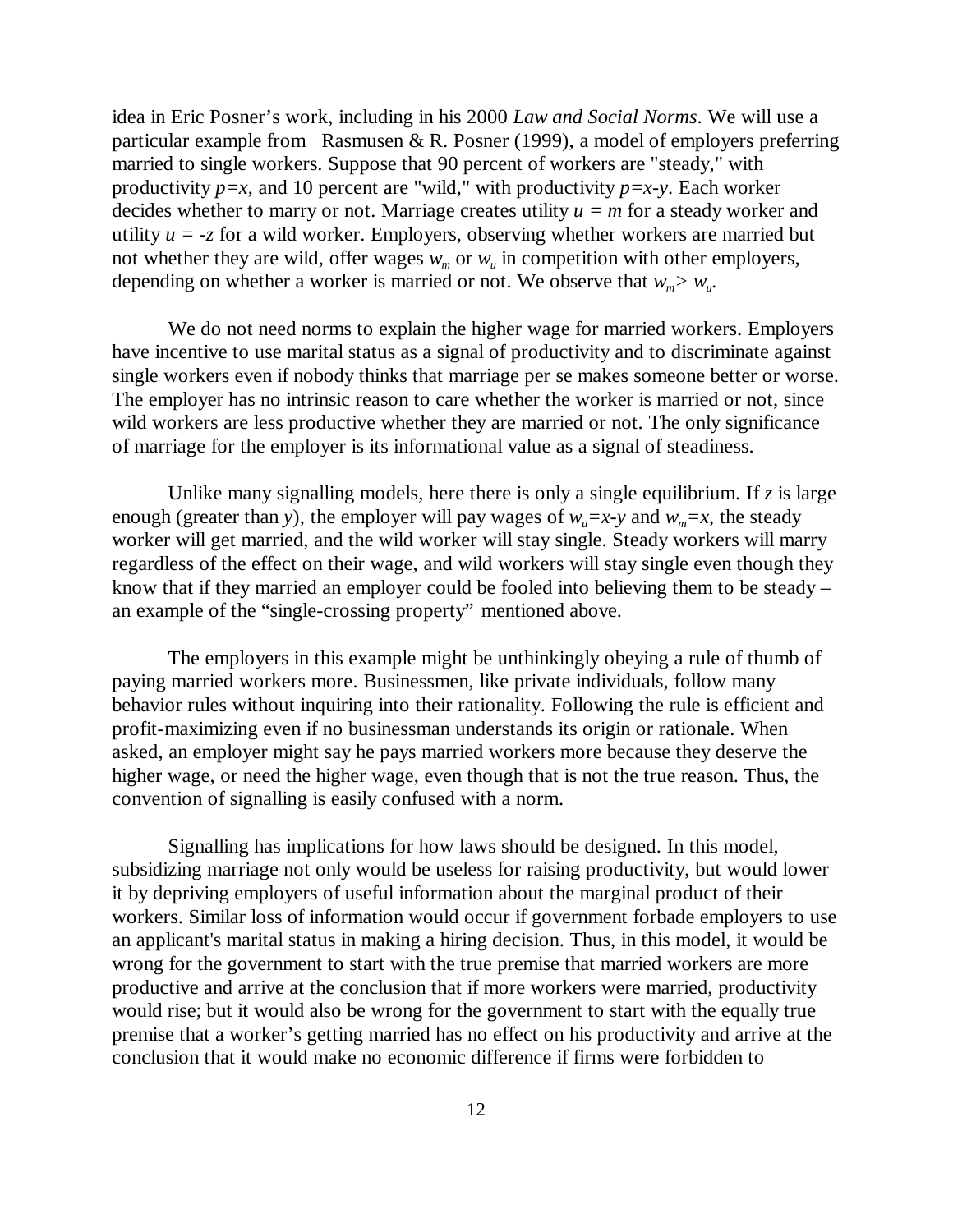discriminate by marital status.

Signalling models must be treated with care. They are "all-purpose" models that can "explain" practically any pattern of observed behavior give the right assumptions. The model above, for example, could as easily have been made a model in which steady workers derive *less* direct utility from marriage, in which case *singleness* would be the signal of ability, not marriage. This flexibility is both a strength and a weakness of signalling models.

*Bayesian Learning in Cascade and Bandit Models.* What seems to be norm-based behavior can also be entirely non-strategic, so neither norms nor conventions are needed to explain group behavior. One example is Rasmusen (1996), which explains stigma against the employment of criminals as arising from employer calculations of average ability based on population averages that can "tip" the level of criminality even if no single worker or employer thinks his own behavior will affect which equilibrium is played out. Another is the single decisionmaker "Two-Armed Bandit" model of Rothschild (1974), which shows how seemingly irrational, mistaken behavior can arise as the result of a rational policy of first investigating various possible behavior rules and then settling down to what seems best and never again experimenting.

A model of this type which has attracted considerable attention is the theory of cascades, originating with Banerjee (1992) and Bikhchandani, Hirshleifer & Welch (1992) and summarized in Hirshleifer (1995). It shows how fashions and fads may be explained as simple Bayesian updating under incomplete information, without any strategic behavior. Consider a simplified version of the first example of a cascade in Bikchandani, Hirshleifer & Welch (1993). A sequence of people must decide whether to *Adopt* at cost .5 or *Rejec*t a project worth either 0 or 1 with equal prior probabilities, having observed the decisions of people ahead of them in the sequence plus a private signal. Each person's private signal is independent. A person's signal takes the value *High* with probability  $p > 0.5$  if the project's value is 1 and with probability  $(1-p)$  if the project's value is 0, and otherwise takes the value *Low*.

The first person will simply follow his signal, choosing *Adopt* if the signal is *High* and *Reject* if it is *Low*. The second person uses the information of the first person's decision plus his own signal. One Nash equilibrium is for the second person to always imitate the first person. It is easy to see that he should imitate the first person if the first person chose *Adopt* and the second signal is *High*. What if the first person chose *Adopt* and the second signal is *Low*? Then the second person can deduce that the first signal was *High*, and choosing on the basis of a prior of .5 and two contradictory signals of equal accuracy, he is indifferent – and so will not deviate from an equilibrium in which his assigned strategy is to imitate the first person when indifferent. The third person, having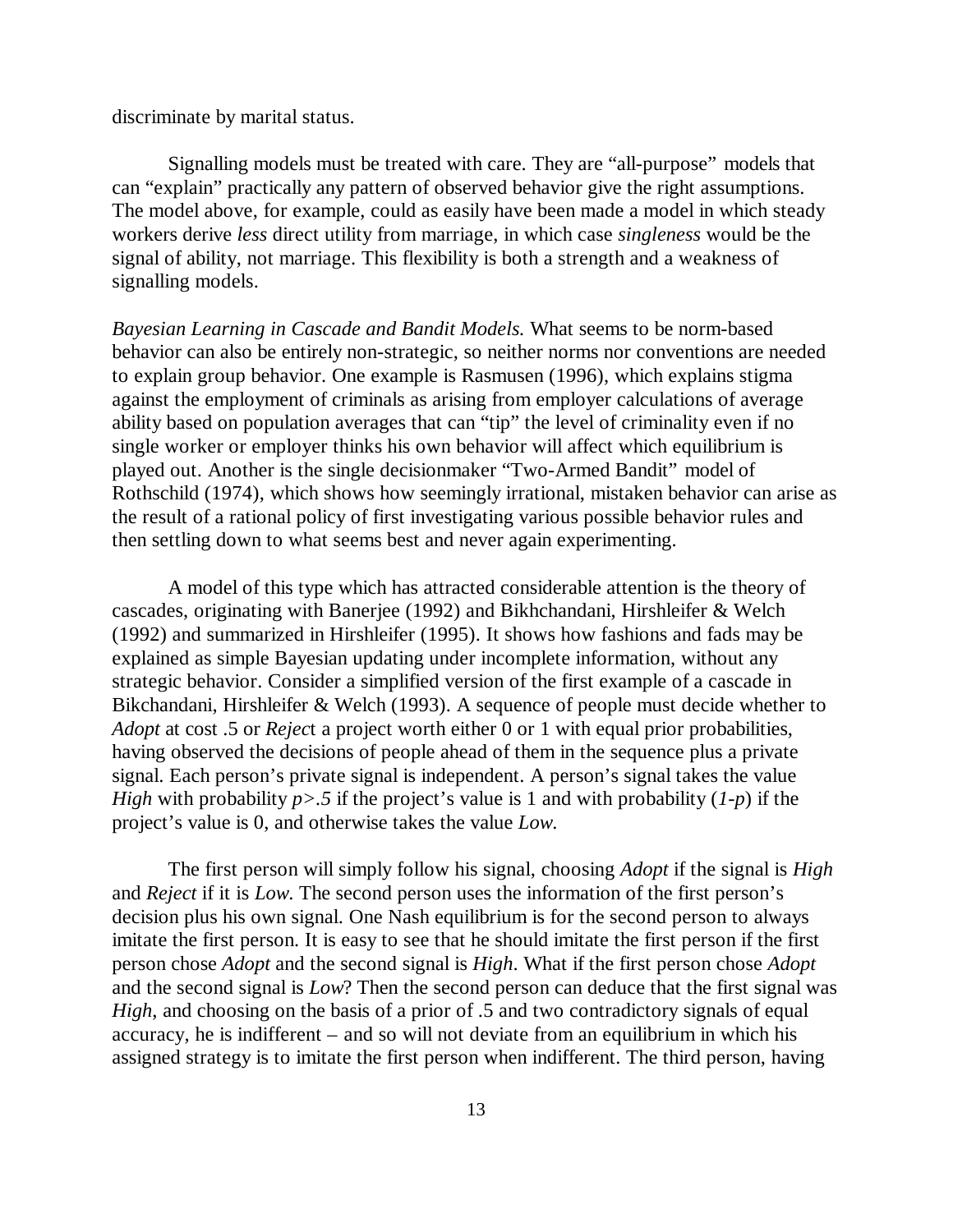seen the first two choose *Adop*t, will also deduce that the first person's signal was *High*. He will ignore the second person's decision, knowing that in equilibrium that person just imitates, but he, too will imitate. Thus, the first person's decision has started a cascade, and even if the sequence of signals is (*High, Low, Low, Low, Low*...), everyone will choose *Adopt*. A "cascade" has begun, in which players later in the sequence – starting with the second one in this example! – ignore their own information and rely on previous players completely. We have chosen an extreme example, in which the cascade starts immediately with probability one, but the intuition is robust, and more complicated models yield interesting implications for how signal quality and correlation affect the probability of a cascade starting.

Learning models such a these are useful for modeling apparently irrational behavioral regularities. Suppose we observe a culture that tries to cure malaria by bleeding the patient. This does not have to be the result of norms. Rather, it may be that after trying other methods and failing– perhaps even trying quinine bark without consistent success – the tribe has rationally if mistakenly settled down to bleeding as the best method based upon available evidence. But this is neither a norm in our sense nor a convention, since it is the result of neither obligations nor strategic interactions.

Conventions interact with normatized incentives. Kreps, Milgrom, Roberts & Wilson (1982) show how just a few people with normatized incentives can lead many others to imitate them in their behavior. Kuran's 1995 *Private Truths, Public Lies: The Social Consequences of Preference Falsification* shows how such deception about one's true preferences can lead to sudden reversals of public opinion. One of Kuran's examples is the collapse of communist regimes when most citizens suddenly discovered that the support for the regime was not genuine but based on a complex "web of lies." Similarly, Kuran & Sunstein (1999) propose that informational and reputational cascades sometimes combine to cause stampedes toward ill considered regulations, and Kuran (1998) analyzes the interaction between cascades and norms in the context of ethnic identification. Kuran and Sunstein distinguish "informational" cascades of the sort just described and "reputational" cascades that occur only because individuals expect to gain by being known to conform. In our terminology, informational conformity is one way to produce a convention; reputational conformity is one way to produce a norm.

Thus, after discussing such diverse convention models as signalling, repeated prisoner's dilemmas, and cascades, we see that much of human behavior that seems to be driven by moral beliefs is actually driven by utility maximization in the narrow sense of Holmes's bad man, though by a bad man sophisticated enough to know how important strategic behavior is to his success. La Rochefoucauld said, "Hypocrisy is the homage vice pays to virtue." In the present context, "Convention is the homage *homo economicus* pays to norms."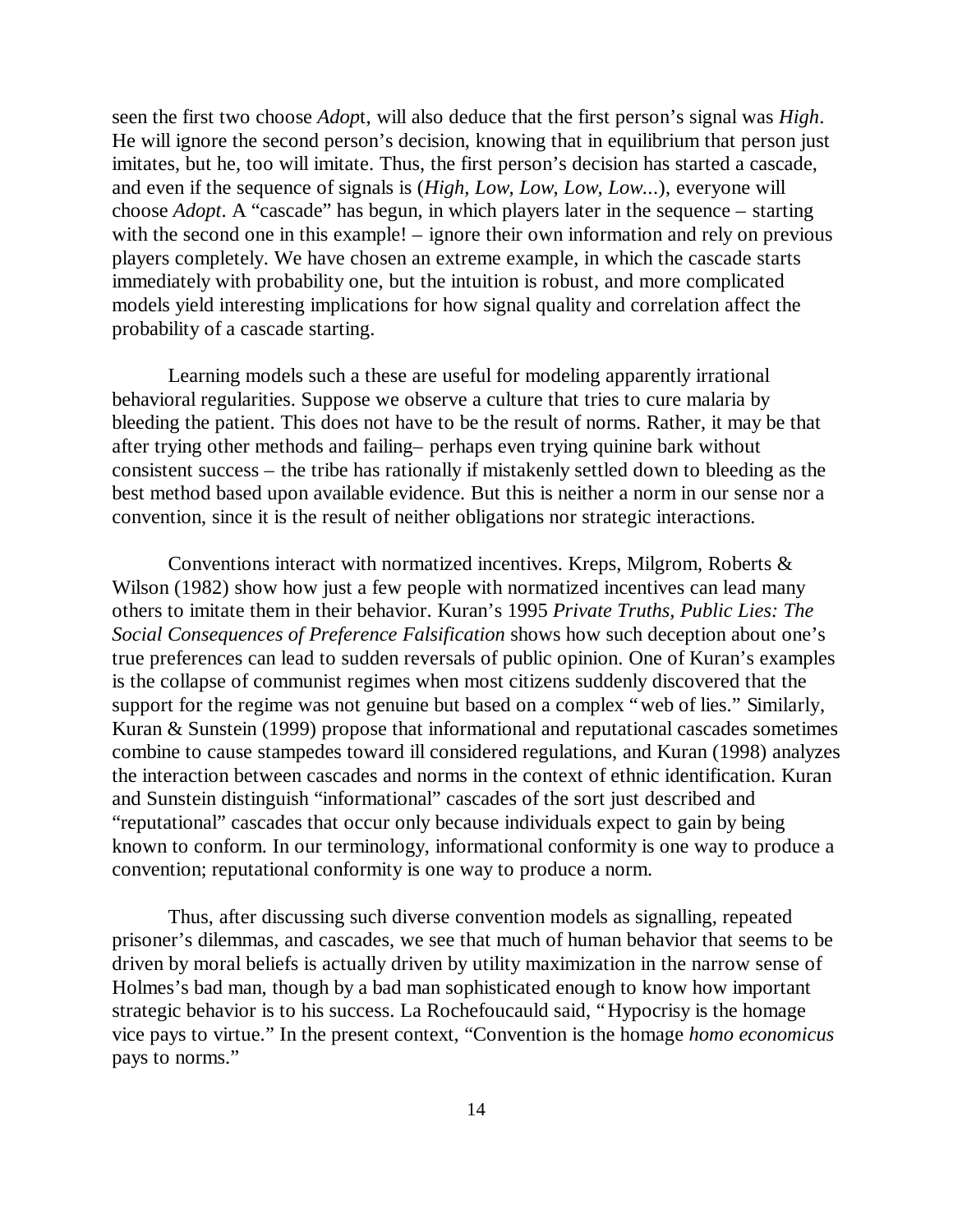#### **c. The Origin of Norms**

Although we have shown how a variety of apparent norms could actually be conventions, the study of conventions is important to norms more than just for explaining them away. While we have distinguished between conventions that work by appealing to standard, non-normative tastes and norms that work only when supported by feelings of obligation, there remains the question of where those feelings come from. Conventions are an important part of the answer.

How people come to have any of the three normative drives just discussed – guilt, esteem, or shame – is a subject given considerable attention by biologists ever since Darwin's 1874*Descent of Man*. For the biologist, any kind of tastes, standard, or norm is the result of an equilibrium, an evolved outcome of a process similar to maximization, although less calculated and with results harder to call "optimal" in a meaningful way. Biologists have also studied what would be conventions in humans (because motivated by calculation) but are commonly norms in animals (because motivated by preferences – the inborn preferences we call instinct). Though genes are "selfish," E. Wilson (1980) shows that there are conditions under which helping behavior is necessary to survive  $-$  e.g., hunting large prey, warding off predators, etc. – and motives such as guilt, shame, or esteem may induce such helping behavior. See Trivers (1971); Jack Hirshleifer (1978, 1987); Fershtman and Weiss (1998). The approach has been picked up in ethics (Peter Singer's 1980 *The Expanding Circle: Ethics and Sociobiology*), anthropology (Boyd & Richerson's 1988 *Culture and the Evolutionary Process*, which applies evolution to the "functionalism" of, e.g., Marvin Harris's 1974 *Cows, Pigs, Wars and Witches: The Riddles of Culture*), political science (Ostrom (1991) and her 1990 *Governing the Commons*), and economics (Jack Hirshleifer (1978), Bergstrom (2002) and Sartorius (2002) generally; Cameron (2001) on sexual behavior).

The biological approach is really an extension of the idea that humans are born with certain norms instilled in them (e.g. *Romans* 1, Aristotle's *Nichomachean Ethics*, Aquinas's *Summa Theologica*), an idea that under the name of "natural law" is the subject of a quite different branch of scholarship (e.g., James Q. Wilson's *The Moral Sense* (1993)*;* Budziszewski's *Written on the Heart: The Case for Natural Law* (1997); the essays in George (1995)). The biological approach, however, with its analytic framework of evolution as a source of utility functions, has proven more useful than natural law as a source of explanations in law and economics.

Biological evolution brings to mind the literature in law and economics on the evolution of the common law, for which Rubin (1977) and Priest (1977) provide seminal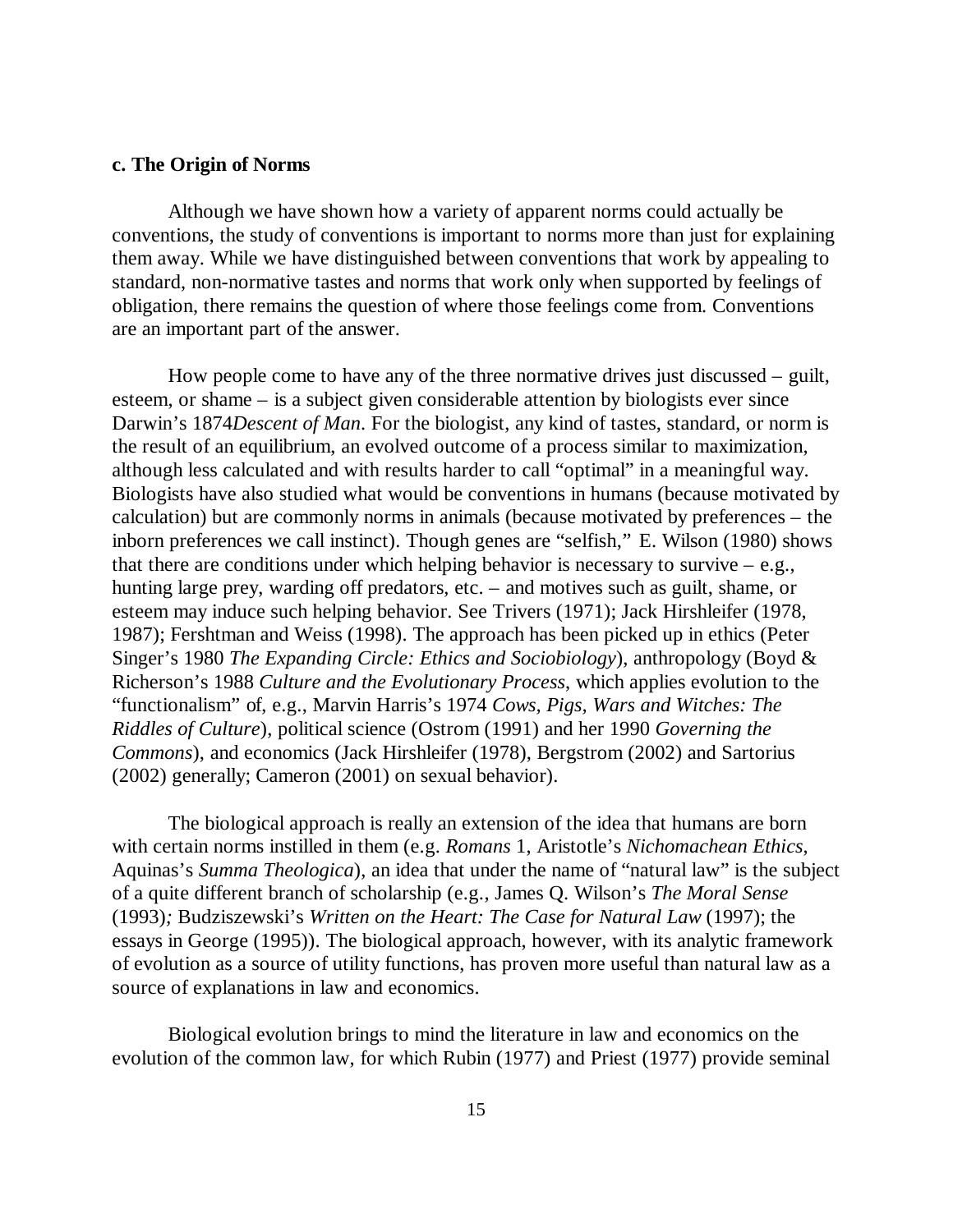articles and Zywicki (2003) summarizes and gives historical detail. The common law is a special example of customary law, and in primitive societies, even more than modern ones, it can be difficult to distinguish between norms and laws – between what is enforced by guilty, esteem, and shame, and what is enforced by the power of the state. In medieval Europe the function of the government was not to make law, but to discover it, as Hayek discusses in Volume 1, Chapter 4 of his 1973 *Law, Legislation and Liberty.* It was natural for Hayek to precede his discussion of laws in that work with discussions of the evolution of norms. What his verbal discussion means and whether it is correct is controversial, as detailed in Whitman (1998), but the basic project is a sound one: to examine how norms evolve and the extent to which group selection favors desirable norms.

We should emphasize, however, that norms need not always be preceded by conventions. For example, Pettit (1990) and McAdams (1997) claim that a new pattern of approval and disapproval can create a new behavioral regularity, given a desire for esteem. A norm arises when individuals desire esteem and these three conditions hold: there is a strong pattern of approval or disapproval for a given activity, there is a risk that others will detect one's engaging in the activity, and there is something approaching common knowledge of the approval pattern and risk of detection. Geisinger (2002) and McAdams (2000) claim that law can facilitate the process of norm emergence by publicizing the existence of a new consensus.

#### **4. The Importance of Norms to Legal Analysis**

In this section we describe how the existence and operation of norms affect the positive and normative economic analysis of law and legal institutions.

## **a. Positive Analysis: How Norms Affect Behavior**

*(i) Generally.* Norms matter to the positive economic analysis of law in two respects: in predicting how a change in legal rules affects behavior, and in explaining how law is made.

 One cannot accurately predict behavior without knowing something about all the incentives that influence behavior – which includes normative incentives – as well as the way that legal change interacts with them. Economic analysis of law needs to consider carefully how norms may govern behavior in the absence of law and how a new legal rule may intentionally or unintentionally change (or fail to change) a norm.

Norms are, of course, highly diverse – as diverse in application as laws. Ellickson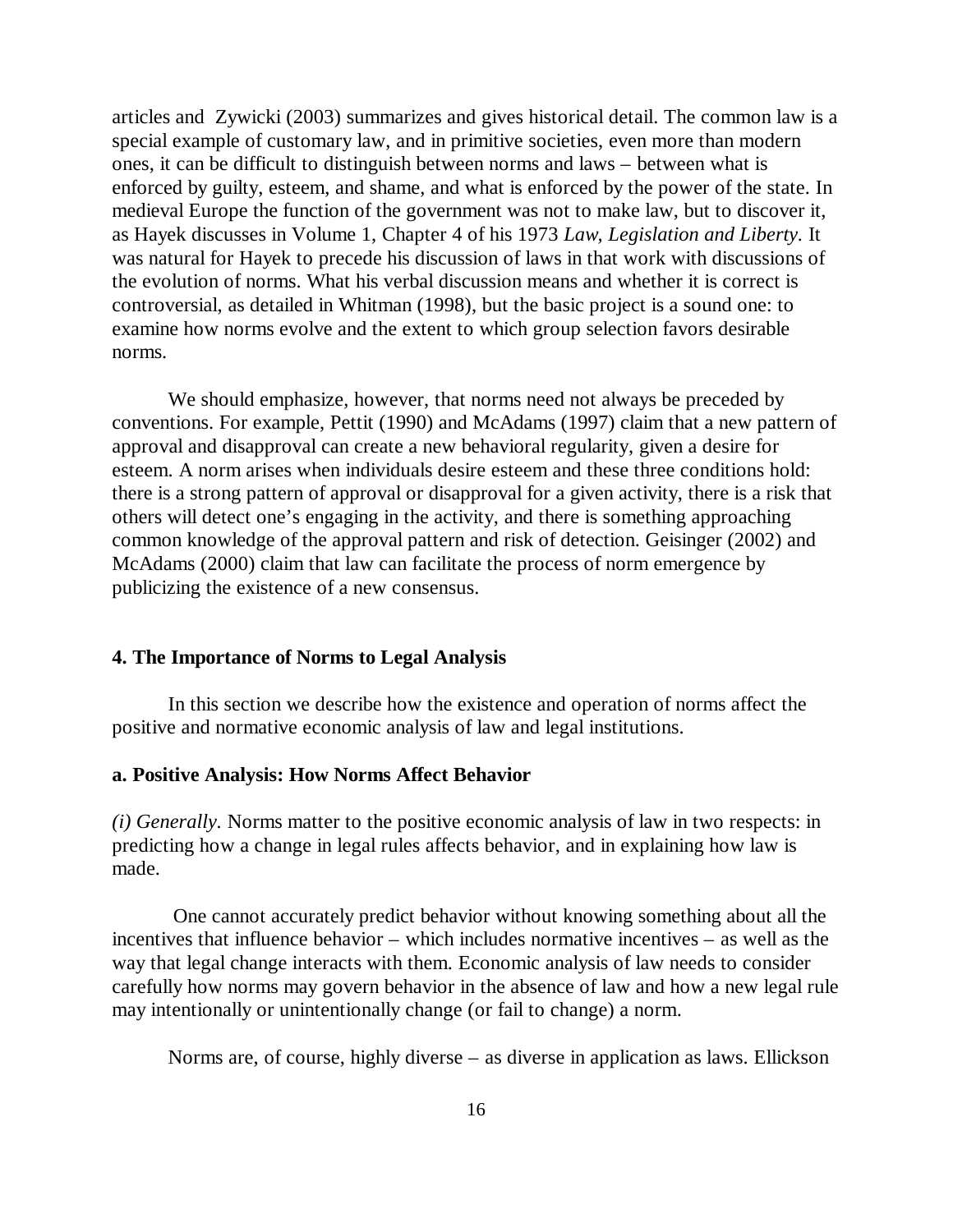(1991: 132) has usefully categorized rules of any kind, including norms, into five groups. *Substantive* norms concern the conduct that is to be regulated in the first place, and the other four categories are ancillary. *Remedial* norms prescribe penalties or rewards for norm violation, *procedural* norms determine how information about violation is to be collected and used, *constitutive* norms govern how norms are created, and *controllerselecting* norms divide the labor of social control among different people.

 Consider the norm of property in snowy-weather parking spots in Chicago described by Epstein (1999). The substantive norm says that only the person who dug the snow out of a spot is entitled to park there, whereas others who park will suffer guilt, disesteem, shame, or more concrete sanctions (Mayor Daley said, "I tell people, if someone spends all that time digging their car out, do not drive in that spot. This is Chicago. Fair warning."). Epstein does not describe the ancillary norms, but let us imagine what they might be. The remedial norm might be that someone who parks in the wrong spot will have his car window broken. The procedural norm might require that the enforcer make some attempt to find and warn the violator before he resorts to violence. The constitutive norm might be that the norm can be changed only by explicit agreement of the residents of a street, and the controller-selecting norm might be that only the "owner" of a space is allowed to punish the violator.

Ignoring norms (or conventions) can cause one to overstate the significance of law, as suggested by the comments of Mayor Daley, the official ultimately in charge of enforcing both parking and vandalism laws for the City of Chicago. Norms matter in several ways. First, economists sometimes assume that a legal rule influences behavior, when an empirical investigation would show that the legal rule has no influence because group norms exclusively govern the behavior. Ellickson (1986, 1991) famously found that ranchers in Shasta County, California ignored legal rules concerning animal trespass and resolved disputes over cattle trespass damages according to "neighborly" norms, even though they had the legal right to go to court. Indeed, often one group norm is that member should never make use of their legal rights. For similar results concerning workplace norms (or conventions) and law, see Kim (1999) and Rock & Wachter (2002). Either can be strong enough to trump laws. Second, one might think a legal rule a necessary condition of some observed behavioral regularity when a norm would maintain the same (or nearly the same) regularity without the law. For example, a norm that promises must be kept might, in identifiable circumstances, produce as much promisekeeping as legal liability, or at least enough so as to make the costs of legal enforcement no longer worthwhile (Macaulay 1963; Scott 2003). Third, one might overestimate the ability of legal change to produce a behavioral change by underestimating the degree to which the existing behavior is driven by norms (Kahan 2000).

On the other hand, ignoring norms can also cause one to *under*state the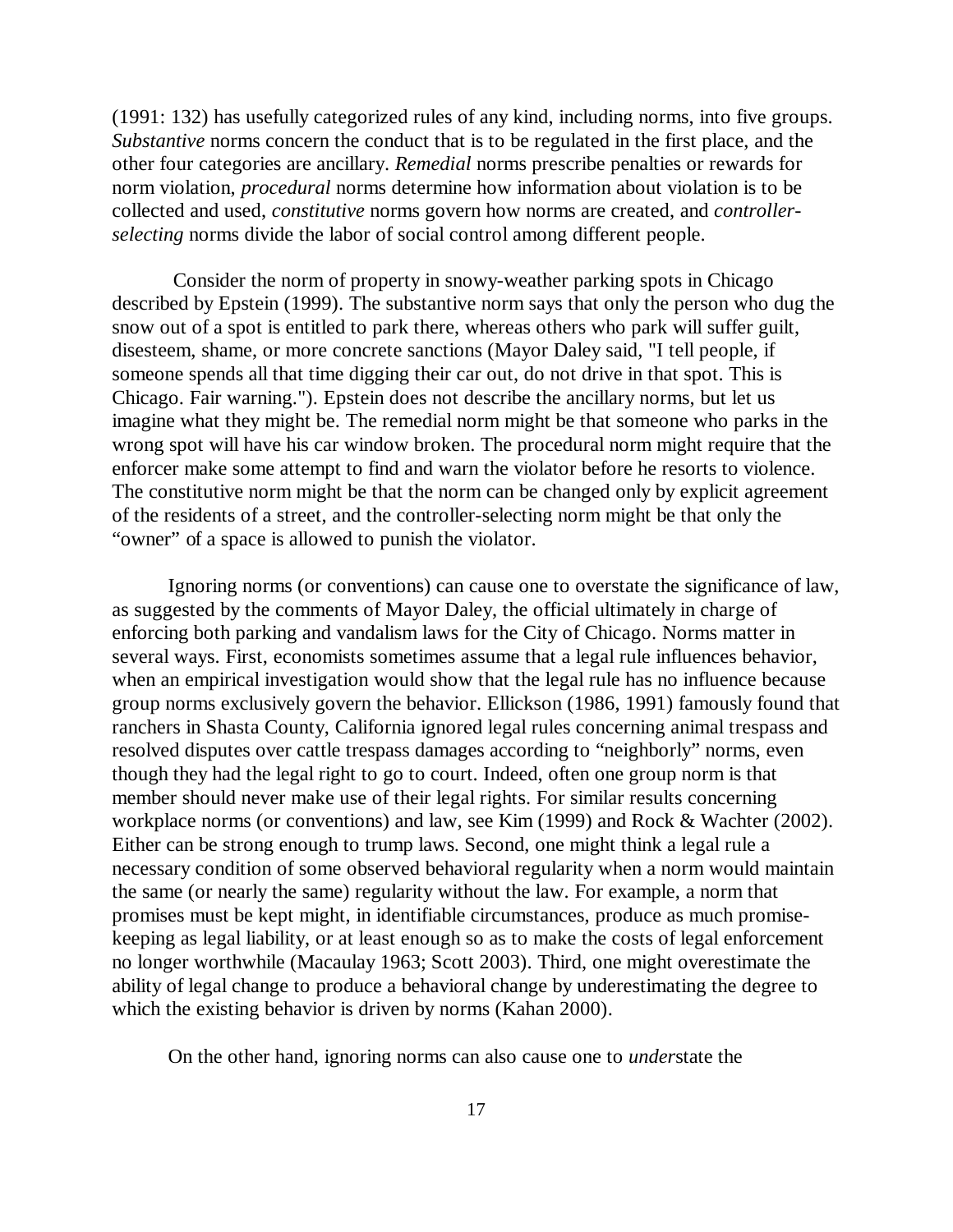significance of law. Economists sometimes assume that a legal rule is *not* necessary to change behavior when on closer analysis they would find that without new laws, norms will freeze the behavior in place. For example, market competition might not eliminate race discrimination if social norms require such discrimination (McAdams (1995)). Moreover, changing a law might have a greater effect if legal sanctions work not just directly, by raising the price of a behavior, but indirectly, by changing norms. A new law might change perceptions of what incurs disapproval (McAdams 2000), create a new basis for shame, or even change a person's own preferences and create guilt as Dau-Schmidt (1990) discusses in the context of criminal law. Kahan (2003) writes of the pervasive norm of "reciprocity," which he believes underlies much mutually productive cooperation in both small groups and society generally, but notes many ways that law can unintentionally undermine or intentionally facilitate such reciprocity. The extent to which the law actually does affect norms – and the ease with which such claims for new laws can be made – is an interesting question discussed in number of articles, e.g., Posner & Rasmusen (1999), Picker (1997), Hetcher (1999), Dharmapala & McAdams (2003); McAdams (2000); and Kahan (2000). Ellickson (2001) addresses the issue by comparing the ability of government and private "norm entrepreneurs" to change norms. Empirical work is harder to come by, but see Massell (1968) on law and change in Soviet Central Asia.

Positive analysis of law also seeks to explain a second point: why particular lawmaking institutions – the legislature, courts, or administrative agencies – create particular laws. Often one cannot fully explain the existence of a law without understanding the norms that give rise to it , or the absence of norms that would block it. Where public choice theory emphasizes the material interests citizens have in enacting or defeating legislation, attention to norms reveals that many people are highly motivated to create rules that do not affect their material interests. A person who believes that certain behaviors are immoral – e.g., pornography, abortion, flag burning, animal testing, or environmental exploitation – often favors laws forbidding or restricting such behavior. In turn, in a democratic system, such people's votes give the legislature incentive to enact laws supporting the norm. Or, if the political system gives him enough slack, the legislator, judge, or administrator may use his power to enforce the behavior he views as morally required.

Why would voters or lawmakers believe a law is necessary if the behavior is already enforced by guilt, disapproval or other normative incentives? An obvious reason is that the existence of a norm does not imply perfect compliance . Many people will occasionally face situations where the expected benefits of norm violation exceed the expected costs, and certain people may never obey the norm because they feel no guilt from violating it and can avoid detection. Another reason, more in keeping with public choice theory, is that even the norm, much less compliance, might not be universal.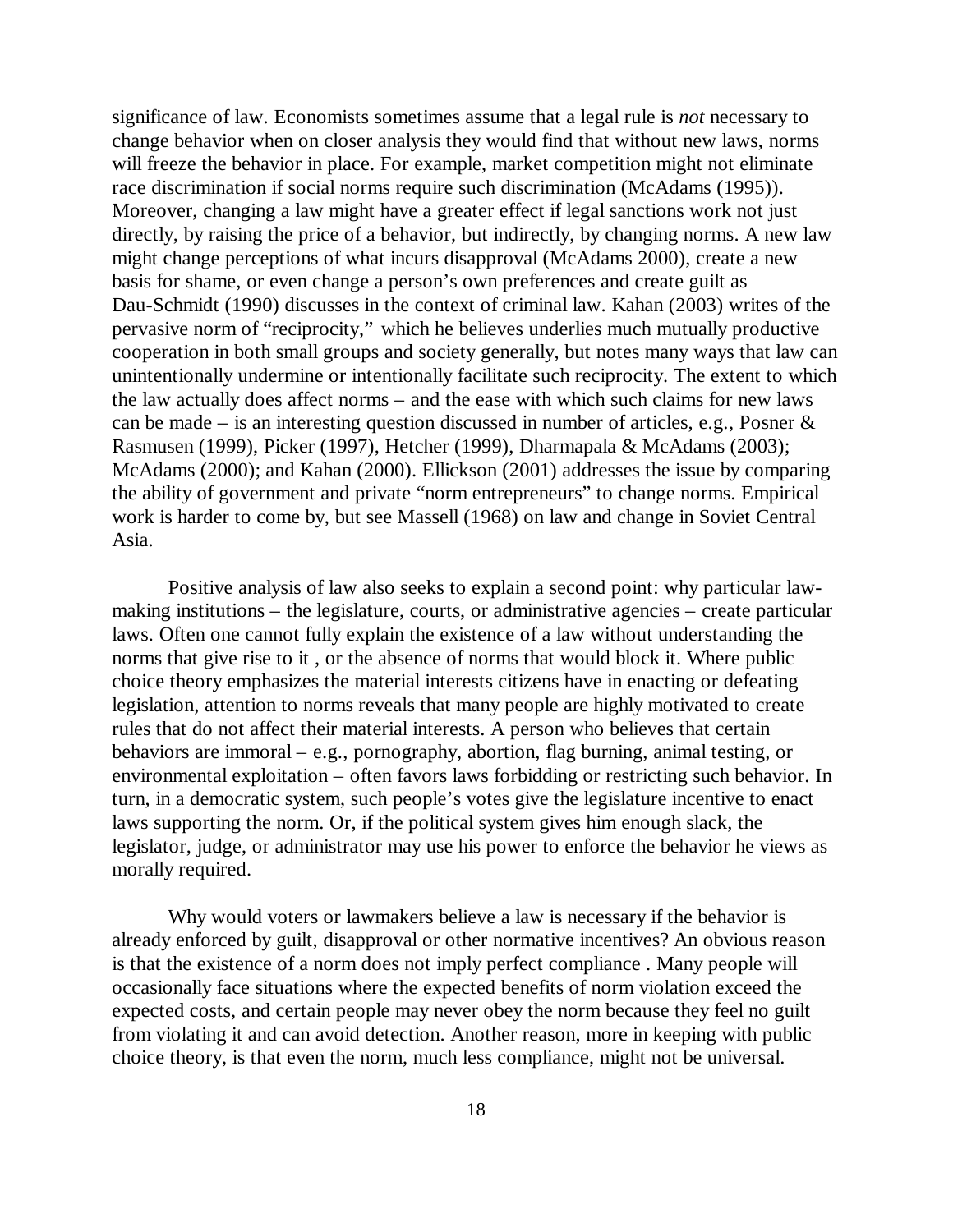Different lawmakers will push to enforce the norms of the groups that support them, norms which come into conflict just as much as budget priorities, and often with more bitterness because of the normatized preferences of each group and the difficulty of compromise. It is hard to "split the difference" on abortion.

Still another motivation for laws as a supplement for norms is that the lawmaker may gain from purely symbolic endorsement of a norm, even if that endorsement is not expected to change behavior. There may be no observed flag-burning in a jurisdiction with strong patriotic norms, but voters may want to go further and express their disapproval by a symbolic declaration. Indeed, it is all the easier to pass such a law if nobody in the jurisdiction actually does want to burn a flag so no resources would have to be devoted to enforcement. Closely related is the function of laws as helping to create and perpetuate norms – one of the "expressive" functions of law discussed in Dharmapala  $\&$ McAdams (2003), Geisinger (2002) and McAdams (2000). By saying what people *should* do, even if there is no penalty, the law tries to shift or maintain tastes, and to educate a society's newcomers – children and immigrants – in its norms. Law may serve the same function as the "rituals" that Cappel (2003) discusses, reinforcing attitudes by aiding communication of what is esteemed or by actually changing tastes by changing habits (on which see the experiments in Wells & Petty (1980): subjects instructed to nod their heads "Yes" repeatedly while listening to someone speak came to agree more with what the speaker said).

*(ii) Specific Norms Regarding Law.* Besides these general points, some specific lawrelated norms have particular relevance for positive legal analysis. The most important are the norms of "legal obedience" – that people should obey the law – and "the rule of law" – that laws should be knowable in advance rather than the purely discretionary decision of some authority.

People often feel obliged to obey laws, or at least laws they perceive to be "legitimate" from the very fact that they are laws, rather than from any other motivation. These people suffer guilt, shame, or disapproval from breaking the law. The norm of legal obedience provides an incentive to obey the law that is independent of material sanctions (though if it is based on esteem and disapproval it still depends on violations being detected). This effect is particularly important for offenses that are *malum in prohibitum* – wrong only because illegal – because the prohibited act is not itself governed by a norm and the only relevant norm is legal obedience. One should not bring more than \$10,000 in currency into the United States without declaring it on the customs form, but only because it is a legal wrong. By contrast, the norm against *malum in se* offenses such as murder is independent of its illegality. One should not kill unjustifiably, because that is a moral wrong– which also happens to be a legal wrong. (Other acts may be *malum in se* but not *malum in prohibitum*, e.g., adultery in the United States of 2004, as discussed in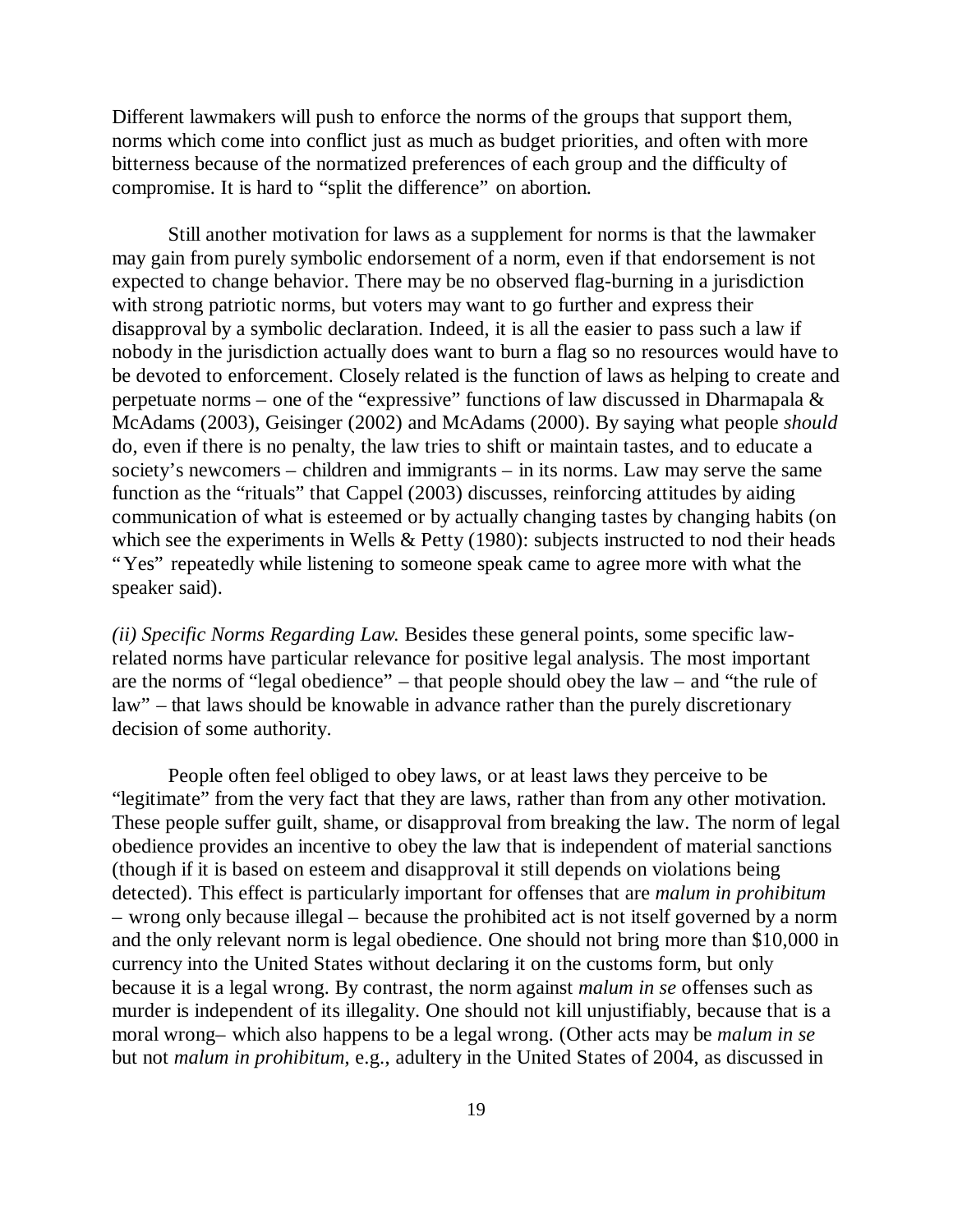#### Rasmusen (2002) and Shavell (2002)).

 Related to the norm of legal obedience is the ideal of "the rule of law." Defining this norm is difficult, but a central element is the idea that, as Fallon (1997:3) puts it "the law – and its meaning – must be fixed and publicly known in advance of application, so that those applying the law, as much as those to whom it is applied, can be bound by it." This norm constrains government officials who wield official power, a non-legal sanction against their illegal use of discretion or violation of rules. Thus, the rule of law is contrasted with "the rule of men." The norm of the rule of law is of great significance to how well laws work, since the alternative is costly, perhaps prohibitively costly, monitoring of executive and judicial officials. Development economics is by now quite conscious that it is not enough to establish good laws; one must, in addition, eliminate corruption and enforce laws fairly. See Rose-Ackerman (1999); Brooks (2003). We will not go into the large topic of jurisprudence, but merely note that it is an area in which the law-and-economics of norms might be usefully applied.

Other norms govern specific legal actors. To understand how a legal institution works, one must understand the norms governing that institution. For example, given how central the jury is to the legal system, it is odd how little attention economists have paid to the fact that jurors are paid by the day (and frequently less than their forgone wage) rather than based on the quality of their understanding or resolution of the case. Pettit (1990) notes that without normative motivations the successes of juries are puzzling, but that with such motivations we may explain why jurors pay attention to evidence, deliberate, and vote according to their evaluation of the evidence.

Similarly, other group norms besides the norm of the rule of law appear to be important – if not entirely effective – in constraining the behavior of judges, legislators, prosecutors, police, and other executive branch officials. A particularly interesting set of law-related norms are those governing lawyers. Many of the ethical rules governing lawyers lack genuine sanctions and may be understood as efforts to strengthen or create professional norms (Painter 2001; Wendel 2001 – though see Fischel 1998 for a more skeptical view). There is some empirical evidence that norms even constrain the fees lawyers seek (Baker 2001), though here there may be difficulty separating norms from convention or private rules. An interesting example is *Goldfarb v. Virginia State Bar*, 421 U.S. 773 (1975), which concerns whether a bar association may expel members who charge a fee below a posted minimum as unethical. *Goldfarb* examines an industry group that seeks to regulate itself with professional norms, which shade into organizational rules and then into law.

*(iii) Specific Laws Regarding Norms.* Often one cannot understand the meaning of a specific legal rule without understanding the norms or conventions to which the rule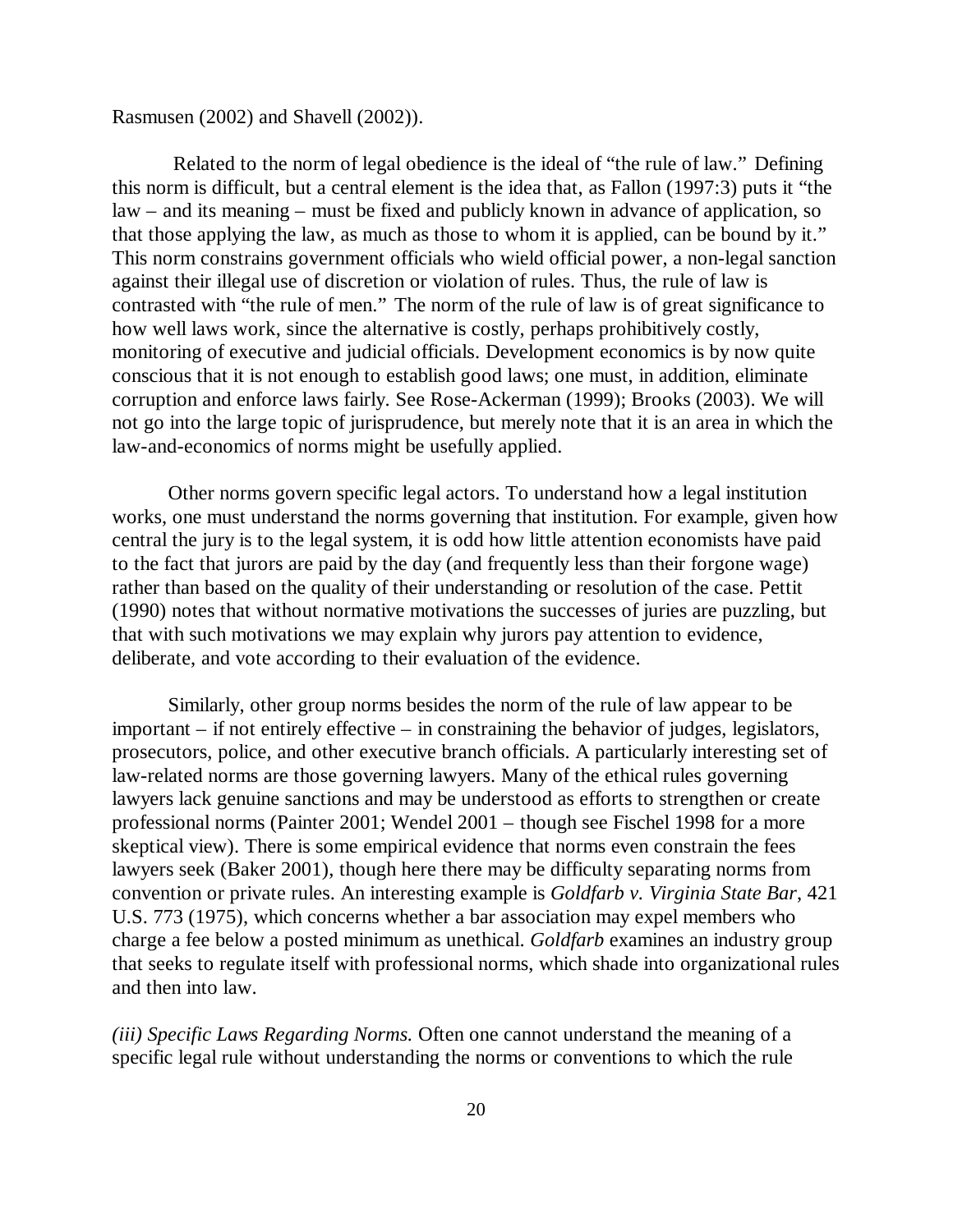explicitly or implicitly refers. At one extreme, law simply incorporates certain customs *in toto*. Cooter & Fikentscher (1998:315) gives an example:

When making Indian common law, tribal judges confront a central problem in legal anthropology: How to distinguish customary obligations that are enforceable at law (which can be called "common law") from customary obligations that are not enforceable at law (which can be called "mere customs")? Put succinctly, the problem is to distinguish "law from custom." If a custom is law, then legal officials are obligated to enforce it, whereas if custom is not law, then legal officials require an independent justification for enforcing it.

Obviously, in this case, one cannot know the content of the law without knowing the content of the custom (convention or norm) it enforces.

Norms are also used more narrowly, to flesh out statutes or judge-made law rather than to create laws out of whole cloth. Rather than fully specifying a substantive standard, many legal rules and doctrines "incorporate by reference" existing customs or practices, which in some contexts means norms and in other contexts means conventions. Legal definitions of obscenity explicitly incorporate local "community standards" (see *Jenkins v. Georgia* 418 US 153 [1974]). Given the strong normative attitudes about the depiction of sex acts, the "standards" that the law incorporates are norms. Also, various torts – e.g., battery, invasion of privacy, and intentional infliction of emotional distress – include open-ended elements such as outrageousness or the absence of a customary privilege that implicitly incorporate norms. Both the crime and the tort of battery refer in part to the "offensive" touching of a person, which refers to norms. Other rules incorporate norms only indirectly or implicitly. Defamation law determines that certain statements are defamatory per se because they presumptively hurt the individual's reputation. What is defamatory per se is often the accusation of a norm violation – *e.g.*, accusing a person of committing adultery. In recent years, changing attitudes towards homosexuality have made norms a subject of interest to courts trying to determine what is defamatory – see, for example, *Donovan v. Fiumara*, 114 N.C. App. 524 (1994). In many statutes, the crimes of extortion, coercion, or blackmail includes the threat to reveal any secret that will tend to expose the victim to "hatred, contempt or ridicule," which often includes the threat to reveal a norm violation. See Model Penal Code § 223.4 (1985) (Theft by Extortion) and § 212.5 (Criminal Coercion). A full understanding of the content of the law in these cases (and others) must correctly understand the content of a norm. A positive analysis of the consequences of the legal rule must also consider possible dynamic effects of incorporating the norm into the rule.

#### **b. Normative Analysis: How Norms Affect Welfare**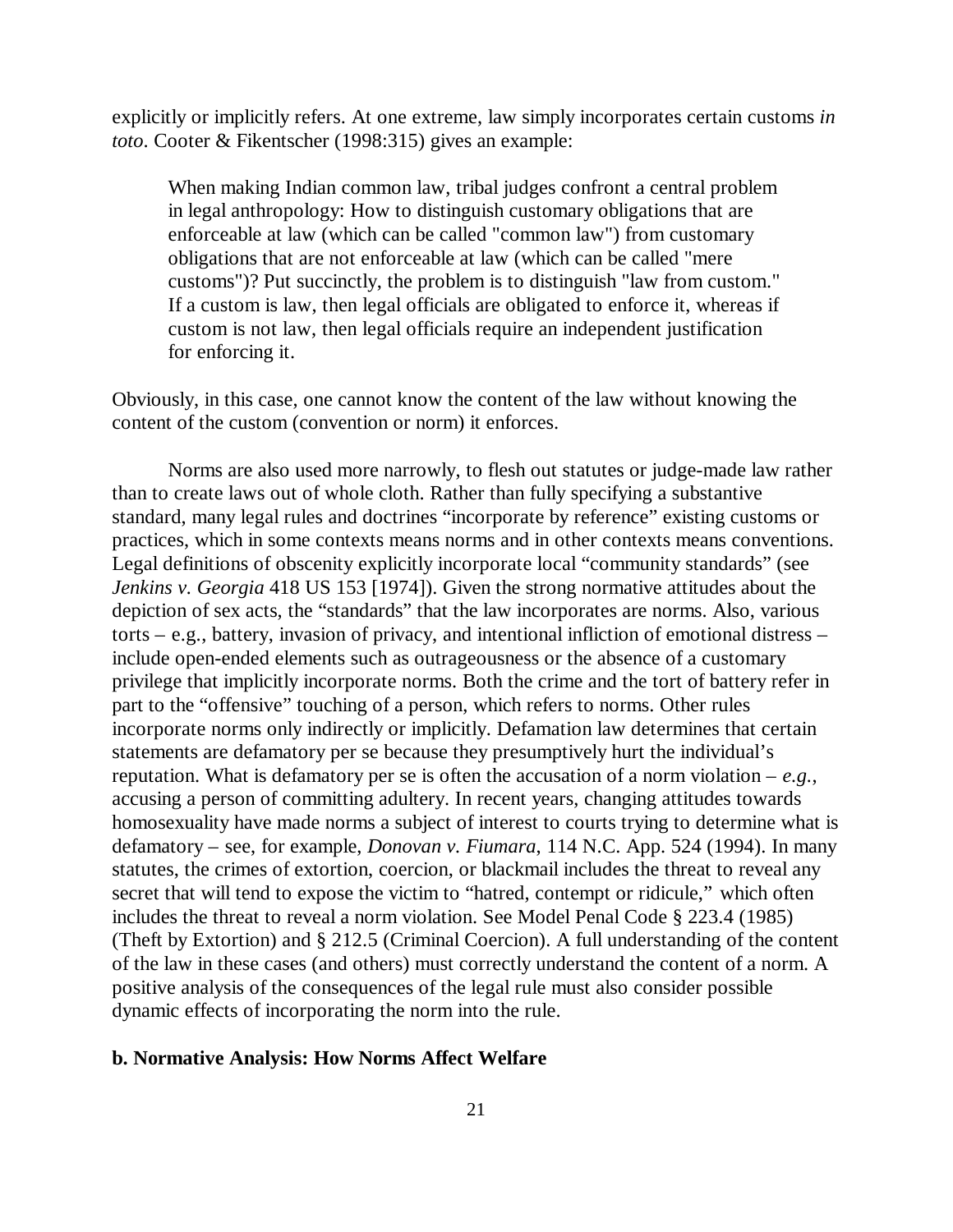How does the normative analysis of law need to account for norms? Broadly speaking, there are two issues. First, how should welfare analysis incorporate the existence of norms and normative incentives? Second, when are norms efficient – or, more to the point, when are they preferable to law as a way to regulate behavior?

*(i) Welfare analysis.* Norms change the welfare calculus in several ways. First, we must incorporate guilt, esteem, shame and pride into welfare via their direct effects on utility. Kaplow & Shavell 2001a, 2002b examine how the normative incentives of guilt and pride (which they term "virtue") affect the welfare analysis of legal and moral rules. Ideally, there is a set of guilt and pride inclinations that ensures optimal behavior by each individual. Individuals sufficiently motivated would act optimally and therefore never have to incur guilt, which otherwise decreases welfare. But Kaplow & Shavell introduce reasonable constraints that complicate the analysis: that the process of inculcating guilt and pride is costly, that there is some psychological limit to the degree of guilt or pride individuals can feel, and that guilt or pride can be inculcated only for broad "natural" groupings of acts – such as lying – rather than for each particular act depending on its welfare effect – such as an inefficient lie. The result is a series of interesting tradeoffs between the use of guilt and pride and the optimal groupings of acts. Shavell (2002) then examines the optimal tradeoff between the use of these moral motivations and the legal system. The advantage of morality is that, compared to law, it is cheap and its internal incentives work without the external detection of anti-social acts. But the legal system can impose rules involving finer gradations in conduct than guilt-enforced morality, can change the rules more quickly than morality in response to changed circumstances, and can usually impose higher sanctions for the most tempting suboptimal acts.

Second, people who can feel guilt or pride in their own behavior will likely feel similar emotions as a consequence of observing the behavior of others, including that of government agents acting on their behalf. Thus, individuals may believe that certain legal outcomes are "fair" or "unfair," and thereby gain or lose utility from observing the outcomes. If so, the welfare analysis of legal rules must account for these effects on utility. For example, several theorists, such as Polinsky & Shavell (2000), Sunstein, Schkade & Kahneman (2000), and Kaplow & Shavell (2002), consider the significance of the popular view that punishment should be proportionate to the crime. Those holding this view may suffer disutility if maximal sanctions are imposed for non-serious offenses. Consequently, even if maximal sanctions (and minimal levels of detection) would otherwise be socially optimal, they might be suboptimal once we include the disutility of disproportionality. This argument is open to abuse, since it can be called in to defend any policy that some people favor, but that does not so much diminish its validity as call for empirical validation of claims that the utility effect is large enough to matter. Moreover, it provides one way to interpret the "retributive" function of punishment: observers feel utility when they observe misbehavior punished proportionately, and feel disutility when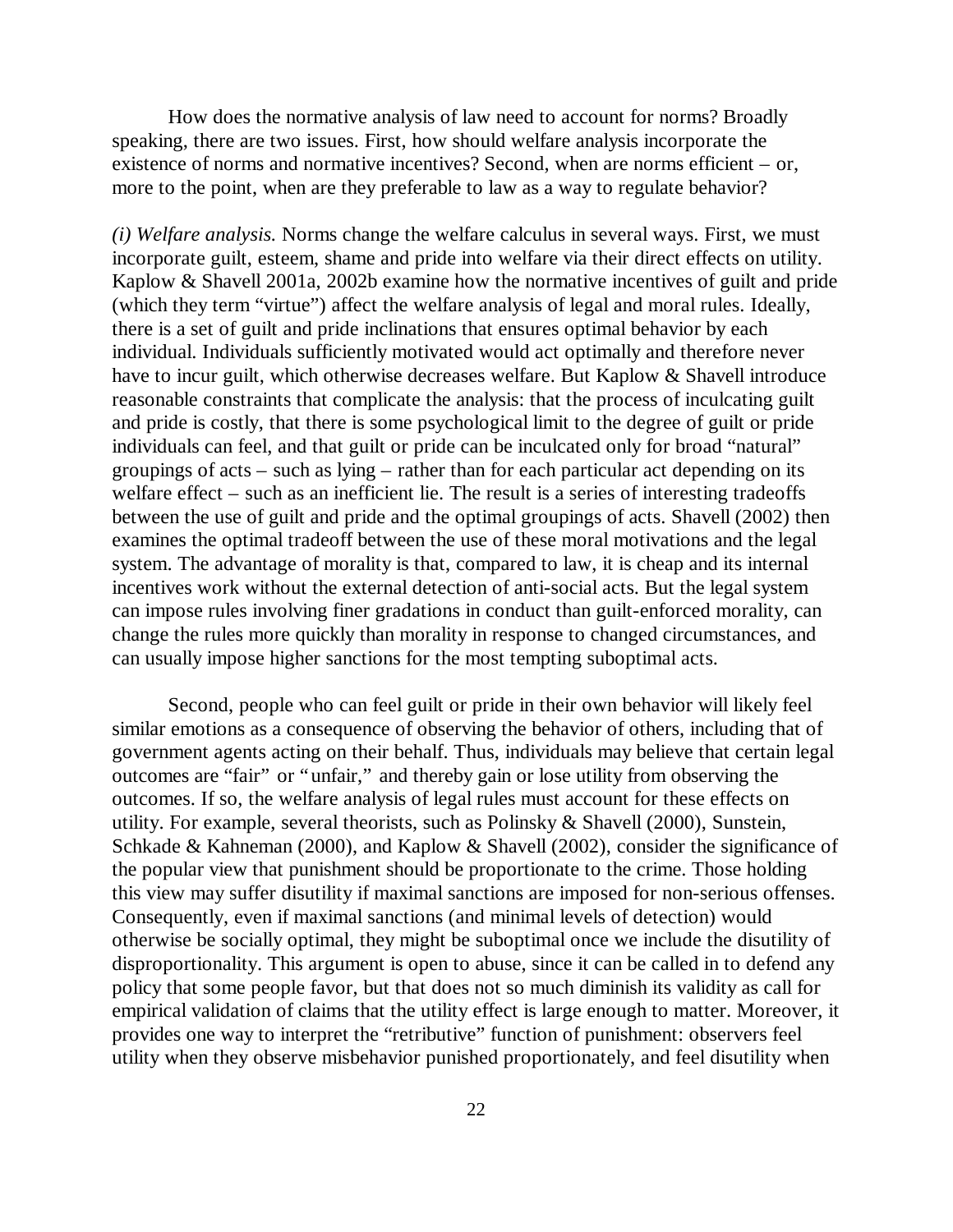misbehavior receives disproportionately low punishment, including the extreme case of escaping punishment altogether.

Third, normative analysis must address the question of whether the social objective function should incorporate norms merely via their effect on the utilities of individuals or in addition to those utilities. If the objective function maximizes utility, it will take into account, for example, the distress that people feel at what they consider to be "unfair" outcomes, but the social planner might wish to reduce "unfairness" even beyond the effect on utilities. This double-counting might be legitimate, but the analyst should be aware of what he is doing, and double-counting necessarily means abandonment of Pareto optimality, which is an important argument against it. See Kaplow & Shavell (2001, 2002a). The logic of conventional welfare economics, with its criteria of efficiency or wealth maximization, requires instead that norms enter via their effects on utilities. Richard Zerbe's 2001 book, *Efficiency in Law and Economics*, is useful in clarifying this, and in showing how norms in utility functions can be operationalized by looking at a person's willingness to pay to have a norm obeyed.

All three of these welfare considerations treat norms as exogenous. We previously noted, however, that the law might in some cases influence norms, which can involve (when guilt inclinations are changed) a change in tastes. The welfare analyst must therefore decide how to deal with the possibility of preference change. Economists since Strotz (1955) have studied the problem of how to do welfare analysis when tastes are variable or when people are poorly informed. For example, legal rules against race discrimination might initially generate direct utility for people who regard such rules as fair and disutility for people who regard them as unfair. But if the rules produce a change in preferences over time, diminishing the internalized norm of discrimination, static analysis will be misleading (Kaplow & Shavell (2002)). If the analyst knows that an antidiscrimination law will lead an individual to change his preferences and actually prefer the law after five years, should the individual's present preferences trump his future preferences? Should this be the case even if the individual knows how he will change? Such questions have been much discussed in various contexts; see Dau-Schmidt (1990), Kuran (1995); and Ng (1999).

Cooter (1998) links norms to the concept of a "Pareto self-improvement": an individual who perceives the advantage of having different preferences, even from the vantage point of his existing preferences, may work to change his preferences. For a critique, see McAdams (1998). If people are poorly informed, however, there can be a conflict between maximizing their utility ex ante – making the choices that they, with their poor information, would make – and ex post – the choices they would have made if well informed. Richard Posner applies this idea in his 1992 *Sex and Reason*, in which he suggests that norms against sexual practices such as homosexuality would disappear if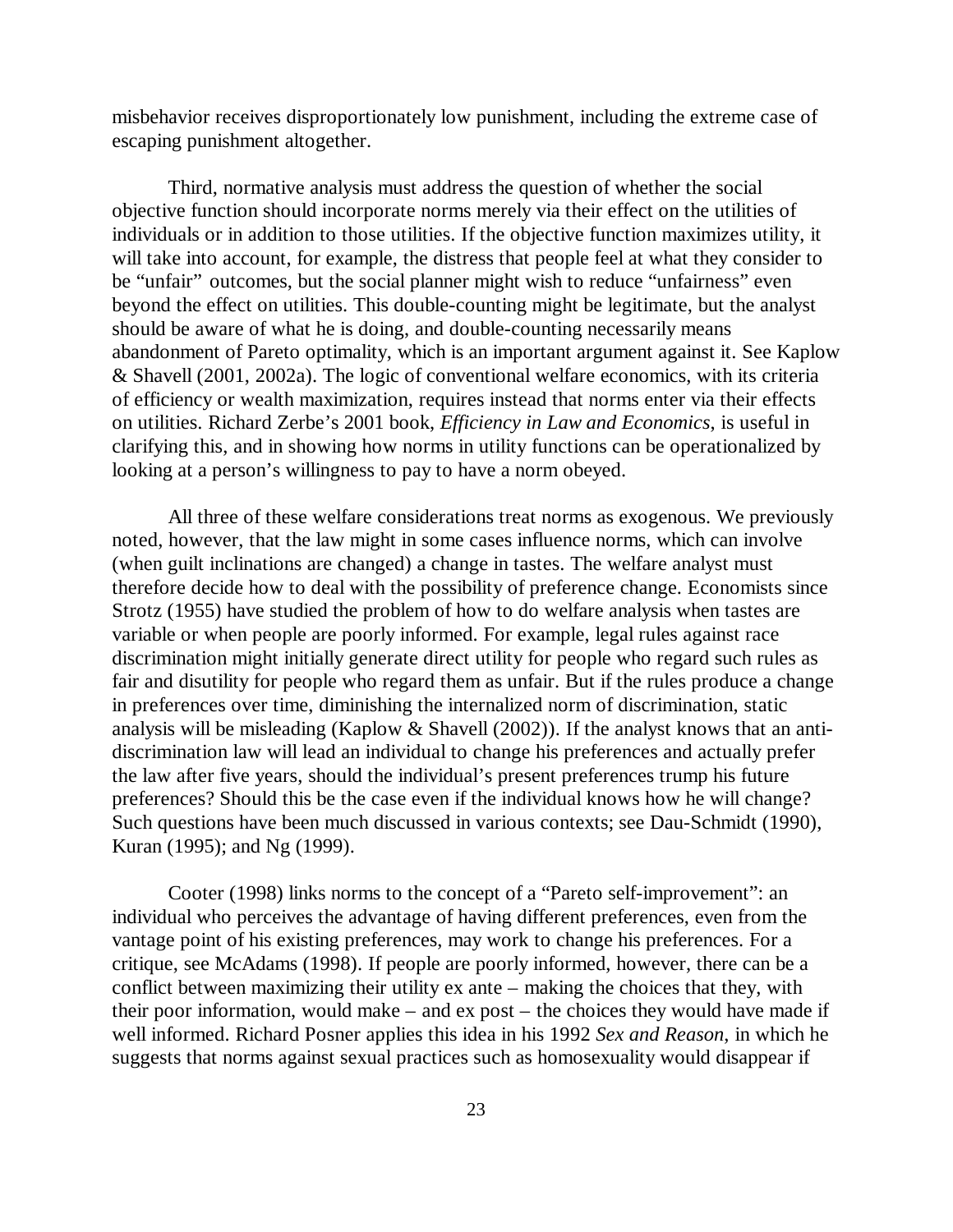their holders had better information. The big practical problem, of course, is determining whose information is wrong, since each side may well believe that the other's beliefs are sincere but misguided.

Welfare analysis of preference change is particularly complex in the case of interdependent utility functions. The norm of retribution, for example, may be supported by preferences in which one derives utility from the disutility of another – the offender (see Kahan (1998)). By contrast, altruism may underlie norm of gift-giving, which, as Kaplow (1995) explains, increases the utility both of the individual holding the norm and of others on whom he acts. John Stuart Mill is hostile to what he calls "other-regarding" preferences in *On Liberty* (1859), though as has been pointed out in Kaplow & Shavell (2002) and James Fitzjames Stephen's *Liberty Equality Fraternity* (1873), his own tone is highly moralistic, and sufficiently obscure that it is hard to make sense of how he decides which nonmaterialistic preferences are legitimate and which are not.

*(ii) Norms versus Law.* The second broad issue is whether norms, or certain identifiable classes of norms, are *generally* efficient or inefficient. This matters to whether the coverage of law should be expanded or shrunk.

Norms have the obvious advantage of low transactions costs compared to law. They do not require police, courts, collection agencies, or prisons. If they are fully internal, they do not even require detection. Thus, they seem particularly appropriate for regulating externalities too small to justify appeal to the courts, or for those whose detection and proof are particularly difficult. On the other hand, norms are trickier to create than laws, and are not typically the subject of policy discussion. Rather, the usual question is whether society should create laws to supplant norms.

Legal authorities will often wish to defer generally (rather than case by case) to norms in domains where norms are more efficient regulators of human conduct than legal rules. Thus, one needs to compare the efficiency of legal rules to decentralized norms. Eric Posner (1996) examines the case for deferring to norms in groups governed by them. Legal regulations intended to protect individuals may have the unintended consequence of lowering the value of group membership, thus weakening the power of groups to enforce their norms. Thus, the efficient legal rule might be one of non-interference. Shavell (2002) makes a general comparison of the comparative advantages of law and morality, where morality includes both internalized and non-internalized norms.

Whether norms are generally efficient, or even efficient in identifiable circumstances, is contested. Everyone acknowledge the existence of dysfunctional norms, but Ellickson and Cooter, to take two major figures in the literature, are optimistic about the efficiency of group norms that affect only the members of the group, viewing norms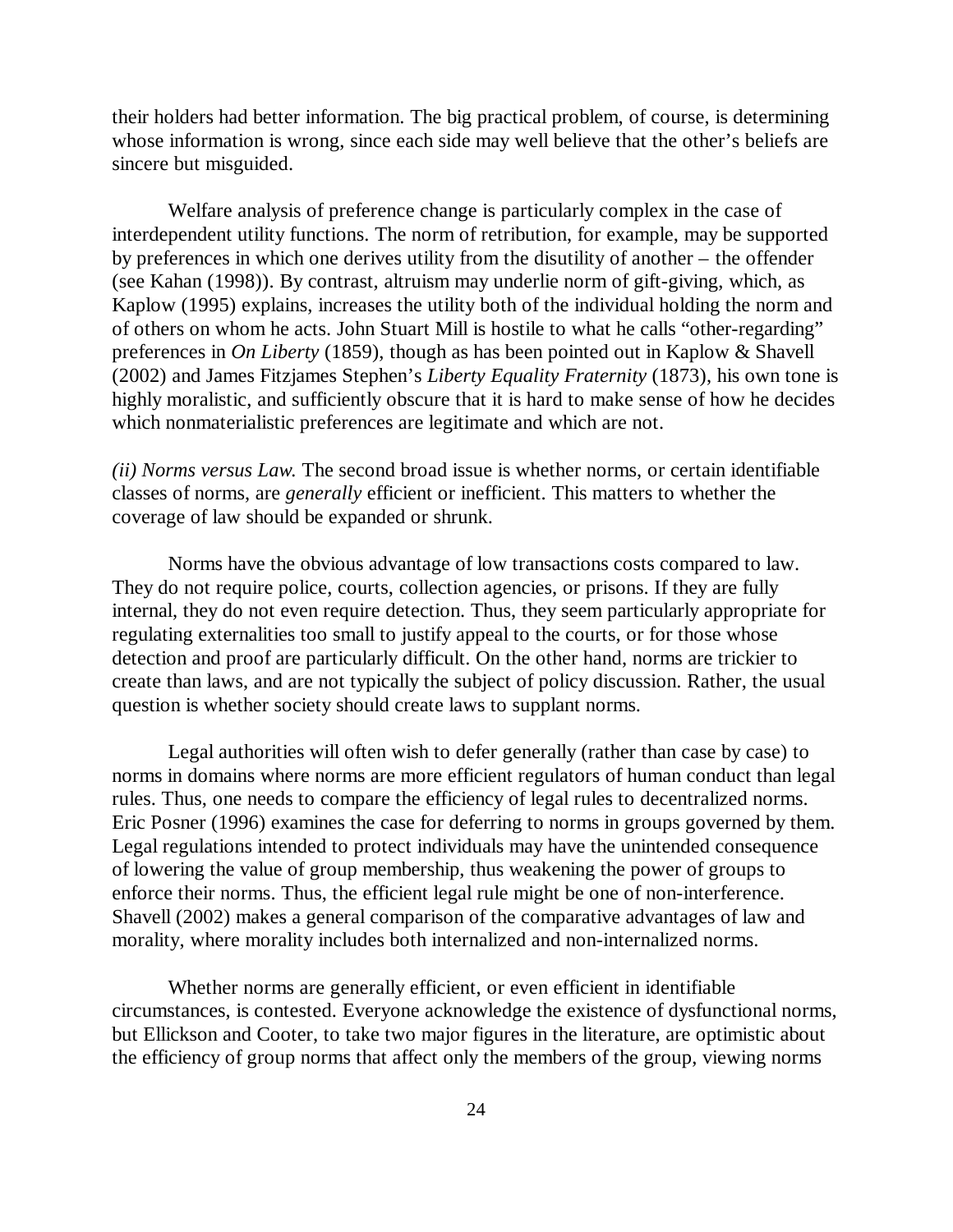as mechanisms for deterring behavior with negative externalities and encouraging behavior with positive externalities. Both are pessimistic about norms between groups, where there is no incentive to account for the external effects. See also McAdams (1995) on the stability and inefficiency of norms of racial discrimination.

Others are more pessimistic about norms, even when they apply only to the group in which they arise. Several theorists make the general point that law is often superior to norms or conventions. Kaplow & Shavell (2002) argue that norms of fairness usually enhance social welfare by curbing self-interested behavior with negative externalities, but nonetheless conclude that norms are in many particular cases inferior to regulation by the optimal legal rule. They emphasize two disadvantages of norms that arise because norms are frequently inculcated in children and supported by feelings of guilt. First, the norm is often simpler than the optimal rule (e.g., never break a promise, rather than never inefficiently break a promise). Second, the norm is hard to change when new conditions make a different rule optimal. Kahan (2000) also emphasizes the stickiness of obsolete norms. McAdams (1997) raises the possibility that groups will enforce "nosy" norms that regulate behavior with only mild externalities. Norms may demand conformity to the other-regarding tastes of the majority even when the minority loses much more by frustration of its self-regarding preferences than the majority gains (e.g., regarding mateselection criteria).

Similar points apply to conventions. Eric Posner (1996b, 2000) identifies various problems arising from poor information or strategic behavior that can make conventions and norms inefficient, justifying a corrective or supplementary legal rule. Mahoney & Sanchirico (2001) use evolutionary game theory to explain how the fittest convention in a given environment often deviates from the efficient one. See also Horne (2001) and Kübler (2001). In the case of either norms or conventions, of course, we must keep in mind that just because norms are inefficient does not mean laws would be efficient, any more than market failure in standard economic markets means that government regulation would be optimal rather giving rise to government failure instead. The issue is which is the greater danger, the purposeless inefficiency of norms or the purposeful inefficiency of law.

A second possibility is that efficient norms are "fragile" and therefore require not just non-interference but affirmative legal protection. This might justify otherwise puzzling rules of market-inalienability. Why does the law constrain the sale of parental rights and child labor? One possibility is that parental norms are a more efficient regulator of parenting practices than is law, but that normative incentives are weak compared to market incentives and that parenting norms would unravel if parents were fully subject to market incentives. An unregulated market would, on this view, leave parents to make individually maximizing but socially inefficient decisions about their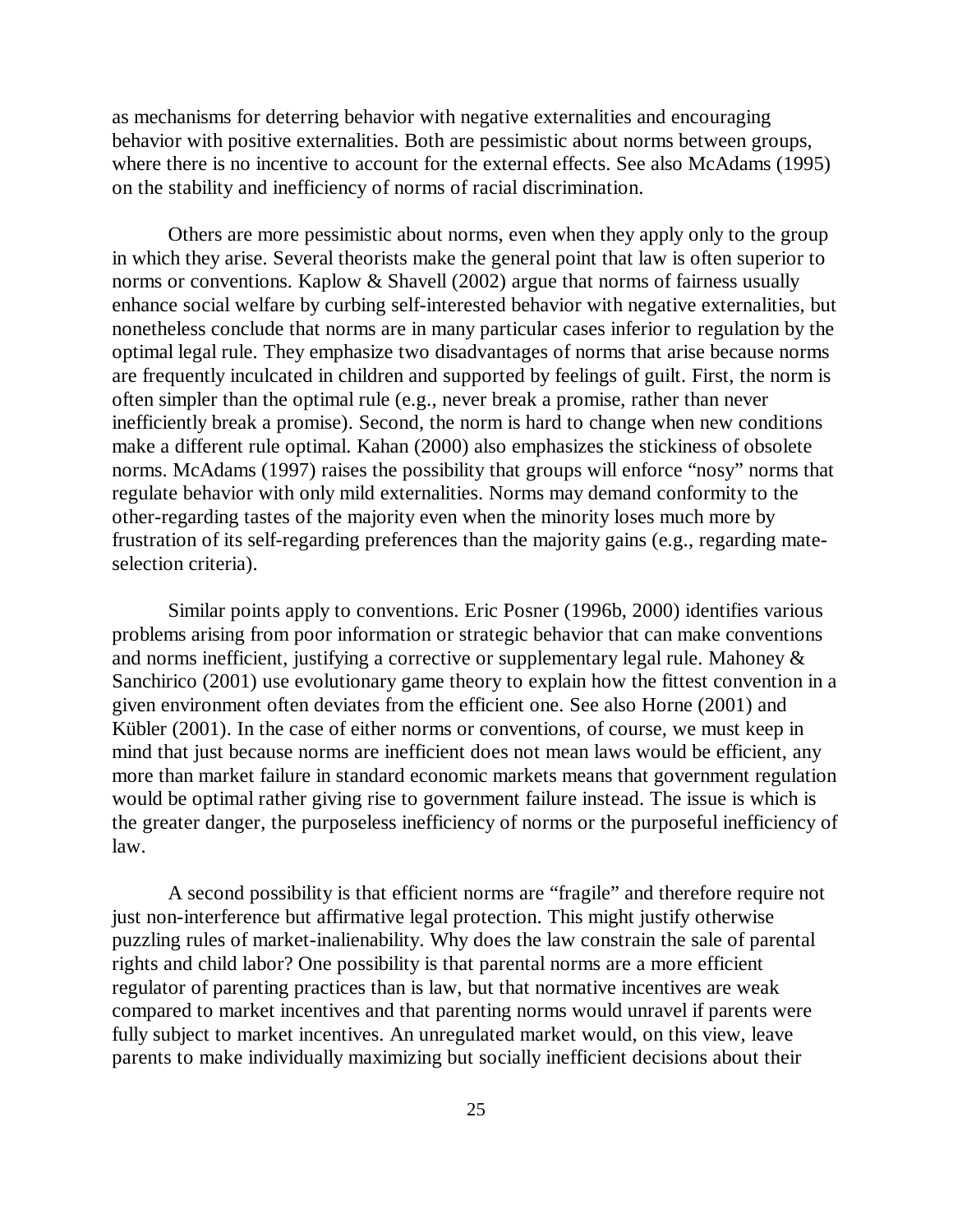children, such as the choice to curtail their education in order to exploit their short-run potential in the labor market. Rather than overcome this problem by directly regulating the precise boundaries of parental conduct, however, one might instead enact rules of market-inalienability, constraining the operation of market incentives on parents, and leaving them subject to *relatively* more powerful normative incentives. This idea is distinct from but related to the idea that monetary incentives might "crowd out" nonmonetary incentives. (Frey 1994).

## **5. Specific Applications.**

**a. Tort law**. Shavell & Kaplow (2002: 134-43) note that there is a strong norm to avoid injuring others and to compensate them for injuries one does cause. See also Smith (1790: 104). Consistent with their general thesis, they claim that these norms generally improve social welfare but that law can make additional gains. Tort laws and litigation processes have certain advantages over norms in collecting the relevant information, imposing more optimal rule complexity, changing rules more quickly in response to changed conditions, and imposing greater sanctions. Compensation norms, however, also encourage lawmakers to compensate via tort law, and may therefore hinder reliance on an insurance regime when it is a better means of compensating accident victims.

Custom has long played a key role in tort law because it helps to decide whether an injurer was negligent. Since negligence is closely allied to failure to fulfill an obligation, negligence is, in the terminology of this chapter, the violation of a norm. As Hetcher (1999) explains, two possible uses of custom are as a per se rule, under which custom is a complete defense (exemplified by the leading case of *Titus v. Bradford*, 20 A. 517 (Pa. 1890)), and as an "evidentiary rule," under which custom is only evidence about what is non-negligent. Justice Holmes preferred this second use, and said in *Texas & Pacific Railway Company v. Behymer*, 189 U.S. 468, 470 (1903), "What usually is done may be evidence of what ought to be done, but what ought to be done is fixed by a standard of reasonable prudence, whether it usually is complied with or not." Judge Learned Hand's opinion in *The T. J. Hooper,* 60 F2d 737 (2d Cir. 1932)*,* is similar, adding the idea that norms may become outdated because of technological advances the invention of the radio in that case (on which see Epstein (1992b)). Hetcher, however, argues against the modern preference for the evidentiary rule using the idea of the coordination game.

Norms are also important to what damages are awarded in tort. Cooter & Porat (2001) address the question of whether legal damages ought to be adjusted for the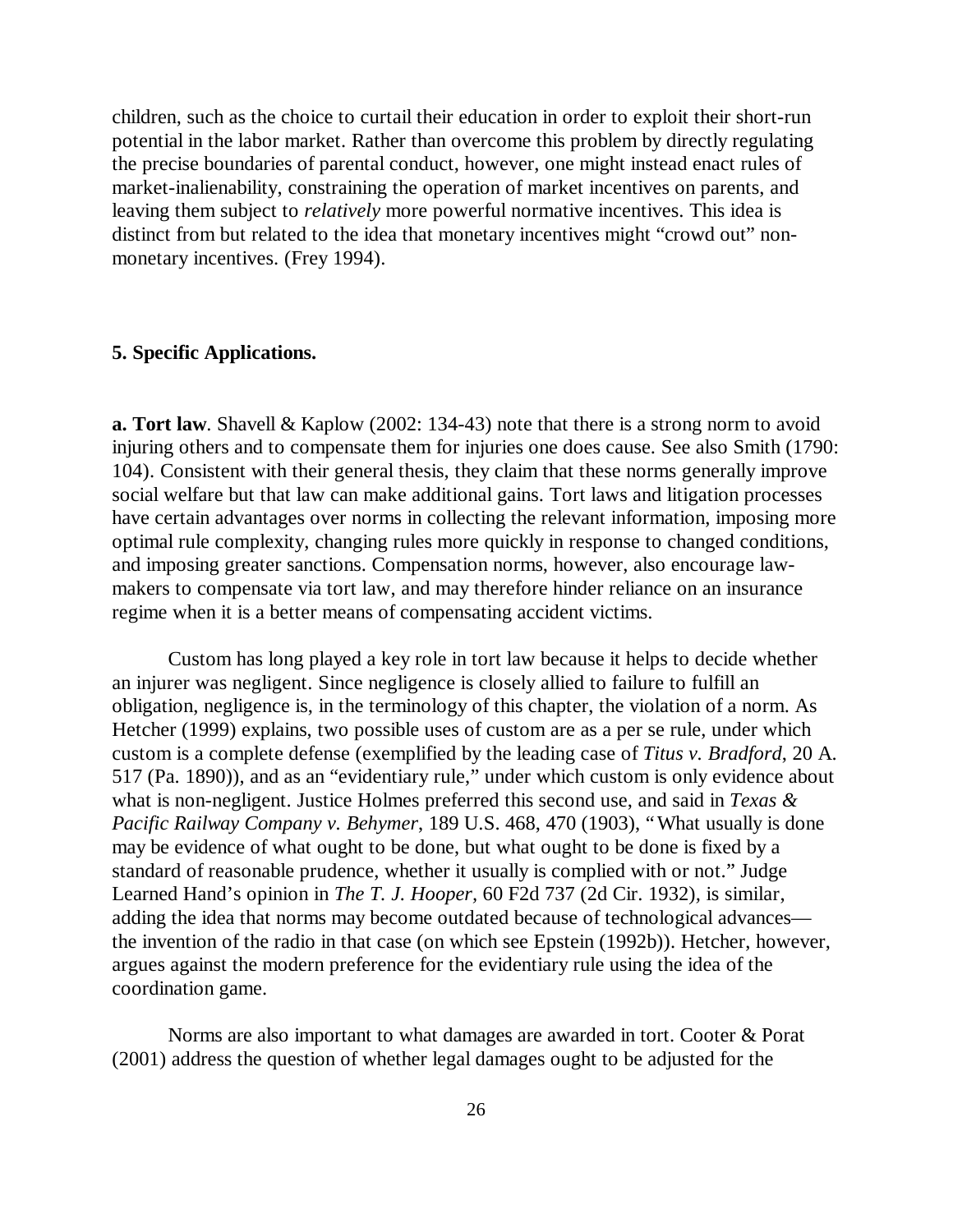normative penalties that an injurer has paid for his misdeed. Cooter (1997) argues that norms are central to whether punitive damages are awarded, though not useful to deciding their magnitude.

**b. Contracts and commercial law.** Kaplow & Shavell (2002: 203-13) review some evidence for the existence of a strong norm of promise-keeping, supported by guilt. Macaulay (1963) first documented that businesses do not rely on exclusively or even primarily on law to enforce agreements. They use norms, which may most simply be reduced to two: "(1) Commitments are to be honored in almost all situations; one does not welsh on a deal; (2) One ought to produce a good product and stand behind it" (p. 63). Cooter & Landa (1984) find that ethnically homogenous minority groups often dominate certain "middleman" positions in the markets of nations in which judicial enforcement of contracts is weak or non-existent. They claim that ethnic ties create informal enforcement mechanisms (norms or conventions of promise-keeping) that substitute for state enforcement of contracts. See also Landa (1981, 1994) and Davis, Trebilcock & Heys (2001). In a series of meticulous studies, Bernstein (1992, 1996, 2001) finds that many merchants groups prefer to enforce contracts, when disputes arise, through private trade association mechanisms, rather than rely on the state; see also Richman (2004) on Jewish diamond merchants in New York.

In cases of informal enforcement, norms do nicely in handling clear cases, but problems do arise because it is hard for a norm to sharply define when one "honors a deal" or "produces a good product." Kaplow & Shavell (2002) suggest that although promise-keeping norms improve social welfare by making certain trades uniquely possible, often the optimal legal rule would do even better. In particular, norms are often too simple and their penalties are too weak to deter misbehavior when the stakes become high.

 Much of what appears to be norms in business may be driven by the convention of the infinitely repeated prisoner's dilemma. A particular important variant of this convention is reputation, as laid out in the classic article of Klein & Leffler (1981). We will recast their idea here as the formal model used in Chapter 5 of Rasmusen (2001). Suppose we have sellers who can produce either a high-quality good at cost *c* or a lowquality good at cost 0. Buyers all value the high-quality good at some amount much greater than *c,* and the low-quality good at 0 ,but cannot tell quality until after they have bought the product. The players make choices each period of what quality to choose, what price, *p*, to charge, and whether to buy or not, with a small discount rate of *r* between periods and no end period.

 If there were only one repetition, the unique equilibrium would be for the sellers to produce low quality and for the buyesr to decide not to buy. In the repeated game, low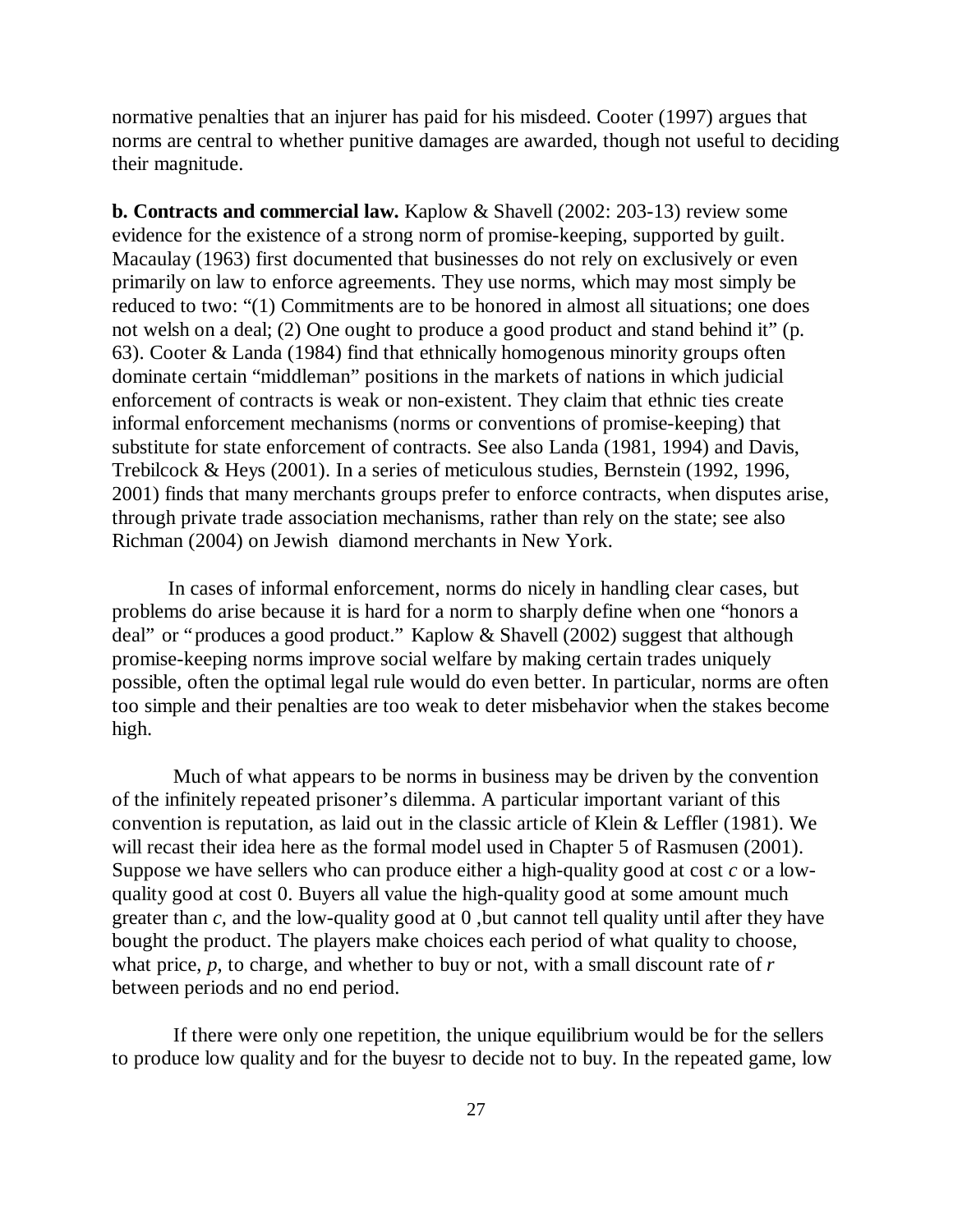quality will remain the equilibrium outcome if expectations are pessimistic, but if the buyers believe that a given seller is reputable and will produce high quality, that too can be a self-fulfilling expectation.

In the high-quality equilibrium, a seller is willing to produce high quality because it can then sell at a high price for many periods, but if it produces low quality, the onetime savings in production costs is offset by the loss of future returns. Thus, an essential part of the model is that the equilibrium price be well above marginal cost. For the seller to produce high quality, its one-time gain from cheating and producing low quality – the revenue of  $p^*$  – must be no greater than the present discounted value of the alternative long-term profit of  $(p^*-c)$  each year, a value equal to  $(p^*-c)/r$ . This requires that  $p^* =$  $(1+r)c$ . Any seller selling at a price higher than  $p^*$  would be undercut by a seller that sold at *p\**, but any seller selling at a price less than *p\** would get no customers, since buyers would realize that such a low price does not provide enough incentive to keep quality high. Buyers rightly do not trust a seller who is not charging a high enough price. The reputable sellers then make positive profits because undercutting each other drives away customers.

 Thus, a convention – that quality be high and any deviant firm be punished by future boycott – results in high quality despite the lack of immediate observability or enforcement by laws. The model can be applied to many situations of good behavior seemingly enforced by norms. In particular, under the name of "efficiency wages" it can explain high wages and honest behavior of employees in industries where trust is important (see Akerlof & Yellen (1986)).

Custom has played an important role in contract law at least since the time of Lord Mansfield. The Uniform Commercial Code says in Section 1-201(3) that an agreement is to be interpreted "by implication from other circumstances including course of dealing or usage of trade or course of performance" and numerous other sections of the UCC, listed in Bernstein (1999: note 1), follow this "incorporation strategy." Custom here is more important as a convention than as a norm, and often its role really is just as an aid in interpreting a contract term; the use of custom as evidence of meaning is uncontroversial. Customs may become normatized, however, in a relatively simple way: someone who violates a norm is considered to be cheating in the same way as someone who lies or breaks a law, and the victim of the violation feels a visceral response.

Bernstein (1996) makes a useful distinction between "relationship-preserving" norms, which apply to continuing good relationships between businesses, and "endgame" norms, which apply to distressed relationships that are winding down. She notes that courts should not fall into the mistake of using relationship-preserving norms as a guide to how businesses would wish their affairs to be conducted once the relationship is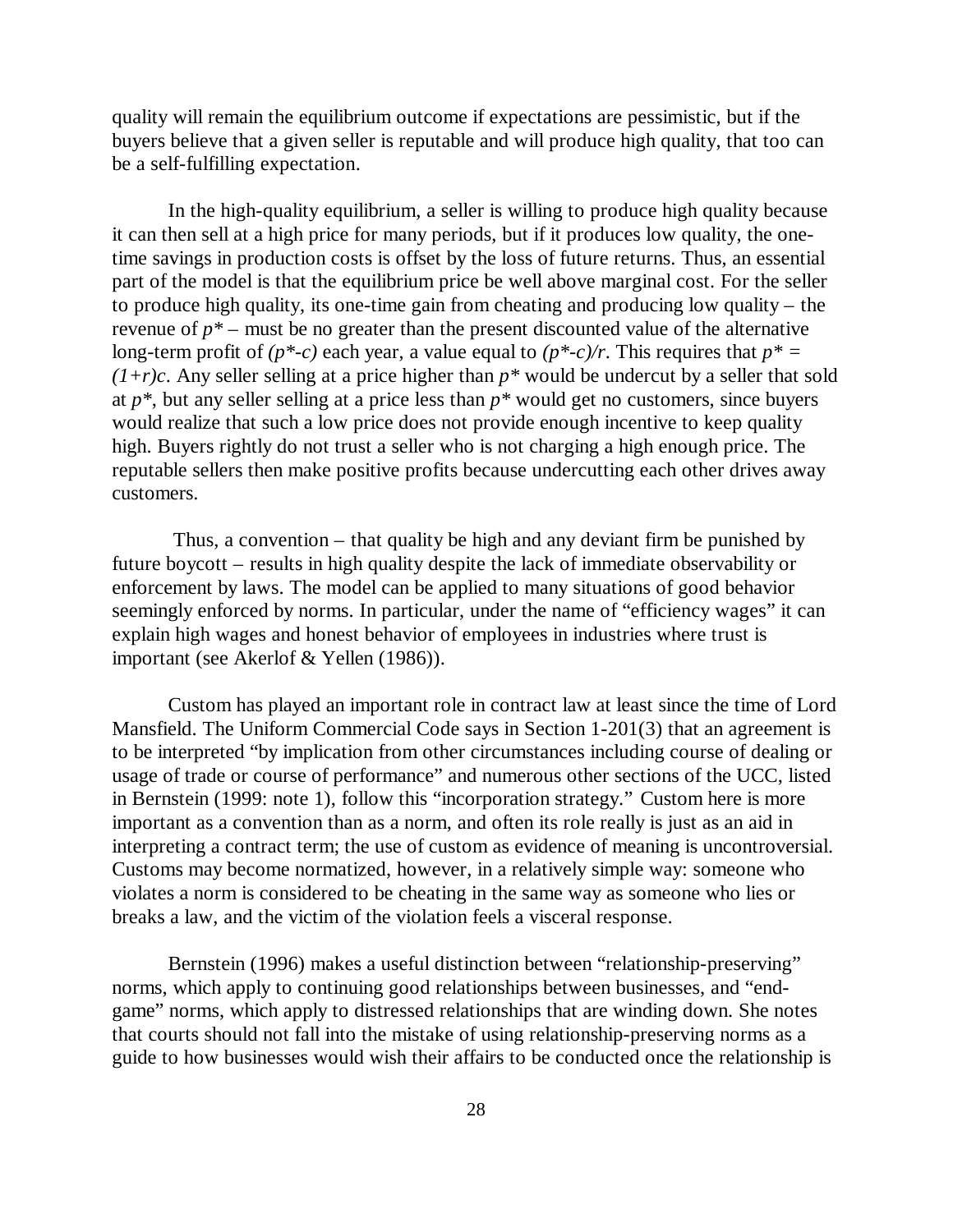ending, and uses arbitrations of the National Grain and Feed Association as an illustration. Those arbitrations are heavily formalistic, she shows, in contrast to the UCC approach, and do not consider elements such as "good faith" in making decisions.

Naturally, norms vary from industry to industry, making this fertile ground for empirical study. Drahozal (2000), for example, argues that international commercial arbitration is more like the U.C.C. than the arbitrations studied by Bernstein. A leading case in international commercial arbitration, *Pabalk Ticaret Limited Sirketi v. Norsolor S.A., ICC Award of Oct. 26, 1979, No. 3131,* 9 *Y.B. Commercial Arb.* 109 (1984)*,* applied "the international lex mercatoria," which the court said included a principle of "good faith which must preside over the formation and performance of contracts," so that a party would be liable because of its faithless conduct. A requirement of "good faith" sounds like and may reflect moral obligations – norms – rather than mere convention. This example illustrates a problem running through the literatures both of norms and conventions: these rules are no more likely than laws to be universal, so case studies, requiring considerable study to yield single scholarly papers, are often more useful than either statistical or theoretical articles.

**c. Corporate law.** Corporate law has been the object of a surprising amount of scholarship on norms, considering that the corporation itself has no shame, guilt, or appreciation of esteem. One of the best articles is Skeel (2001), which focuses on three examples: the California state pension fund's list of firms with poor governance, the *Business Week* and *Fortune* lists of America's worst boards of directors, and Robert Monks's battle to shame the board of Sears into changing the company's policies. Skeel's emphasis in all of these is how norms affect the individuals who govern a corporation, and he makes a persuasive case that norms do change their behavior. This is an effective counter to the skepticism of Kahan (2001), who wonders whether the idea of norms has much to add to corporate law unless "norms" is defined to include ideas already used from game theory and other sources. Norms may not be able to explain why corporate law takes the form that it does, or how corporate law should be shaped, but it may be very helpful in explaining how corporations behave within a given framework.

**d. Property and intellectual property law.** Norms are sometimes considered to be the origin of property, since property can exist in the absence of government, but in our terminology the origin is a convention. Some property rules can be modeled as simple coordination games like that in Table 1 above, for example, the decision of people not to fruitlessly try to use the same land or airwaves at once. In other cases they are in the category of coordination games variously known as Hawk-Dove, Chicken, or the Battle of the Sexes, in which there are two or more equilibrium conventions, but players differ in which convention they prefer. In the Hawk-Dove game, two identical players, Row and Column, contend over a valuable good. Each player chooses whether to be an aggressive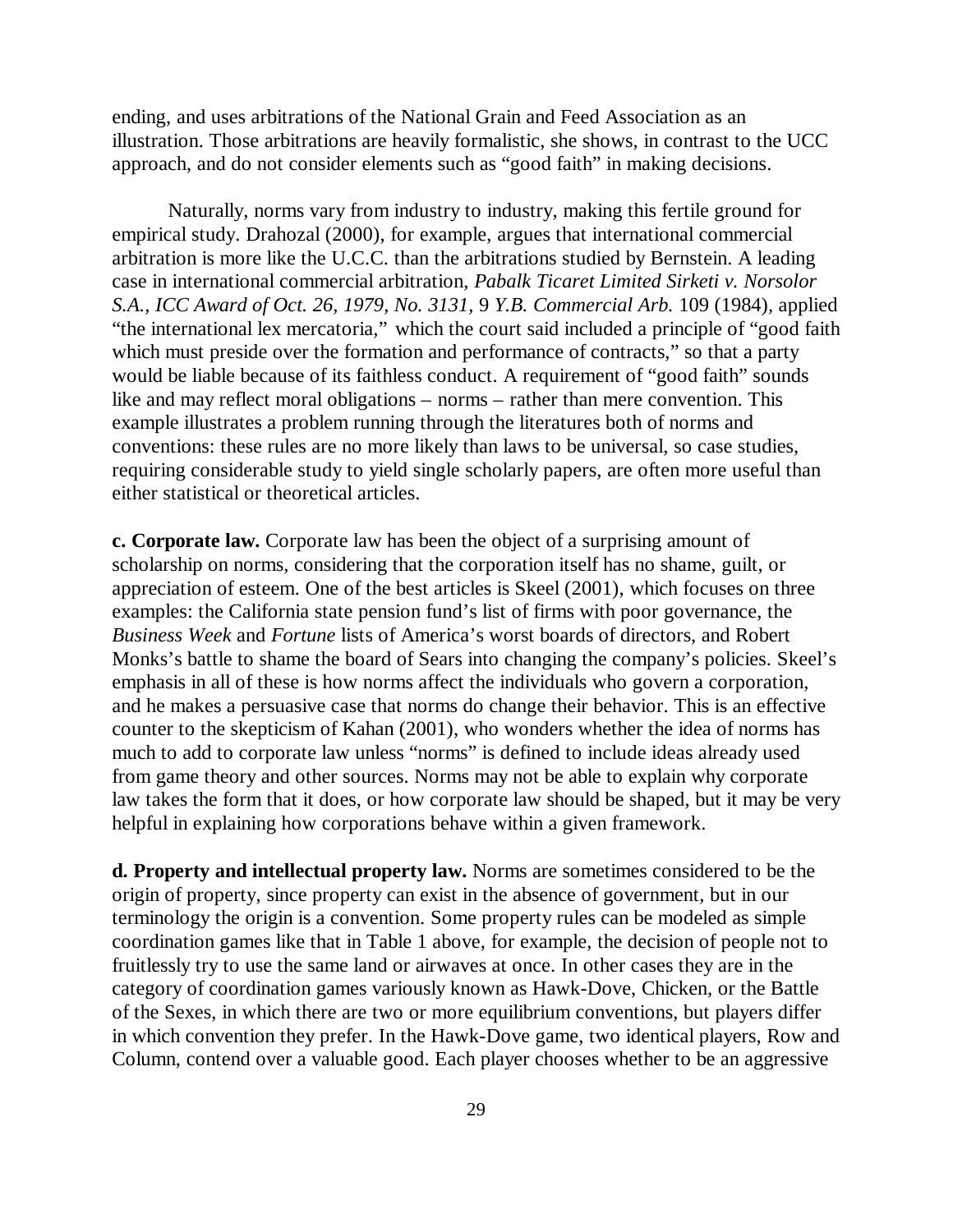"Hawk" and fight for the resource if necessary, or a timid "Dove" who retreats rather than fights for the good. As Table 3 shows, the best outcome for a player is if he plays Hawk and the other player selects Dove, and the worst is if both players choose to play Hawk, which results in a destructive fight.

## **Table 3: Hawk-Dove**

|                             | Column          |                   |  |
|-----------------------------|-----------------|-------------------|--|
| Hawk-Aggressive $-1$ , $-1$ | Hawk-Aggressive | Dove-Timid<br>3,0 |  |
| Dove-Timid                  | 0.3             | 1.1               |  |

Payoffs to: (Row, Column)

**Row**

The two pure-strategy equilibria are (*Hawk, Dove*) and (*Dove, Hawk*). These are asymmetric equilibria, and the question naturally arises of how the players know that the convention is, for example, that Row gets to be the *Hawk* and Column plays *Dove*. Without further information, the model cannot answer that question. There does exist a symmetric equilibrium, but it is in mixed strategies. Each player chooses *Hawk* with probability 2/3 (yielding an expected payoff of  $(2/3)(-1) + (1/3)(3) = 1/3$ ) and *Dove* with probability 1/3 (yielding an expected payoff of  $(2/3)(0) + (1/3)(1) = 1/3$ ). The payoffs in the mixed strategy equilibrium are  $(1/3, 1/3)$ , below the average payoff of  $2/3$  that arises if conventions are used.

 Maynard-Smith & Parker (1976) noted that both players would prefer a purestrategy equilibrium if somehow they could take turns playing *Hawk* and getting the high payoff. One way to take turns is to expand the model and establish a convention that the player who arrives first and claims the valuable good plays *Hawk* and the second player to arrive plays *Dove*, "The Bourgeois Strategy." This is a symmetric equilibrium in the expanded game, and has higher expected payoff than the mixed strategy. Such behavior looks very much like a norm of ownership rights for the first-possessor, but in our terminology it is a convention, being based solely on shared expectations of who will fight and who will flee rather than on any notions of right and wrong independent of material consequences.

Once the convention emerges, it is easy to imagine how it becomes a norm. Among other mechanisms, parents instructing their children to respect the convention – do not take goods first possessed by others and do not let others taking goods you first possessed – would intentionally or unintentionally instill a sense that such unconventional takings were unfair and wrong. In any event, today law and norms of property are largely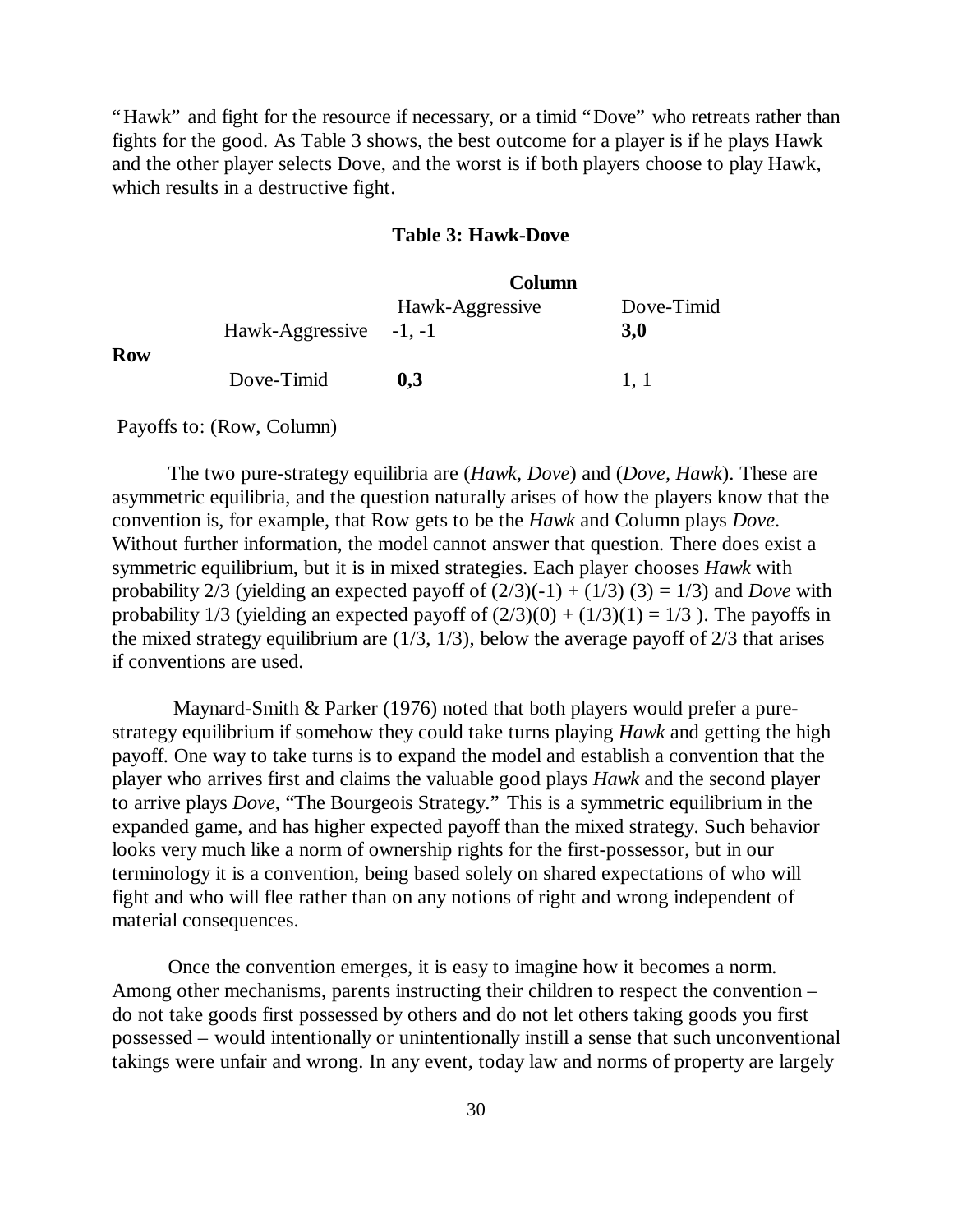co-extensive. Norms against theft and "misuse" support legal property rights, and vice versa. Miller (2003), for example, examines the internalization of the legal norm against parking in "handicapped spaces."

There are, however, exceptions: norms that constrain the exercise of property rights and norms of "property" that are unsupported by law. First, consider how norms sometimes oppose the exercise of legal property rights. A scholar who sues another scholar for infringing his copyright by photocopying his book chapter may face social penalties. Though orchard owners have the legal right to grow apple trees without keeping bees on their property to pollinate them, and to free-ride off the bees kept on neighboring orchards, Cheung (1973) showed that Washington state orchard owners followed a norm of keeping bees proportionate to their orchard size. Ellickson (1992) famously showed how local Shasta County, California norms governed relations between neighboring ranchers to the exclusion of law. Thus, even when legal rules governing animal trespass damages or the maintenance of boundary fences create certain legal rights, an individual would forgo those rights and follow the norm.

Norms constrain the use of public as well as private property. Ellickson (1996: 1172) thinks of urban problems using the paradigm of "a public space as an open-access territory where users are prone to create negative externalities." These problems have traditionally been regulated in large part by unwritten rules – either unwritten (or vaguely written) rules enforced entirely according to the discretion of local officials – vagrancy laws, for example – or norms. There is a norm, for example, that a person should not make excessive use of a nonpriced good such as a park bench. Someone who spends the entire day on the park bench with the best view of the White House, whether a vagrant or a journalist, is violating that norm, which establishes a temporal limit to the right to use public property. Ellickson also discusses how norms establish informal zoning for behavior. A typical city dweller drastically changes what he considers bad behavior, worthy of reprimand, depending on where the behavior occurs. He may heap abuse – or at least raise his eyebrows noticeably – on someone inebriated in a residential neighborhood while tolerating much worse inebriation in Skid Row or the Red Light District.

Second, consider how norms sometimes create quasi-property rights, not recognized by law. A scholar who uses someone else's idea without attribution may avoid violating copyright but may be punished by norms against plagiarism. See Green (2002). We have already mentioned that Epstein (1999) discusses the importance of norms in establishing informal property rights in parking spaces. Sometimes, it is because conventions or norms recognize a quasi-property right that a court will give the right legal recognition outside of statutory law, as when the U.S. Supreme Court recognized a property right in news in *International News Service v. Associated Press,* 248 U.S. 215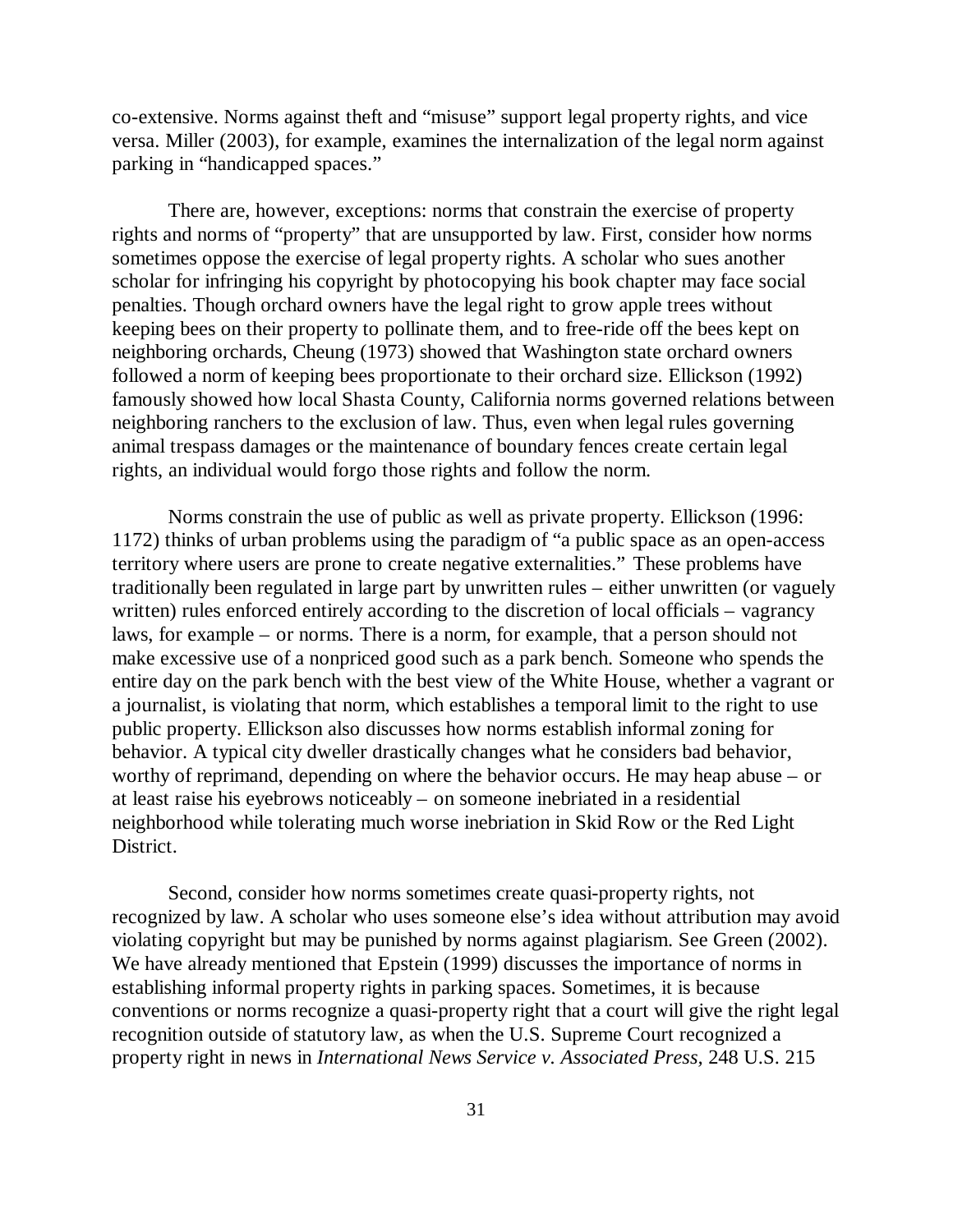(1918), a case analyzed in Epstein (1992).

Intellectual property presents its own interesting set of issues. Software has proven to be an interesting industry for the study of norms, perhaps because the Internet is new and important enough to have stimulated the creation of new norms. Strahilevitz (2003) focuses on the role of optimistic lies ("charismatic code") in establishing norms. Gnutella was a network that allowed members to share computer files. It told them, "Almost everyone on Gnutella.Net *shares* their stuff," which is false – only one-third of users shared. Also, networks like Gnutella "by no means cede the moral high ground," despite the dubiousness of their interpretation of the copyright laws. Rather, they try to create norms of cooperation, starting from the general norm of reciprocity. They call people who download files without making their own files available for upload "freeloaders," even though the record companies might use the same term against Gnutella.

A number of scholars, including McGowan (2001); Benkler (2002) and Lerner & Tirole (2002), have examined the puzzle of why people create open-source software – software that is given away for free, yet is costly to produce. Benkler discusses enterprises such as the Linux operating system, Napster music distribution, and Project Gutenberg – electronic texts that rely on thousands of volunteers to contribute their effort towards a public good. He makes the important point that by dividing the effort into small parts, these enterprises can make do with a small amount of norms; no one person must make a large sacrifice, and each participant can feel satisfaction at having aided the common good.

**e. Criminal Law.** Criminal law is intimately linked with norms, as one might expect from the fundamental idea of *malum in se* versus *malum prohibitum*. That a crime is *malum in se* – wrong in itself – means that the law prohibits something that also violates a norm, such as theft and unjustified killing. Thus, norms and criminal law may reinforce each other by sanctioning the same conduct. Even if the crime is *malum prohibitum* – wrong only because illegal – the norm of obeying the law may generate some compliance above that predicted by the expected sanction. The level of this effect, however, may depend on the law's or law-maker's perceived "legitimacy" (see Thibaut & Walker (1975); Robinson & Darley (1997); Kaplow & Shavell (2000:370)) both because people are more likely to obey a legitimate rule and more likely to cooperate with police in apprehending those who violate legitimate rules. Norms may also help us understand particular crimes. McAdams (1996), for example, claims that norms of privacy help to make the prohibition on blackmail efficient.

Criminal law is the most common outlet for "expressive law": laws that are meant to express disapproval more than to actually punish it (See Dharmapala & McAdams (2003), Kahan (1998), McAdams (2000), Sunstein (1996)). It might be a crime to commit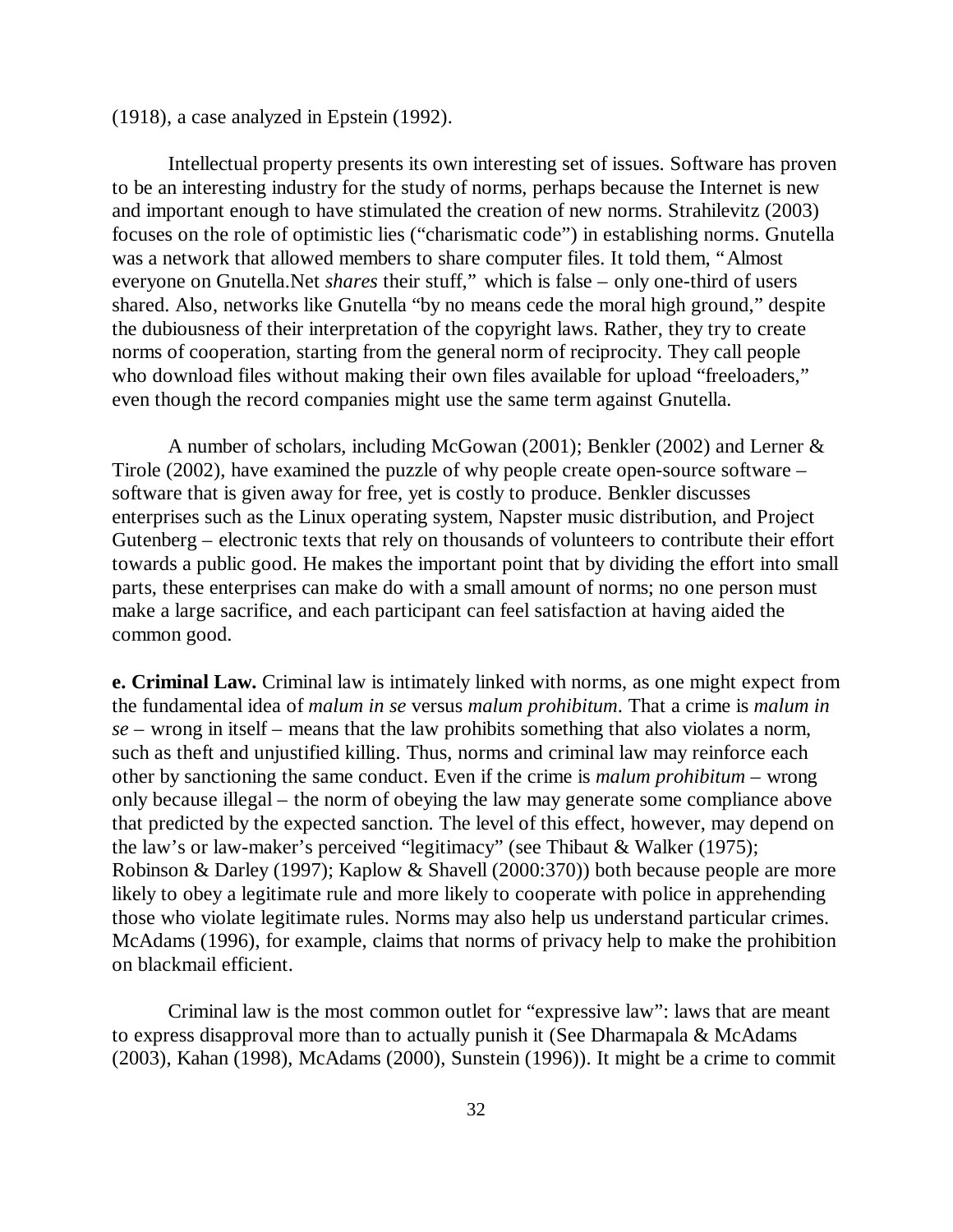adultery or to disrespect one's parents, but the law's purpose and effect may be more to express disapproval as to detect and punish these hard-to-prove norm violations. Prosecutorial discretion results in the laws remaining purely expressive; if private law were used, the courts would have to deal with messy civil lawsuits induced by the financial incentives.

The normative economic analysis of criminal law focuses on optimal punishment. Norms are relevant here as well. There is a strong norm of retribution (Kaplow & Shavell 2002: 352-59), which means that there is a taste for punishing wrongdoers and also a taste for the punishment being proportionate to the crime. The presence of this taste has direct and indirect effects on optimal punishment. The direct effect is that punishment does not only deter and incapacitate, but satisfies or dissatisfies tastes for proportionate retribution (which may also in turn affect perceived legitimacy). Thus, where optimal punishment might otherwise be low (as where the risk of detection is high), the norm of retribution may require that it be higher. Conversely, where optimal punishment might otherwise be high (as where the risk of detection is low), the norm of proportionality – that the punishment "fit" the crime – might require that it be lower. See Polinsky  $\&$ Shavell (2000).

The indirect effect is that the norm of retribution means that some individuals will punish a wrongdoer privately, which affects the optimal level of legal punishment. Optimal deterrence, for example, depends on total sanctions for wrongdoing, not just governmental sanctions. Cooter & Porat (2001) argue that when a tort or contract breach also constitutes a norm violation, it is generally advisable to deduct from tort or civil liability the amount of private sanctions the wrongdoer incurs (and even, in theory, to deduct certain external benefits norms violations create, as where business is diverted to one's competitors). The same general point may be made about criminal liability. Stigma is an important punishment for wrongdoing, one that combines both public and private punishers. As Rasmusen (1996) explains, the court's official declaration that someone has committed criminal actions can be important even if there is no material punishment by the state, because the information thereby transmitted makes private actors behave differently towards the criminal. A controversial current application of this idea detailed by Teichman (2004) is in "Megan's Law" statutes, which publicize the identity and living location of sex offenders. Kahan (1996) uses the differing ability of public sanctions to condemn and stigmatize to explain political support for or opposition to alterative sanctions.

Another effect of non-legal sanctions arises on the issue of optimal sanctions for repeat offenders. In addition to other reasons, Dana (2000) justifies higher legal sanctions for repeat offenders on the ground that the probability of incurring non-legal sanctions declines with the number of violations (because non-legal sanctions such as boycotting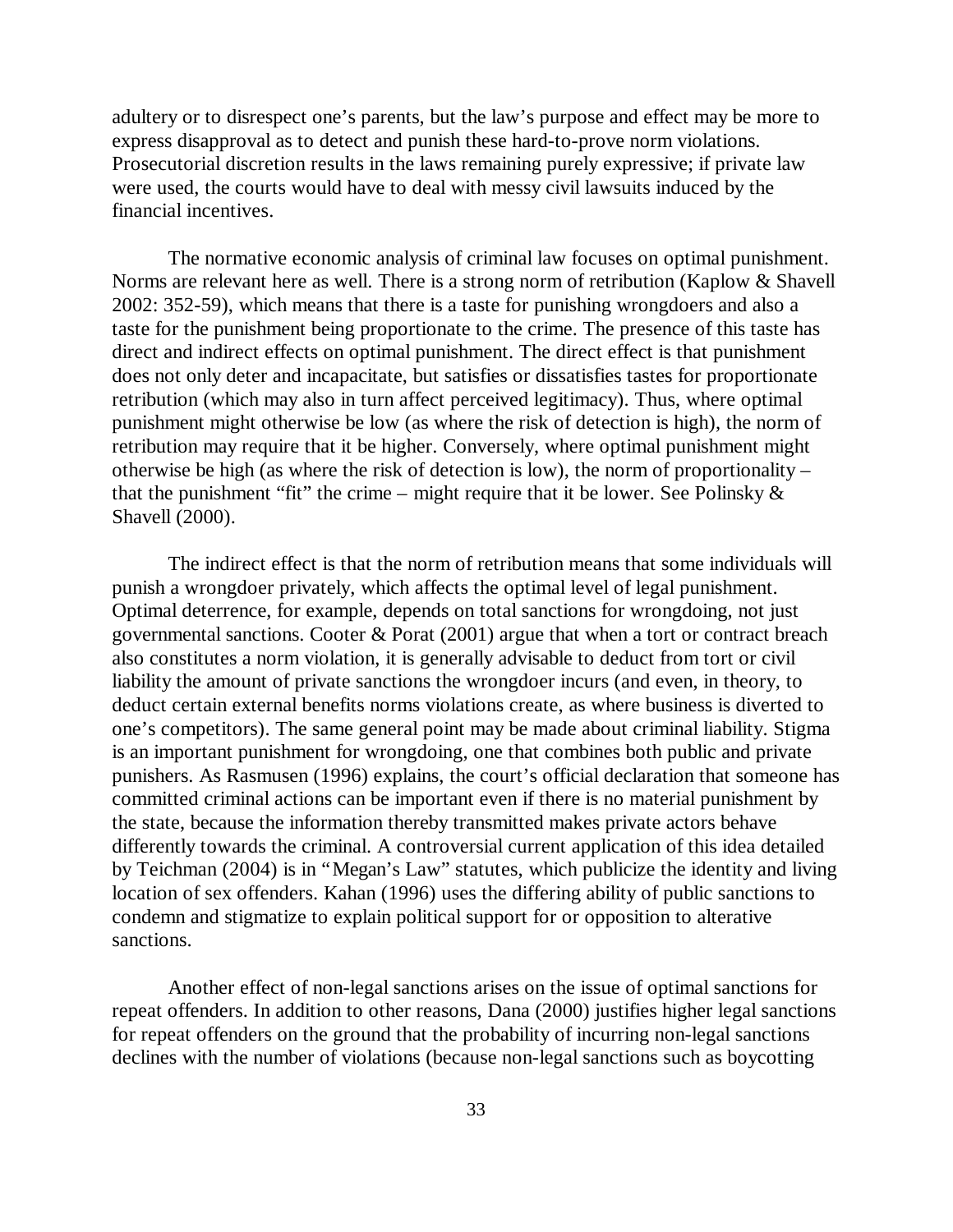are often exhausted after the first or second violation or because the repetition of offenses signals the fact that the offender is not a member of a community that will subject him to non-legal sanctions for such violations). To maintain the same total sanction, it would then be necessary to raise the legal sanction.

**f. Discrimination and Equality Law.** Discrimination law is similar to morals law in being closely entangled with norms specific to a time and place. Norms and conventions often govern behavior according to the social groups to which someone belongs, particularly sex, race, ethnicity, or religion. In various times and places, norms or conventions defining sex roles have allocated some jobs exclusively to men and others exclusively to women (Hadfield,1999); compelled women to take their husband's surname upon marriage and stay at home to rear children; and differentiated the sexes by dress. Racial, ethnic, and religious group norms often require that members of a group adhere to distinctive codes of dress or food consumption that publicly identify group membership or loyalty. See Kuran (1998). Other norms or conventions compel group members to "discriminate" against non-members, as by prohibitions or limitations on economic transactions or marriages outside the group, the refusal to accord non-group members customary signs of respect, or even the use of violence to suppress non-group members in competition for scarce resources or governmental control. See McAdams (1995) and E. Posner (2001).

A number of scholars have discussed such norms. Akerlof (1980, 1985) claims that "customs" of caste may survive market competition because third parties punish those who violate the custom, though he doesn't explain why third parties incur such enforcement costs. McAdams (1995) offers to explain third party enforcement by the "payment" of esteem or status. Discrimination arises as groups compete for social status and individual members are rewarded with intra-group status for contributing their group's societal status by discriminating against others or by punishing nondiscriminators. E. Posner (2001) instead describes race discrimination as a convention (in our terms) that emerges from a signalling game. In his model, individuals incur costs to conform to the convention to signal their low discount rates. These authors view discriminatory norms as socially costly (e.g., E. Posner 1996: 1722-23). Even those who are relatively optimistic about group norms have predicted efficiency only where norms primarily affect group members, and have expressed pessimism about the external effects of norms on non-group members– see Ellickson (1991:169) and Cooter (1996:1684-85). Indeed, Kuran (1998) raises the concern of sudden "cascades" in the level of ethnic identification – which he calls "ethnification" – a process that can lead to violence.

In American history, and in other societies today, law has been used to reinforce such norms. In the Jim Crow era of the American South, state and local laws mandated segregation of certain types of public transportation, barred racial minorities from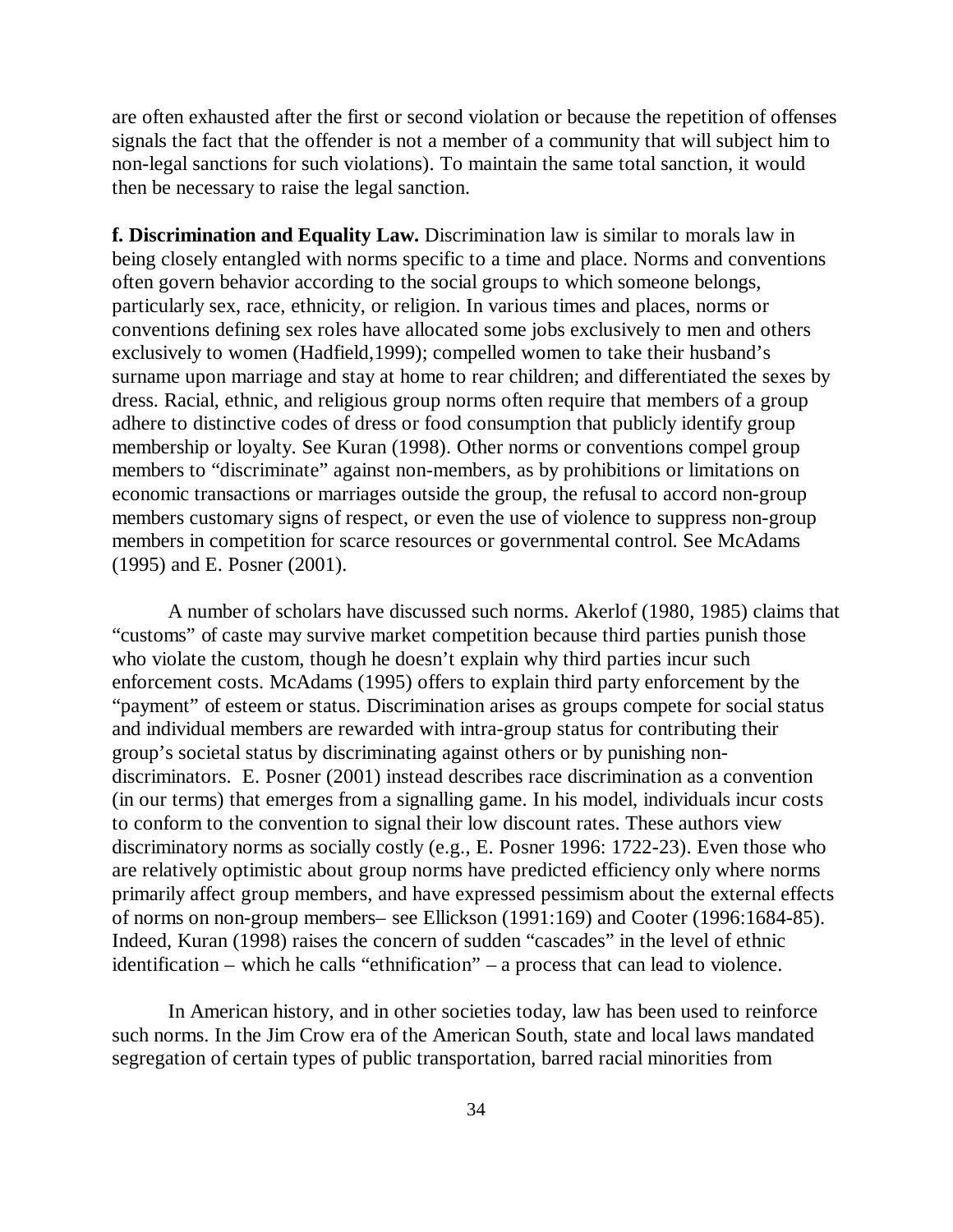attending certain schools, and prohibited miscegenation. More recently, laws seek to suppress and undermine discriminatory norms. One step has been to interpret federal constitutional law to invalidate state law requiring discrimination, as in *Brown v. Board of Education*'s (1954) invalidation of formal racial segregation in public schools, and to prohibit other official action based on discriminatory motives. Similarly, McAdams (2000) argues that the First Amendment's constitutional prohibition on the state "establish[ing]" a religion might be understood as an effort to prevent cascades toward extreme religious conformity. As a second step, federal law now prohibits private discrimination on grounds of sex, race, ethnicity, religion and other such factors, in employment, housing, lending, public accommodations, and other such domains. A third step has been to use law to permit private individuals to favor previously disfavored minorities through "affirmative action," or to require government agents to do so. A major part of the debate over affirmative action is whether it works ultimately to promote or undermine discriminatory norms.

**g. Family Law.** Family law is saturated with the influence of norms. Indeed, it is separate from contract law largely because of a longstanding belief that social norms are crucial to how families will be allowed to make use of the courts – that, unlike in commercial contracts, courts ought not to enforce all marital agreements. Instead, the courts should allow social norms to regulate behavior within the family, even behavior that between strangers might be grounds for suit. The motivation was not only to keep courts out of a sphere in which they could not make well-informed decisions, but also to prevent government from aiding agreements in violation of social norms or from intervening in ways that, as Stephen (1873) argued, would weaken marriage norms. He claimed that law could not govern families as well as norms but could have the unintended consequence of damaging norms. As Rasmusen & Stake (1998) notes, the difficulty of customizing legally enforceable marriage agreements has remained, however, even as social norms have weakened and the default definition of marriage has departed radically from the traditional idea of dissolution only for fault.

 While there has been attention to economic models of the family in law-andeconomics, there has been less attention to norms. One exception is the 1995 article by Elizabeth and Robert Scott, "Parents as Fiduciaries," which analyzes the legal role of parents as closer to that of fiduciaries such as trustees who act for beneficiaries than of agents who act for principals. A fiduciary incurs legal liability as well as any norm-based penalty for violations of his duty, but norms enter in defining that duty, an example of the "incorporation by reference" that we discussed earlier. Robert Ellickson's 2005 "Norms of the Household" takes a different approach, focusing not on the family, but on the related situation where more than one person lives in the same residence with the possibility of exit. A "household" is different from a family not only by including mere roommates, but also by excluding traditional marriages (from which exit was difficult)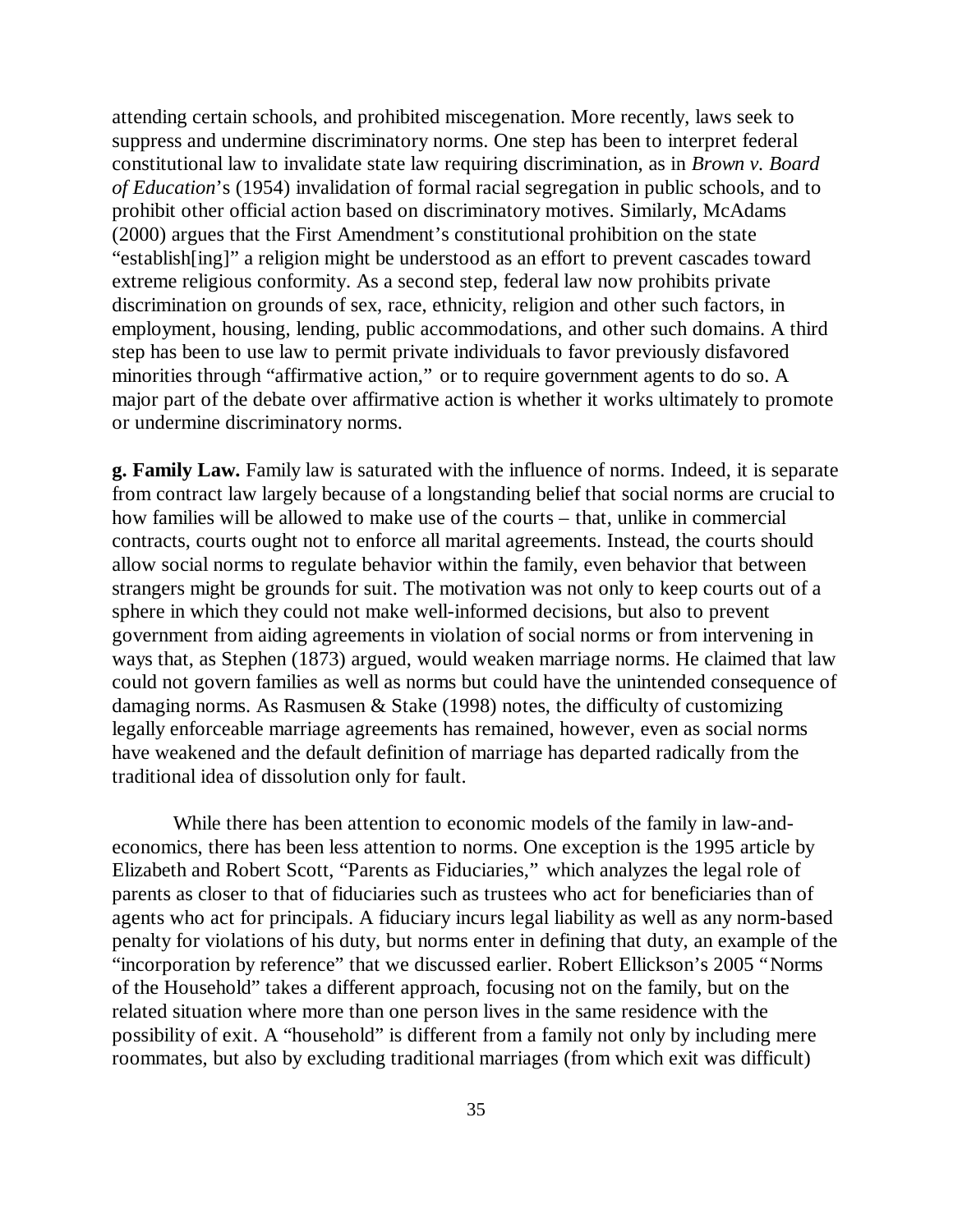and single-parent families (because children cannot exit). Ellickson argues that consensus is a desirable method to make decisions in such an organization.

Another example, which shows the possibilities for empirical work in this area, is Margaret Brinig and Steven Nock's 2003 article, "'I Only Want Trust': Norms, Trust, and Autonomy." Brinig and Nock examine data on the mental health and other characteristics of divorced couples. They find that marriage break up after a collapse in trust, which might be a failure of either a convention or a norm. Also, divorced men who fail to gain any custody of their children have a significant increase in depression, although remarriage reduces the amount of depression. Brinig and Nock suggest that the depression might arise as a result of punitive social norms triggered by the disgrace of losing custody, but their data does not permit them to test this against the simpler theory that the men miss the company of their children.

**h. Other Public Law.** We have discussed criminal law, discrimination law, and family law, but these are only three of many areas in which the government regulates behavior. Here we briefly discuss the relevance of norms to tax compliance, environmental compliance, driving behavior, and voting.

Norms are important to understanding tax compliance. Posner (2000a) began the discussion of whether strict enforcement of tax laws is a substitute or a complement for norms of tax-paying. Lederman (2003) argues that stricter enforcement of tax laws is actually complementary to norms of legal obedience. Enforcement will increase the number of people who obey the laws for prudential reasons and creating this "critical mass" of taxpayers will create disutility to others if they violate the law. Evidence for her argument is the experiment conducted by the State of Minnesota, which sent a sample of potential taxpayers a letter telling them, truthfully, that most citizens do pay their state income tax. People who received the letter paid more taxes than those who did not. See also Kahan (2002); Murphy (2004). Kirsch (2004) critiques the use of shaming sanctions and "norm management" as an alternative to traditional penalties for tax avoidance, concluding that the problems of such an approach justify only a narrow use of such sanctions.

There is also some literature on how norms matter to compliance with environmental regulations. Vandenbergh (2003) identifies norms that influence corporate environmental compliance. He discusses the empirical evidence for the existence of several relevant norms, including the substantive norms of law compliance, human health protection, environmental protection, and autonomy. He explores the implications of these norms, concluding that future environmental enforcement policies should strive to harness them or at least to avoid undermining them. Carlson (2001) looks at the effort by local governments in the United States to influence individual behavior by inventing new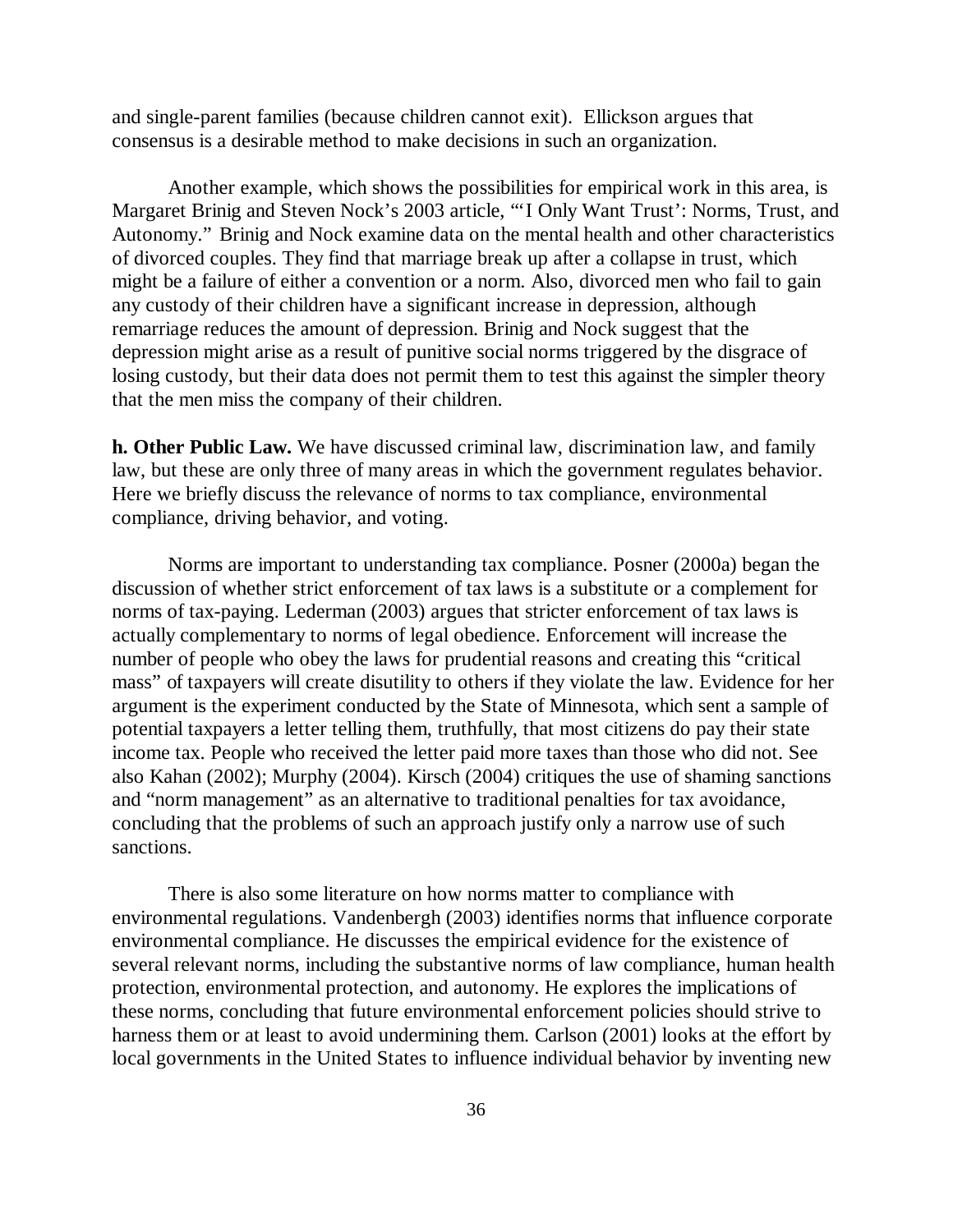norms of recycling. She claims that the most important policies are those that reduce the cost of recycling rather than those that try to change people's preferences, make signalling more effective, or direct esteem towards those who recycle. The question remains, however, why anyone bothers to incur positive costs to recycle. Carlson concludes that signalling and the desire for esteem are important, even though the cost of recycling can easily swamp their effect.

Traffic laws are another fertile area. Sugden (1986; 1998) frequently uses a simple traffic conflict – the "Crossroads Game" – to illustrate his theories of the evolution of conventions and norms. Strahilevitz (2000) provides a case study of traffic compliance that explores the effect of "commodification" on norms, a matter that has worried some theorists. He studies San Diego's FasTrak carpool lane program. Under FasTrak, drivers could either carpool to be allowed to drive legally in special fast lanes for free or pay a price to drive in the fast lane without carpooling. Establishing a price for the fast lanes for non-carpoolers actually increased the amount of carpooling. In addition, the price was paid by many non-carpoolers who had before been violating the rules by driving alone in the fast lane. Strahilevitz suggests that this is because "[t]he commodification of the road makes other drivers less sympathetic to cheaters. The Express Lanes violator is transformed from a rebel into a scofflaw." (p.1231).

Finally, voting has posed a challenge for rational choice theories because the expected benefits from influencing an election are so small compared to the costs of voting. Hasen (1996) offers norms as a possible explanation: as with other types of socially beneficial behavior, in some communities individuals receive small social rewards for voting or small sanctions for not voting. In this sense, voting rates may reflect the degree to which a community more generally succeeds in encouraging privately costly but socially beneficial behavior among its members. Because American society has relatively low levels of voting, Hasen explores the possibility of creating a legal duty to vote and supplementing the informal incentives with legal sanctions, as a few European nations do.

**i. Constitutional law.** A constitution cannot itself be based on law, since law is only established by the constitution, a meta-law. Thus, compliance with the constitution must be based on norms or convention. A variety of scholars, including Hardin (1991) and Buckley & Rasmusen (2000), discuss constitutions – written and unwritten – as particular equilibria of coordination games and consider how norms may help support such constitutions. Writing down the constitution, as in the United States, helps to establish the equilibrium, but the equilibrium does not require writing, as the British Constitution shows. Even where there is a writing, it may be irrelevant to how things actually work (see also Ordeshook (2002)). In addition, there is a normative element to constitutions. Certain government action is thought to be wrong and called "unconstitutional," a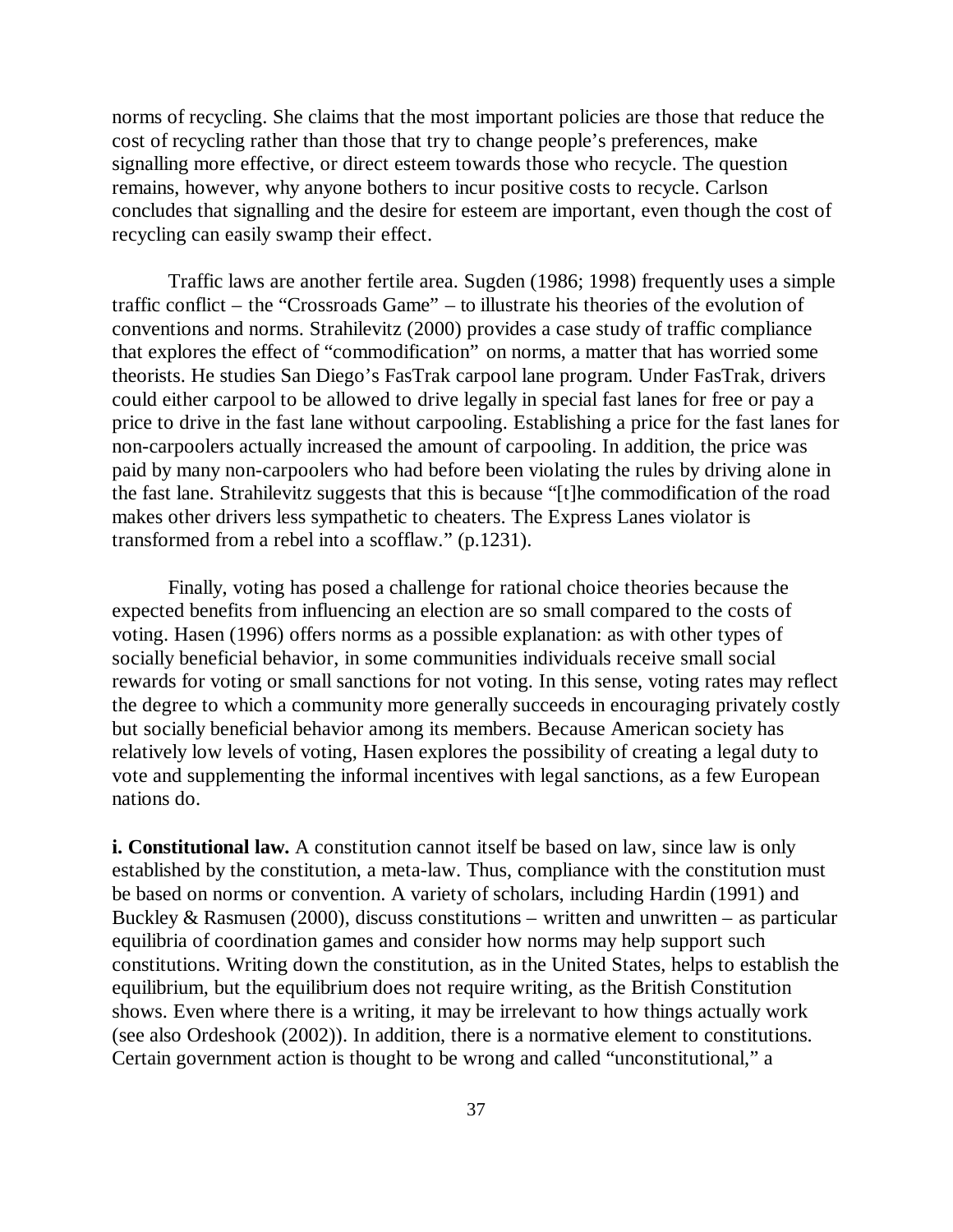pejorative term used not just in the United States, but in Britain, where there is no Supreme Court to officially label behavior as unconstitutional. At least one written constitution – the 1793 Constitution of France – enshrines the norm of rebellion: "When the government violates the rights of the people, insurrection is for the people, and for each part of the people, the most sacred of rights and the most indispensable of duties" ("Declaration of the Rights of Man and Citizen," Article 35 – a provision prudently omitted from the Constitution of 1795).

**j. International Law.** International law is a natural setting in which to expect norms or conventions to be important, because there is no authority above nations to enforce the rules by which they behave. Whether norms actually arise is an open question. Goodman &Jinks (2004) argue that international law can influence states by "acculturation" of state actors. J Goldsmith & Posner (1999) offer a more skeptical view. They argue (at p.1132) that nations generally "do not act in accordance with a norm that they feel obligated to follow; they act because it is in their interest to do so." Frequently, nations will view it in their interest to comply with their international treaties, which essentially define the parameters of cooperation and defection in an iterated prisoners' dilemma model. See also Guzman (2002). By contrast, Goldsmith & Posner claim that the non-treaty obligations international lawyers term "customary law" are really no more than the description of what states have found it in their interest to do in the past, which does not even state a convention governing future behavior. Ginsburg & McAdams (2004) also emphasize a state's self-interest but envision a slightly larger role for international law. They contend that international adjudication generates compliance not because of a norm of complying with legitimate authority but because the adjudication signals disputed facts and clarifies disputed conventions, and in each case it is then often in the parties' interest to comply.

Under any of the latter three accounts – Goldsmith & Posner (1999), Guzman (2002), and Ginsburg & McAdams (2004) – international law works to the extent it does because it is a convention – under the terminology of this chapter – and not a norm. This is a useful conclusion, if true. It suggests that the existing successes of international law (e.g., rules on diplomatic immunity and on the treatment of neutral shipping during war) have been achieved without internalization of incentives and raises the question of whether international law can achieve further success without first creating a genuine norm.

# **6. Conclusion: The State of Research on Norms**

For its first two decades, law and economics largely ignored social norms and conventions. In this period, law and economics scholars implicitly embraced "legal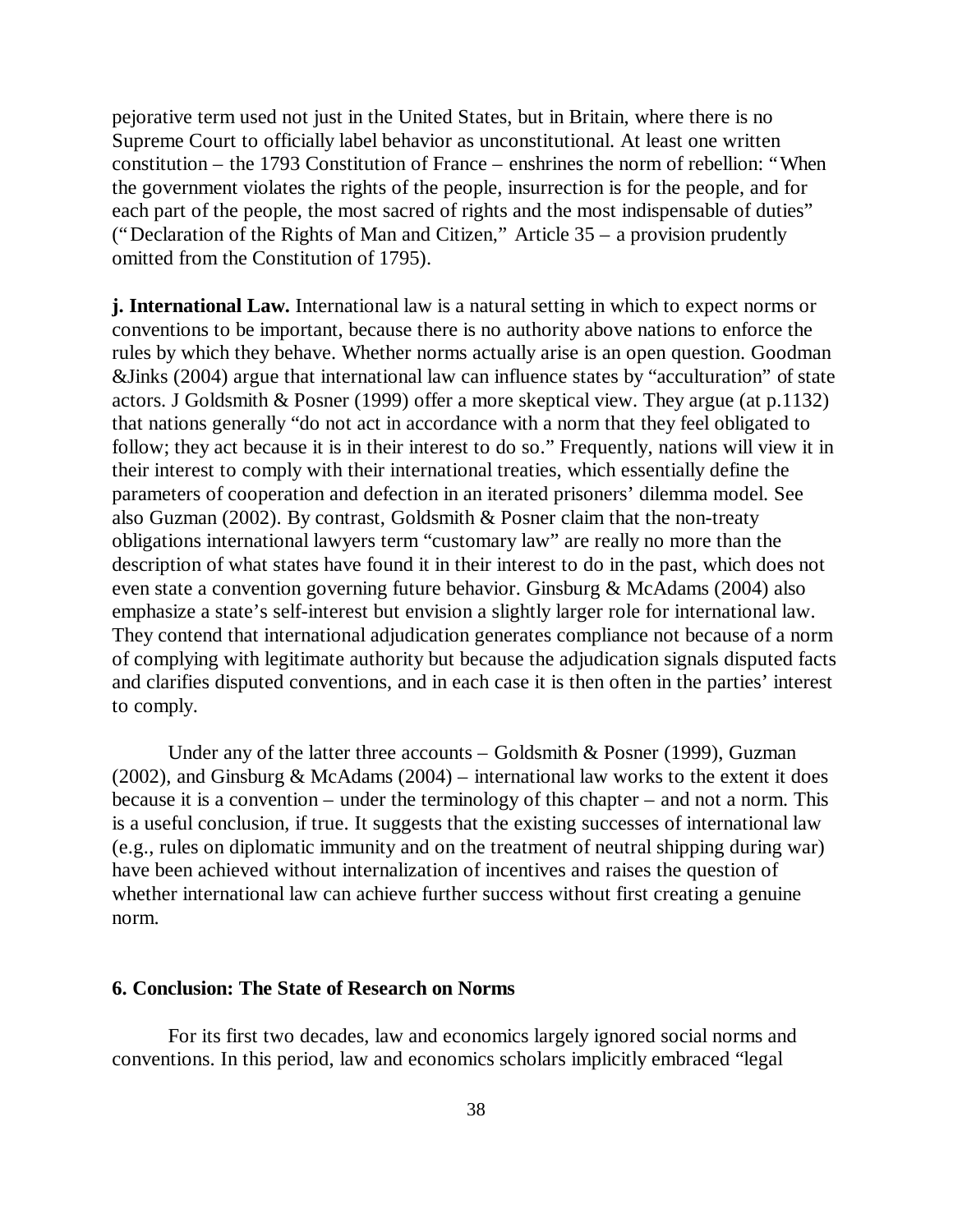centralism" – the idea that government provides the only source of order, and law the only set of enforced rules. In the 1990's however, law and economics "discovered" social norms and (in the terminology we use) conventions as sources of what Ellickson (1991) calls "Order Without Law." Incorporating informal order into the analysis substantially changes both normative analysis and positive predictions of behavior with and without law.

 The effects are so varied and pervasive that they are difficult to summarize, but we note a few major points. Where there was once a presumption that a given legal rule influenced behavior, there is now greater appreciation of the need for empirical research to verify a law's influence, given the possibility that a norm produced the required behavior prior to (and independent of) the law, or that a norm causes people to ignore the law. Where it once appeared that law offered the only solution to the market failure of externalities, we now see that norms often work to punish those who create negative externalities and reward those who create positive ones. At the same time, where theorists once emphasized the need for law to overcome collective action problems caused by individuals maximizing their narrow self-interest, theorists now recognize an important role for law to correct inefficient conventions and norms. Where welfare economics once gave little attention to the fact that the rules it identified as optimal might be perceived as unfair, it is now more accepted that such perceptions are common and their effect on utility – whether or not it fits the taste of the analyst – must be incorporated into social welfare. Where it once seemed that legal compliance was simply a function of deterrence and incapacitation, we can now explain why the norms of legal obedience and the rule of law matter too, and how more specific norms and conventions can either reinforce or undermine legal sanctions. Indeed, the very operation of some core legal institutions – the jury, the police, the bar – may depend significantly upon the norms that regulate them, and we cannot say whether an institution is efficient or inefficient without knowing which norms are interacting with it.

The breadth of the norms literature can also be understood by the variety of issues and legal topics that it has addressed – property, torts, contracts, criminal law, tax, etc. Here is a sign that the literature is maturing. The initial wave of norms scholarship in the early to mid 1990s tended to discuss the general topic of norms and to justify its importance by considering various puzzles or anomalies that could be explained only by norms. Some papers did focus on a narrow legal topic or problem and used norms as one part of the economic toolkit, but it is only in the past few years that this form of scholarship has dominated. We take this change as a sign of progress. Norms are no longer the concern of only "norms scholars" but of a large set of law and economics scholars – indeed, of rational-choice scholars generally – who see norms as one useful concept among many for understanding behavior.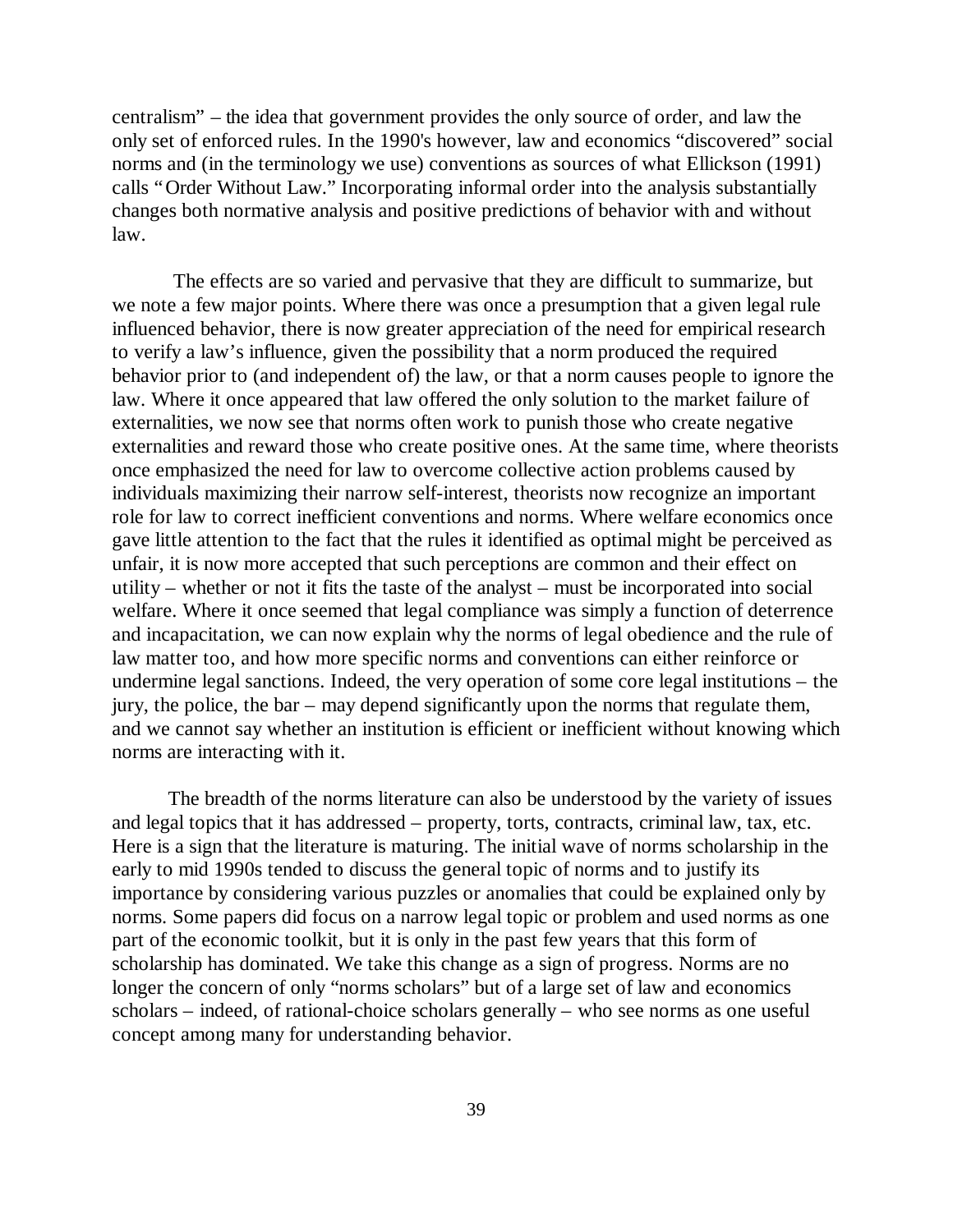In this regard, the literature retains huge potential, as there are many areas of law in which there has been little or no attention to norms, and since so much of the work will require detailed empirical examination. Indeed, Scott (2000: 1644) turns the tables on the heterodoxy nicely, saying that scholars in "behavioral" and "norms" law and economics alike have fallen into the "Fundamental Attribution Error," – "the experimentally observed tendency of humans to make the mistake of overestimating the importance of fundamental human traits and underestimating the importance of situation and context." By this he means that we scholars like broad theories and dislike the hard work of learning the facts of particular situations. This is a valid point, and, indeed, economists fall into this trap when they reject "taste-based" explanations of behavior – which require empirical validation to be useful – in favor of more general explanations based on price changes.

Norms scholarship is much like public choice theory. Both give new insight by asking new questions. Public choice theory asks questions such as, "Are the costs of a law concentrated and the benefits diffused?" and "Is this law difficult to understand for those who would be hurt by it?" Norms scholarship asks questions such as, "Is there a reason why this form of disutility would benefit a society in which it exists?" and "Was there a reason for this norm in the past, even if it is pernicious now?" The two ideas are complementary, as any two big good ideas would be (Geoffrey Miller's article, "Norms and Rents" is a good example of how they can be combined smoothly). Public choice helps explain why an inefficient norm might exist – it might have been to the advantage of certain concentrated interests to create such a norm. And norms help explain why lobbying groups exist – citizens may feel badly if they fail to aid a lobby that helps them, even though the lobby would probably succeed without any one person's contribution. Yet both norms and public choice are subdisciplines that claim much, and whose reach sometimes exceeds their grasp.

Norms have explanatory power. They explain why so much behavior seems to be efficient, internalizing externalities even when laws and material self-interest do not constrain behavior. We must beware, however, of simply saying "It's a norm that's doing it!" whenever behavior seems puzzling. And we must beware of attributing too much influence to norms even when they do exist. It is clear that people act on their principles, but it is also clear that people will sacrifice one principle for another on occasion, or sacrifice a principle for a taste. Any economist knows full well that if the price of a good rises, the quantity demanded will fall, and a principle is in this respect like any other good. Recall the conclusion of Carlson (2001) that convenience was crucial in determining the amount of recycling, and note the psychology experiments recounted in Jeffrey Rachlinski's 2000 warning that mundane considerations of instructions and inertia often trump even norms as religious beliefs (in the Darley-Batson "good Samaritan" experiment) or opposition to torture (in the Milgram "electric shock" experiment). We,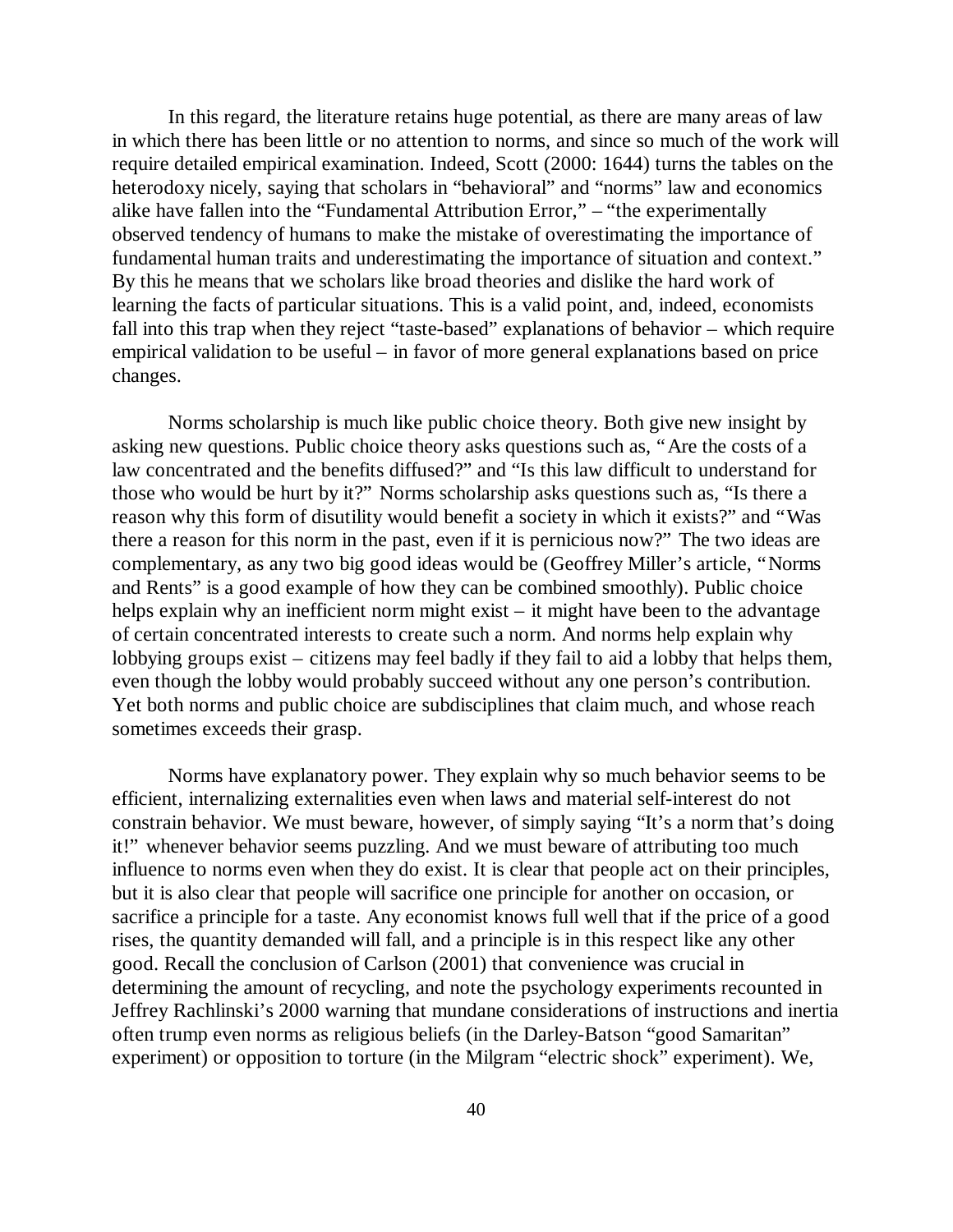like most of those who have thought hard about norms, believe that they are important and useful in explaining behavior. But it is important also not to forget magnitudes of incentives, or the need to carefully consider how hard it is to change those magnitudes. Every one of us has principles – but how many of us are principled?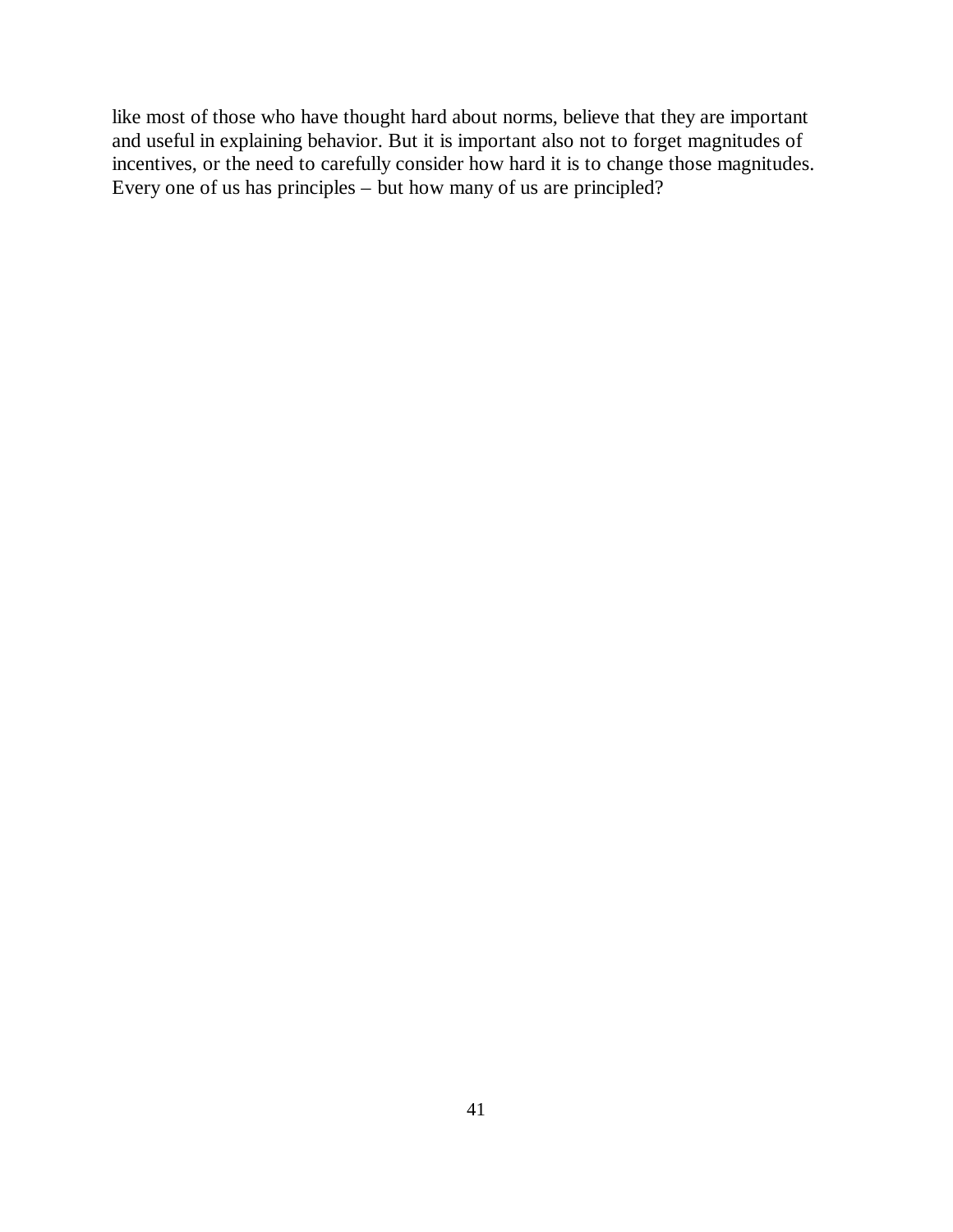## **REFERENCES**

## **Articles and Books**

Akerlof, George A. (1985) "Discriminatory, Status-based Wages among Traditionoriented, Stochastically Trading Coconut Producers," *Journal of Political Economy,* 93(2): 265-276 (April 1985). .

Akerlof, George A. (1980) "A Theory of Social Custom, of Which Unemployment May Be One Consequence," *Quarterly Journal of Economics,* 94(4): 749-775 (June 1980). .

Akerlof, George A. & Janet Yellen, eds.(1986) *Efficiency Wage Models of the Labor Market*. Cambridge: Cambridge University Press, 1986.

Aquinas, Thomas, *Summa Theologica* (Ave Maria Press, 1997). ISBN 0870610694. http://www.newadvent.org/summa/.

Aristotle, *Nichomachean Ethics*, tr. D. P. Chase (Dover Publications, 1998). ISBN 0486400964. http://www.gutenberg.net/browse/bibrec/br8438.htm.

Axelrod, Robert & William Hamilton (1981) ``The Evolution of Cooperation,'' *Science,* 211: 1390-1396 (March 1981).

Baker, Tom (2001) "Blood Money, New Money, and the Moral Economy of Tort Law in Action," *Law & Society Review,* 35: 275-319 (2001).

Banerjee, Abhijit V. (1992) "A Simple Model of Herd Behavior," *Quarterly Journal of Economics*, 107: 797-817 (August 1992).

Baron, Jonathan (2001) *Thinking and Deciding* (3d ed.) (Cambridge: Cambridge University Press). ISBN 0521659728.

Benkler, Yochai (2002) "Coase's Penguin, or, Linux and the Nature of the Firm," *Yale Law Journal*, 112: 369-446 (December 2002).

Bergstrom, Theodore C. (2002) "Evolution of Social Behavior: Individual and Group Selection,'' *Journal of Economic Perspectives*, 16(2): 67-88 (Spring 2002).

Bernstein, Lisa (1992) "Opting Out of the Legal System: Extralegal Contractual Relations in the Diamond Industry," *Journal of Legal Studies*, 21: 115-157 (January 1992).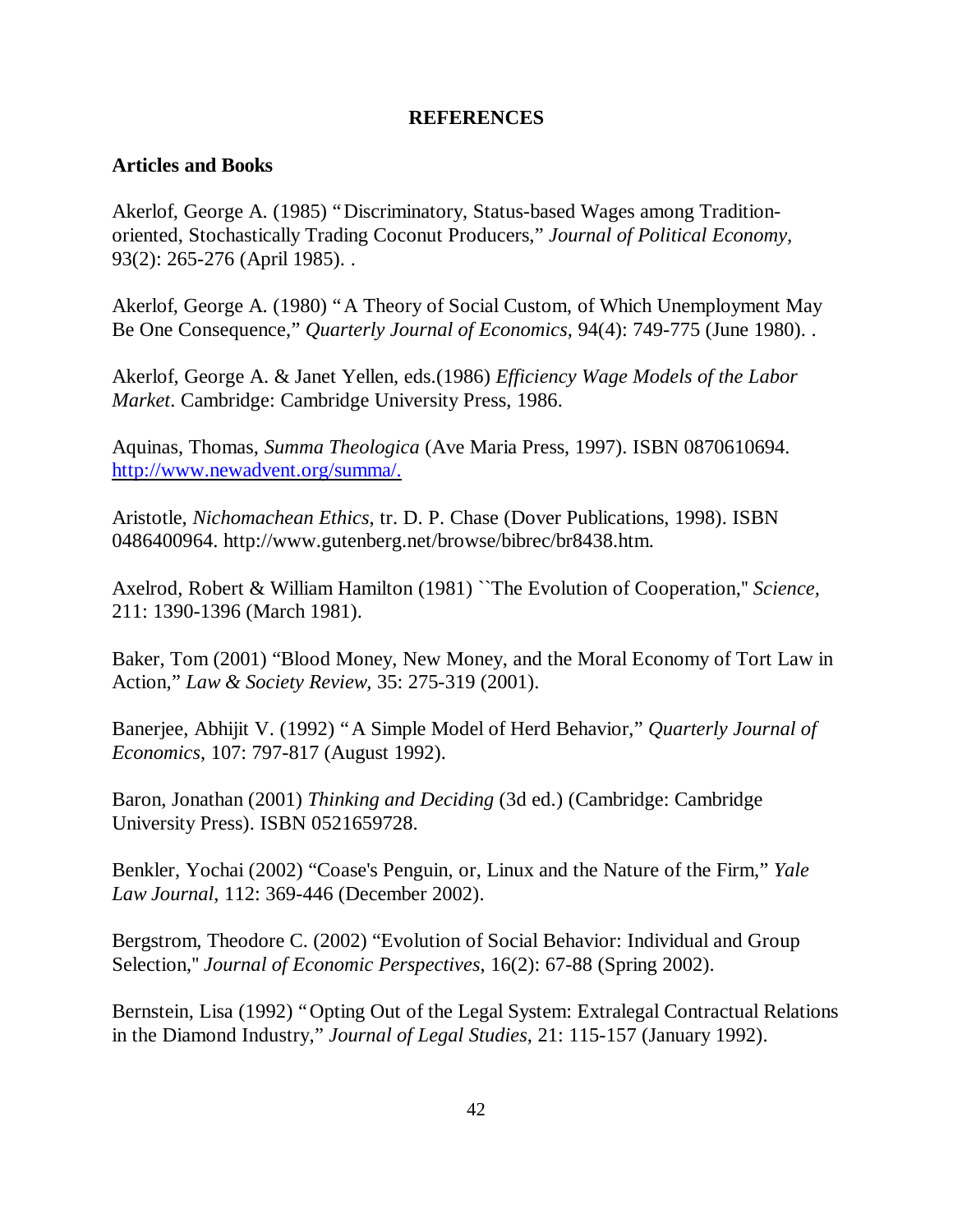Bernstein, Lisa (1996) "Merchant Law in a Merchant Court: Rethinking the Code's Search for Immanent Business Norms," *University of Pennsylvania Law Review*, 144: 1765-1821 (May 1996).

Bernstein, Lisa (1999) " The Questionable Basis of Article 2's Incorporation Strategy: A Preliminary Strategy," *The University of Chicago Law Review,* 66: 710-780 (Summer 1999).

Bernstein, Lisa (2001) "Private Commercial Law in the Cotton Industry: Creating Cooperation Through Rules, Norms, and Institutions," *Michigan Law Review,* 99 (7): 1724-1788 (June 2001).

Bikhchandani, Sushil, David Hirshleifer & Ivo Welch (1992) "A Theory of Fads, Fashion, Custom, and Cultural Change as Informational Cascades,'' *Journal of Political Economy*, 100: 992-1026 (October 1992).

Brennan, Geoffrey & Philip Pettit ( 2004) *The Economy of Esteem: An Essay on Civil and Political Society* (Oxford: Oxford University Press, 2004). ISBN 0199246483.

Brennan, Geoffrey & Philip Pettit (2000) "The Hidden Economy of Esteem," *Economics and Philosophy,* 16(1): 77-98 (April 2000).

Brinig, Margaret (1990) "Rings and Promises," *Journal of Law, Economics & Organization*, 6(1): 203-216 (Spring 1990).

Brinig, Margaret & Steven Nock (2003) "`I Only Want Trust': Norms, Trust, and Autonomy," *Journal of Socio-Economics,* 32: 471-487 (2003).

Brooks, Rosa Ehrenreich (2003) "The New Imperialism: Violence, Norms, and the 'Rule of Law,'" *Michigan Law Review* 101(7): 2275-2340 (June 2003).

Buckley, F.H. (2003) *The Morality of Laughter* (Ann Arbor: University of Michigan) ISBN 0472098187.

Buckley, F.H. & Eric Rasmusen (2000) "The Uneasy Case for the Flat Tax," *Constitutional Political Economy*, 11: 295-318 (December 2000).

Budziszewski, J. (1997) *Written on the Heart: The Case for Natural Law* (Inter-Varsity Press, 1997). ISBN 083081891X.

Cameron, Samuel (2001) ``The Economic Analysis of Social Customs: The Case of Pre-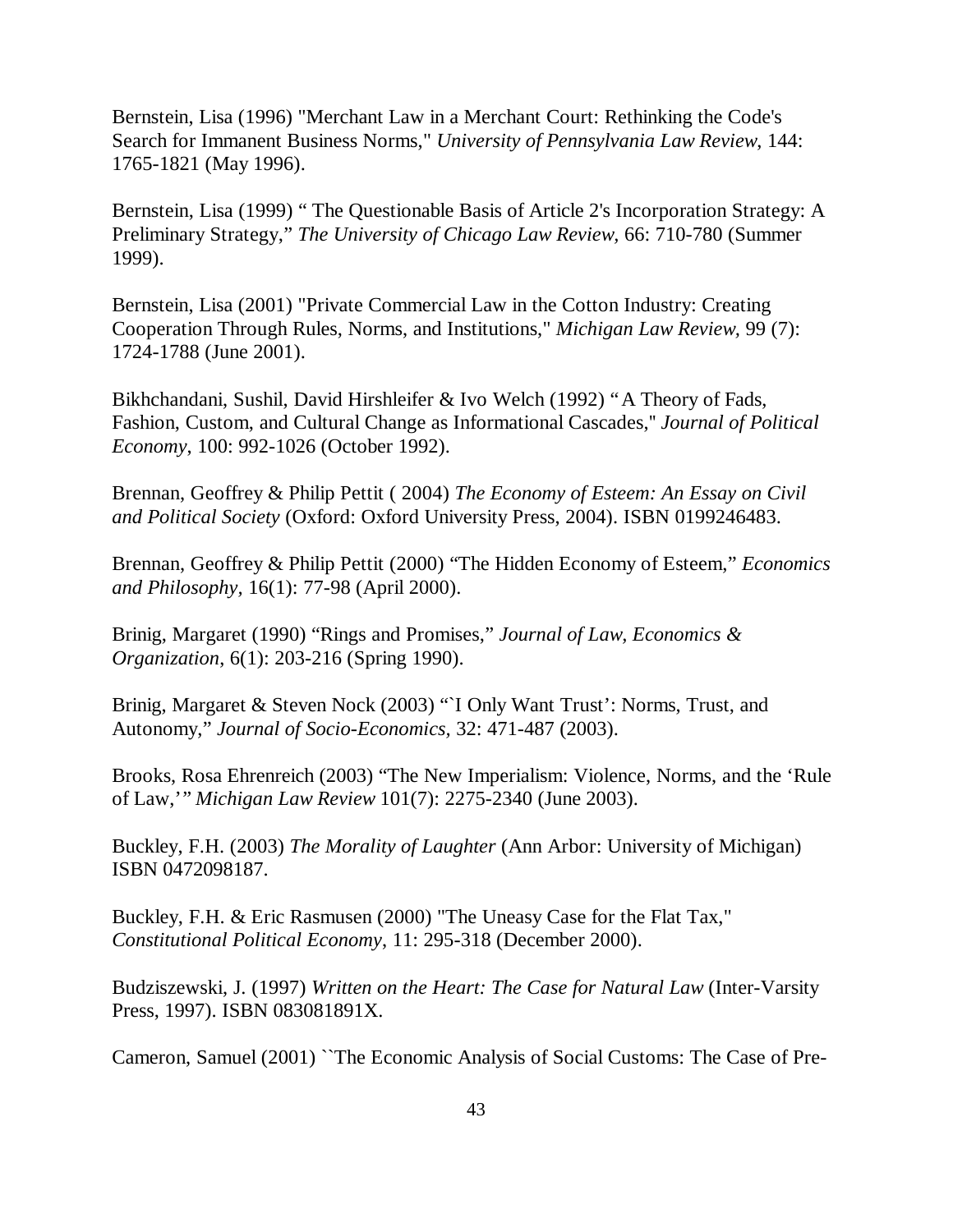marital Sex,'' *Journal of Evolutionary Economics*, 11(4): 457-473 (August 2001).

Cappel, Andrew J. (2003)"Bringing Cultural Practice into Law: Ritual and Social Norms Jurisprudence," *Santa Clara Law Review,* 43(2): 389-494 (2003).

Cheung, Steven N.S. (1973) "The Fable of the Bees: An Economic Investigation," *Journal of Law & Economics*, 16: 11-33 (April 1973).

Cooter, Robert D. (1991) "Inventing Market Property: The Land Courts of Papua New Guinea," *Law and Society Review*, 25 (4): 759-801 (1991).

Cooter, Robert D. (1996) "Decentralized Law for a Complex Economy: The Structural Approach to Adjudicating the New Law Merchant," *University of Pennsylvania Law Review,* 144: 1643-1696 (May 1996).

Cooter, Robert D. (1997) "Punitive Damages, Social Norms, and Economic Analysis," *Law and Contemporary Problems*, 60: 73-91 (Summer 1997).

Cooter, Robert D. (1998) "Models of Morality in Law and Economics: Self-Control and Self-Improvement for the "Bad Man" of Holmes," *Boston University Law Review*, 78: 903-930 (June 1998).

Cooter, Robert D. & Janet T. Landa, (1984) "Personal Versus Impersonal Trade: The Size of Trading Groups and Contract Law," *International Review of Law & Economics* 4 (1): 15-22 (June 1984).

Cooter, Robert D. & Ariel Porat (2001) "Should Courts Deduct Nonlegal Sanctions from Damages?" *Journal of Legal Studies*, 30(2): 401-422 (June 2001).

Cooter, Robert D. & Wolfgang Fikentscher (1998) "Indian Common Law: The Role of Custom in Indian Tribal Courts," *American Journal of Comparative Law,* 46: 287-337 (Spring 1998).

Cosmides, Leda, John Tooby & Jerome H. Barkow (1992) "Introduction: Evolutionary Psychology and Conceptual Integration," in *The Adapted Mind: Evolutionary Psychology and the Generation of Culture* 3-15 (Jerome H. Barkow, Leda Cosmides & John Tooby eds., Oxford: Oxford University Press, 1992). ISBN 0195101073.

Cowen, Tyler (2002) "The Esteem Theory of Norms," *Public Choice*, 113(1-2): 211-224 (October (2002). .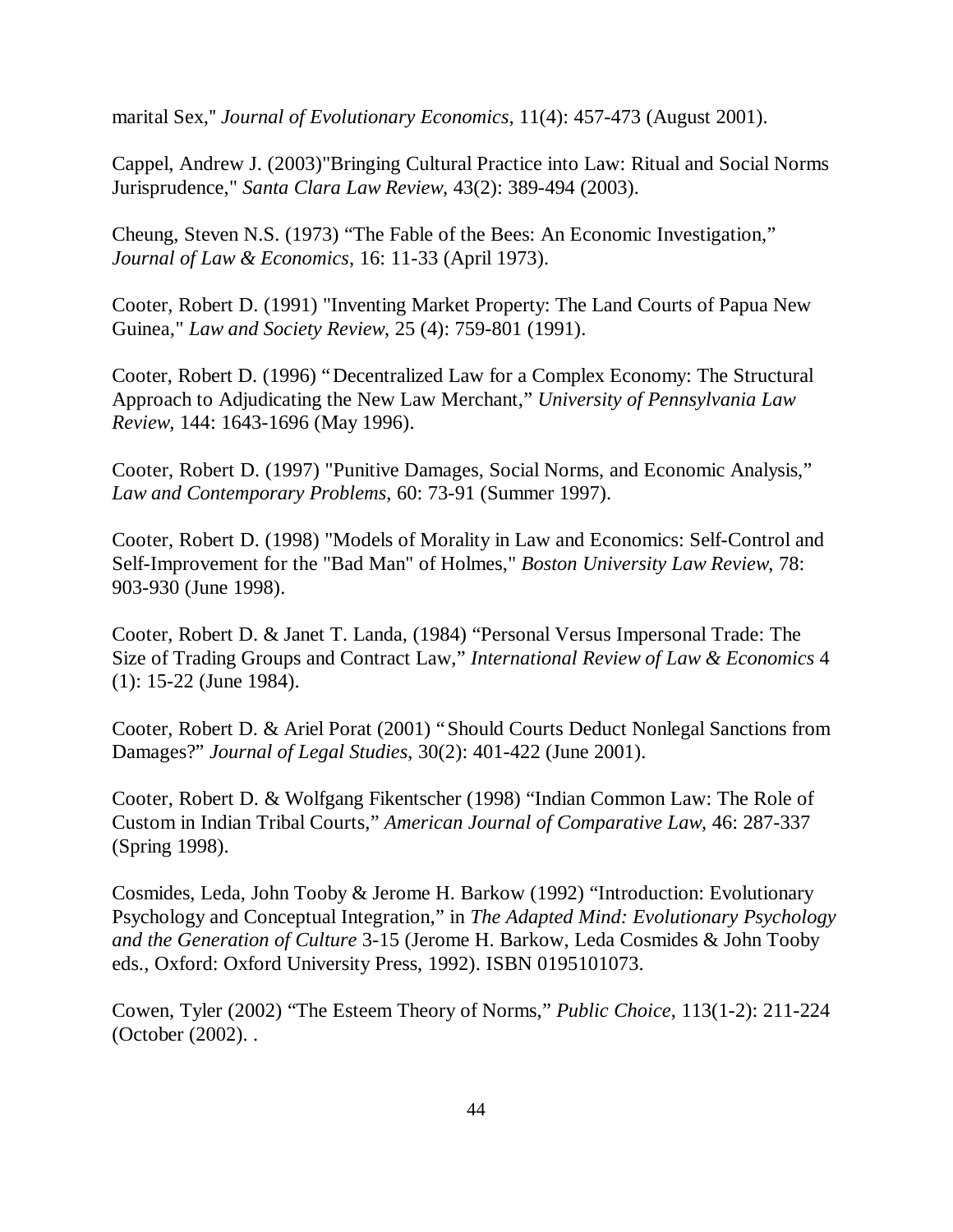Cox, James C. & Cary A. Deck (2002)``On the Nature of Reciprocal Motives," forthcoming in *Economic Inquiry*, http://econ.eller.arizona.edu/downloads/working\_papers/naturerecip.pdf (August 2002).

Darwin, Charles [1874] (1998) *The Descent of Man* (Reprint of 2d ed. Amerherst, N.Y.: Prometheus Books). ISBN 1573921769.

Dana, David (2001) "Rethinking the Puzzle of Escalating Penalties for Repeat Offenders," *Yale Law Journal*, 110: 733-783 (March 2001).

Davis, Kevin, Michael J. Trebilcock & Bradley Heys (2001) "Ethnically Homogeneous Commercial Elites in Developing Countries," *Law & Policy in International Business* 32: 331-61 (Winter 2001).

Dau-Schmidt, Kenneth G. (1990) "An Economic Analysis of the Criminal Law as a Preference-Shaping Policy," *Duke Law Journal,* 1990: 1-38 (February 1990).

Dawes, Robyn (1988) *Rational Choice in an Uncertain World* (Fort Worth, Texas: Harcourt Brace, 1988). ISBN 076192275X.

Dharmapala, Dhammika & Richard H. McAdams (2003) "The Condorcet Jury Theorem and the Expressive Function of Law: A Theory of Informative Law," 5 *American Law & Economics Review* 5:1-31.

Drahozal, Christopher R. (2000) "Commercial Norms, Commercial Codes, and International Commercial Arbitration," *Vanderbilt Journal of Transnational Law*, 33: 79- 146 (January 2000).

Ellickson, Robert C. (1986) "Of Coase and Cattle: Dispute Resolution among Neighbors in Shasta County," *Stanford Law Review*, 38: 623-688 (February 1986).

Ellickson, Robert C. (1991) *Order without Law: How Neighbors Settle Disputes* (Cambridge, Mass.: Harvard University Press, 1991). ISBN 0674641698.

Ellickson, Robert C. (1996) "Controlling Chronic Misconduct in City Spaces: Of Panhandlers, Skid Rows, and Public-Space Zoning," *Yale Law Journal*, 105:1165-1248 (March 1996).

Ellickson, Robert C. (1998) "Law and Economics Discovers Social Norms," *Journal of Legal Studies*, 27: 537-552 (June 1998) .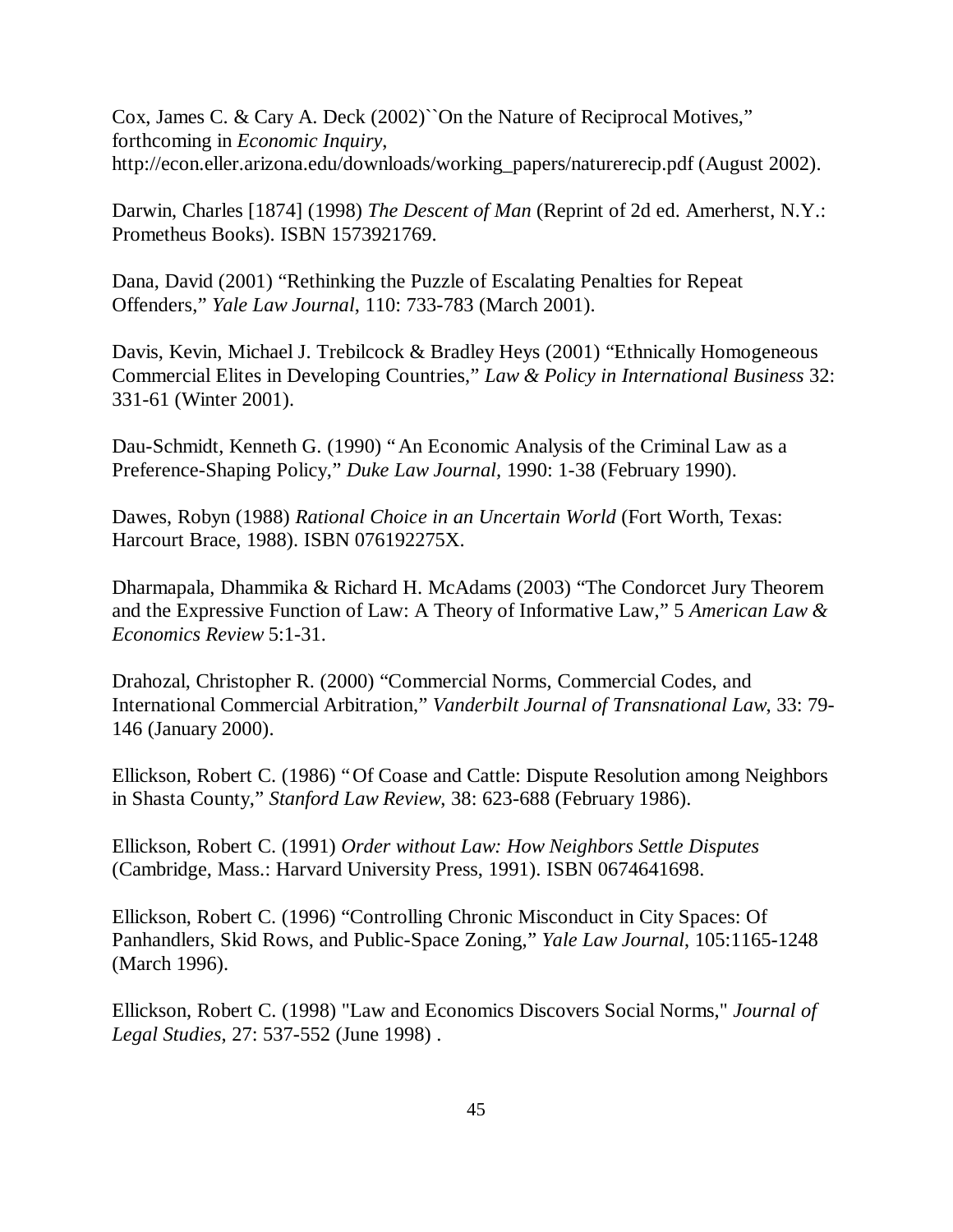Ellickson, Robert C. (2001) "The Market for Social Norms," *American Law and Economics Review*, 3(1): 1-49 (Spring 2001).

Ellickson, Robert C. (2005) "Norms of the Household" in *Norms and the Law*, edited by John Drobak.

Elster, Jon (1989) *The Cement of Society: A Study of Social Order* (Cambridge: Cambridge University Press). ISBN 0521376076.

Epstein, Joshua M. (2001) "Learning to Be Thoughtless: Social Norms and Individual Computation," *Computational Economics*, 18(1): 9-24 (August 2001).

Epstein, Richard A. (1992a) "*International News Service v. Associated Press*: Custom and Law As Sources of Property Rights in News," *Virginia Law Review,* 78: 85-128 (February 1992).

Epstein, Richard A. (1992b) "The Path To *The T.J. Hooper*: The Theory and History of Custom in the Law of Tort," *Journal of Legal Studies* 21 (1):1-38 (January 1992)

Epstein, Richard A. (2002) "The Allocation of the Commons: Parking on Public Roads," *The Journal Of Legal Studies,* 31 (2): S515-S544 (June 2002).

Fallon, Richard H., Jr. (1997) "The Rule of Law' As a Concept in Constitutional Discourse," *Columbia Law Review,* 97(1): 1-56 (January 1997).

Fershtman, Chaim & Yoram Weiss, (1998) "Why Do We Care What Others Think about Us?" in *Economics, Values, and Organization* 133-150 (Avner Ben-Ner & Louis Putterman eds., Cambridge: Cambridge University Press). ISBN 052177411X.

Fischel, Daniel (1998) "Lawyers and Confidentiality," *University of Chicago Law Review*, 65 (1): 1-33 (Winter 1998).

Frank, Robert H. (1988) *Passions within Reason: The Strategic Role of the Emotions* (New York: Norton, 1988). ISBN 0393960226.

Fremling, Gertrud M. & Richard A. Posner (1999) "Status Signaling and the Law, with Particular Application to Sexual Harassment," *University of Pennsylvania Law Review*, 147: 1069-1109 (May 1999).

Frey, Bruno S., (1994) "How Intrinsic Motivation Is Crowded Out and In," *Rationality & Society,* 6 (3): 334-352 (July 1994).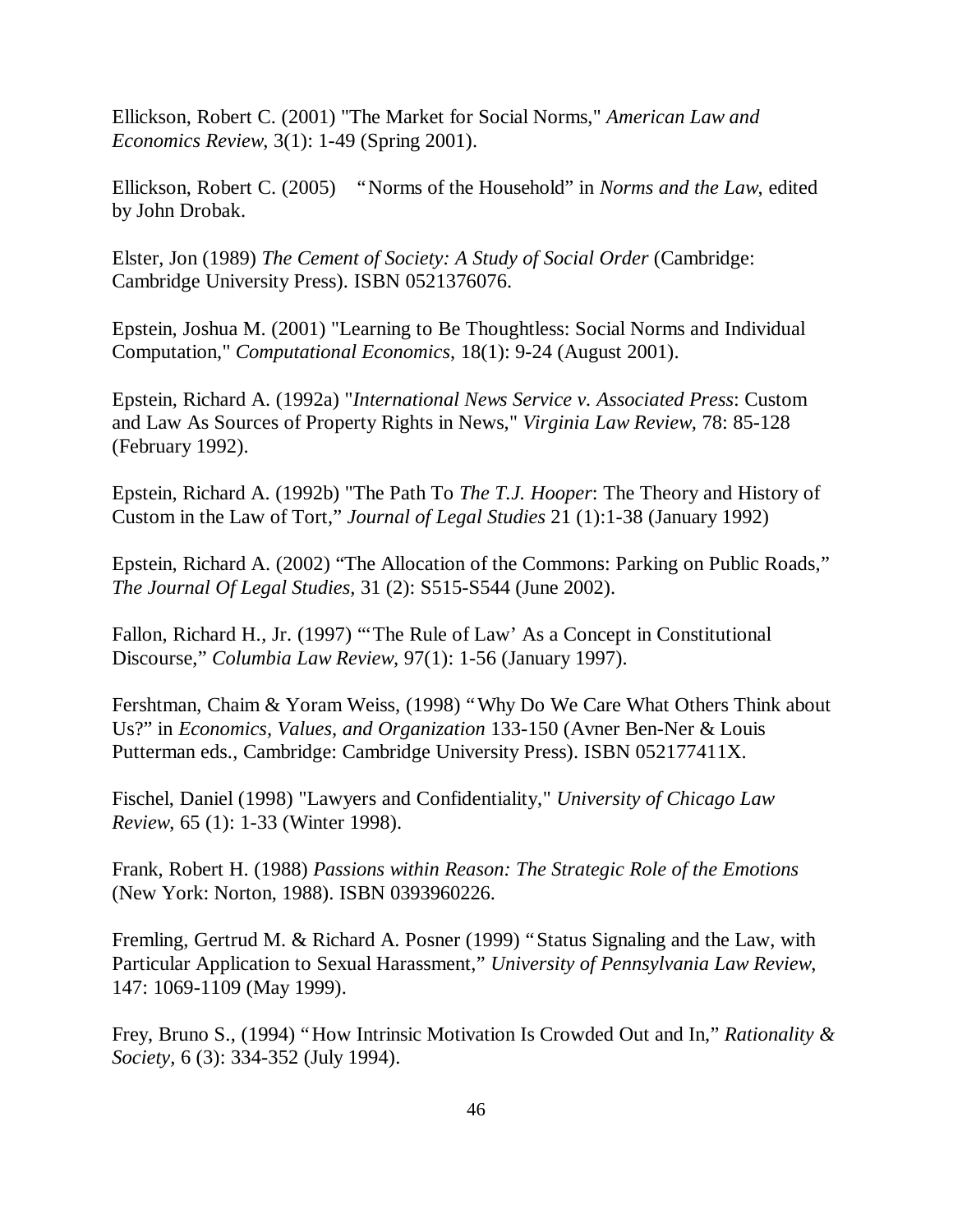Geisinger, Alex (2002) "A Belief Change Theory of Expressive Law," *Iowa Law Review*, 88: 35-73 (October 2002).

George, Robert P. (ed.) (1995) *Natural Law Theory: Contemporary Essays* (Oxford: Oxford University Press, 1995). ISBN 0198235526.

Ginsburg, Tom & Richard H. McAdams (2004) "Adjudicating in Anarchy: An Expressive Theory of International Dispute Resolution," *William & Mary Law Review* 45: 1229-1339 (March 2004).

Goldsmith, Jack & Eric A. Posner (1999) "A Theory of International Customary Law," *University of Chicago Law Review,* 66: 1113-1177(Fall 1999).

Goodman, Ryan & Derek Jinks (2004) "How to Influence States: Socialization and International Human Rights Law," forthcoming, *Duke Law Journal,* 54:..

Green, Stuart P. (2002) "Plagiarism, Norms, and the Limits of Theft Law: Some Observations on the Use of Criminal Sanctions in Enforcing Intellectual Property Rights," *Hastings Law Journal*, 54: 167-242 (November 2002).

Guzman, Andrew T. (2002) "A Compliance-Based Theory of International Law," *California Law Review* 90: 1823-1887 (December 2002).

Hadfield, Gillian K. (1999) "A Coordination Model of the Sexual Division of Labor," *Journal of Economic Behavior & Organization*, 40: 125-153 (October 1999).

Harder, David W. (1995) "Shame and Guilt Assessment, and Relationships of Shameand Guilt-Proneness to Psychopathology," in *Self-Conscious Emotions: the Psychology of Shame, Guilt, Embarrassment, and Pride*, (June Price Tangney & Kurt W. Fischer eds.) (New York: Guilford Press, 1995). ISBN 0898622646.

Hardin, Russell (1991) "Hobbesian Political Order," *Political Theory*, 19 (2): 156-180 (May 1991).

Harris, Marvin (1974) *Cows, Pigs, Wars and Witches: The Riddles of Culture* (New York: Random House, 1974). ISBN 0679724680.

Hasen, Richard L. (1996) "Voting Without Law?," *University of Pennsylvania Law Review*, 144: 2135-79 (May 1996).

Hayden, Robert M. & Jill K. Anderson (1979) "On the Evaluation of Procedural Systems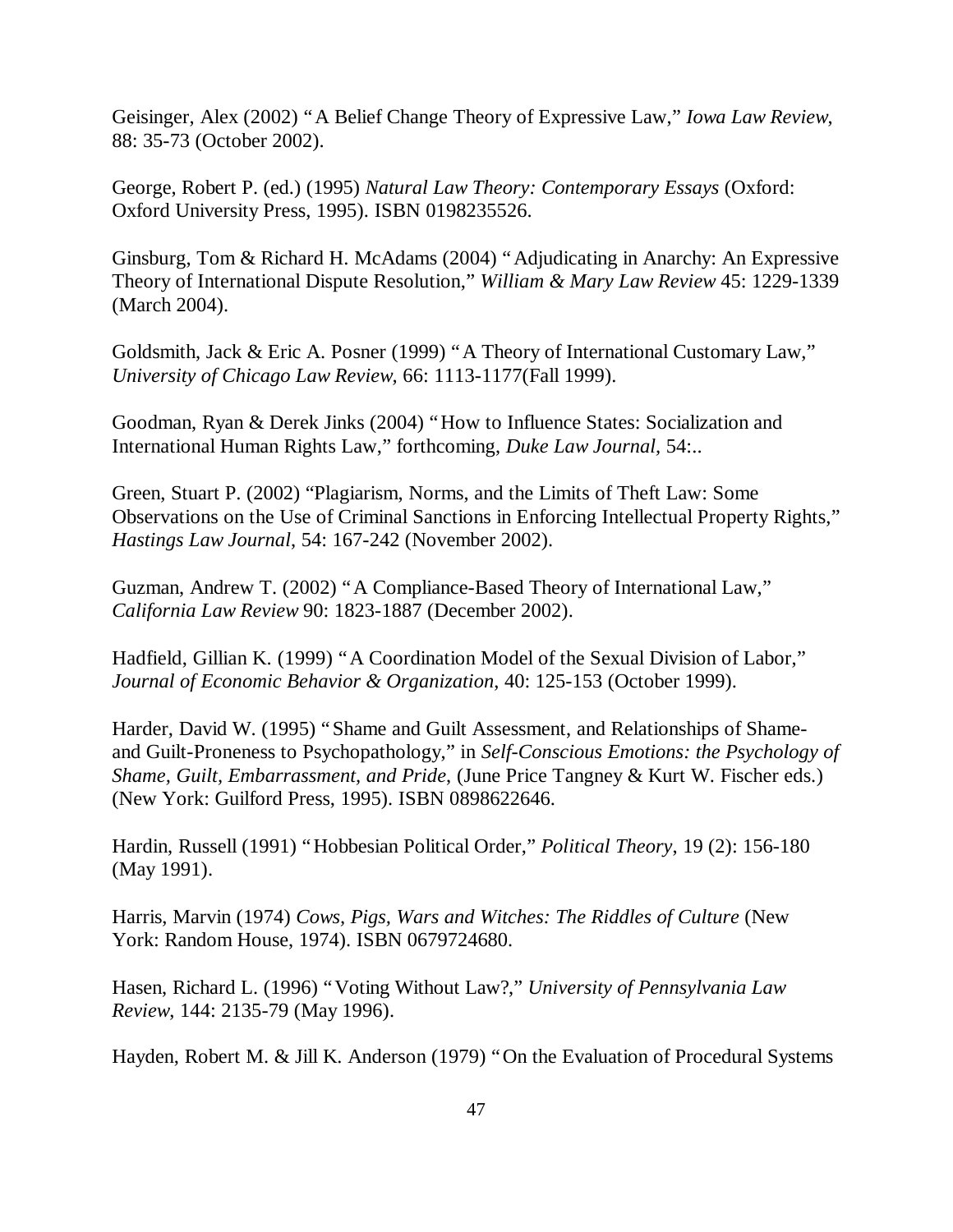in Laboratory Experiments: A Critique of Thibaut and Walker," *Law and Human Behavior,* 3: 21-38 (1979).

Hayek, F. A. (1973) *Law, Legislation, and Liberty, Volume 1*, (Chicago: University of Chicago Press, 1973).

Hetcher, Steven A. (1999) "Creating Safe Social Norms in a Dangerous World," *Southern California Law Review*, 73: 1-86 (November 1999).

Hetcher, Steven A. (2004) *Norms in a Wired World* (Cambridge: Cambridge University Press) ISBN 0521454360.

Hirshleifer, David (1995) "The Blind Leading the Blind: Social Influence, Fads, and Informational Cascades,'' pp. 188-215 (chapter 12) of *The New Economics of Human Behavior*, ed. by Mariano Tommasi & Kathryn Ierulli (Cambridge: Cambridge University Press, 1995). ISBN 0521479495.

Hirshleifer, David & Eric Rasmusen (1989) "Cooperation in a Repeated Prisoner's Dilemma with Ostracism,'' *Journal of Economic Behavior and Organization*, 12: 87-106 (August 1989).

Hirshleifer, Jack (1978) "Natural Economy Versus Political Economy," *Journal of Social & Biological Structures,* 1 (4): 319-337 (October 1978).

Hirshleifer, Jack (1987) "On the Emotions as Guarantors of Threats and Promises," in *The Latest on the Best: Essays on Evolution and Optimality*, ed. by John Dupre (Cambridge, Mass: MIT Press, 1987). ISBN 0262040905.

Holmes, Oliver Wendell Jr. (1897) "The Path of the Law," *Harvard Law Review* 10(8): 457-478 (March 1897). http://onlinebooks.library.upenn.edu/webbin/gutbook/lookup?num=2373.

Horne, Christine (2001) "The Contribution of Norms to Social Welfare: Grounds for Hope or Pessimism?," *Legal Theory,* 7:159-177 (June 2001).

Hume, David (1751) *Enquiry Concerning the Principles of Morals* (Hackett Publishing, 1997). ISBN: 0915145456. http://onlinebooks.library.upenn.edu/webbin/gutbook/lookup?num=4320.

Kahan, Dan M. (1996) "What Do Alternative Sanctions Mean?," University of Chicago Law Review, 63: 591-653 (Spring 1996).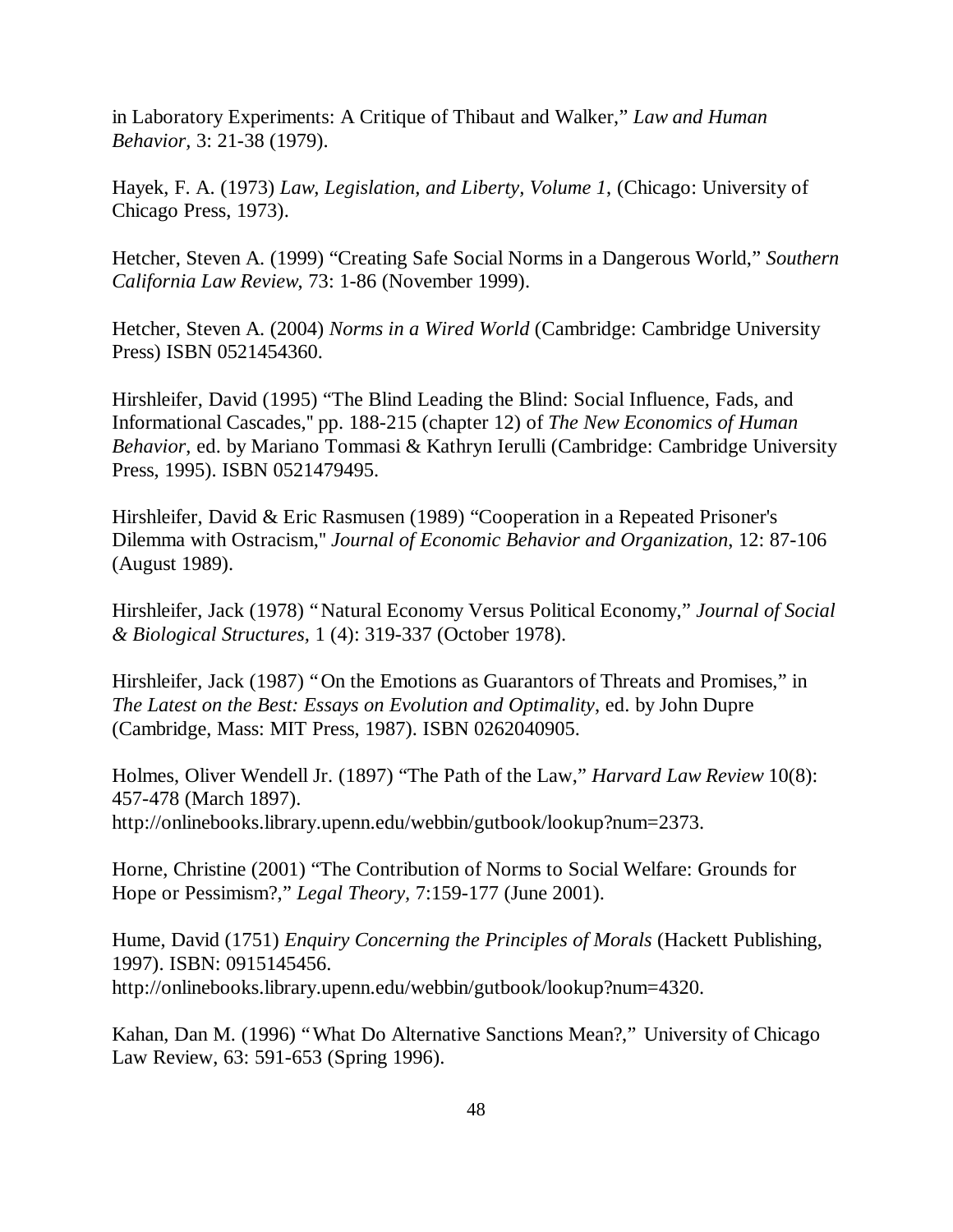Kahan, Dan M. (1998) "Social Meaning and the Economic Analysis of Crime," *Journal of Legal Studies*, 27: 609-622 (June 1998).

Kahan, Dan M. (1999) "Strategies for Private Norm Enforcement in the Inner City," *UCLA Law Review*, 46: 1859-1872 (August 1999).

Kahan, Dan M. (2000) "Gentle Nudges vs. Hard Shoves: Solving the Sticky Norms Problem," *University of Chicago Law Review*, 67: 607-645 (Summer 2000).

Kahan, Dan M. (2002) "Signaling or Reciprocating? A Response to Eric Posner's Law and Social Norms," *University of Richmond Law Review*, 36: 367-385 (May 2002).

Kahan, Dan M. (2003) "The Logic of Reciprocity: Trust, Collective Action, and Law," *Michigan Law Review*, 102 (1): 71-103 (October 2003).

Kahan, Marcel (2001) "The Limited Significance of Norms for Corporate Governance," *University of Pennsylvania Law Review*, 149: 1869-1900 (June 2001).

Kahneman, Daniel, Paul Slovic & Amos Tversky, eds. (1982) *Judgment Under Uncertainty: Heuristics and Biases* (Cambridge: Cambridge University Press, 1982). ISBN 0521284147.

Kaplow, Louis (1995) "A Note on Subsidizing Gifts," *Journal of Public Economics,* 58 (3): 469-477 (November 1995).

Kaplow, Louis & Steven Shavell (2002a) *Fairness versus Welfare* (Cambridge, Mass: Harvard University Press, 2002). ISBN 0674006224.

Kaplow, Louis & Steven Shavell (2002b) "Human Nature and the Best Consequentialist Moral System," Harvard Center for Law, Economics, and Business Discussion Paper No. 349.

Kaplow, Louis & Steven Shavell (2001a) "Moral Rules and the Moral Sentiments: Toward a Theory of an Optimal Moral System," Harvard Law and Economics Discussion Paper No. 342, http://ssrn.com/abstract=293906 (November 2001)..

Kaplow, Louis & Steven Shavell (2001b) "Any Non-Welfarist Method of Policy Assessment Violates the Pareto Principle," *Journal of Political Economy*, 109: 281-286 (April 2001).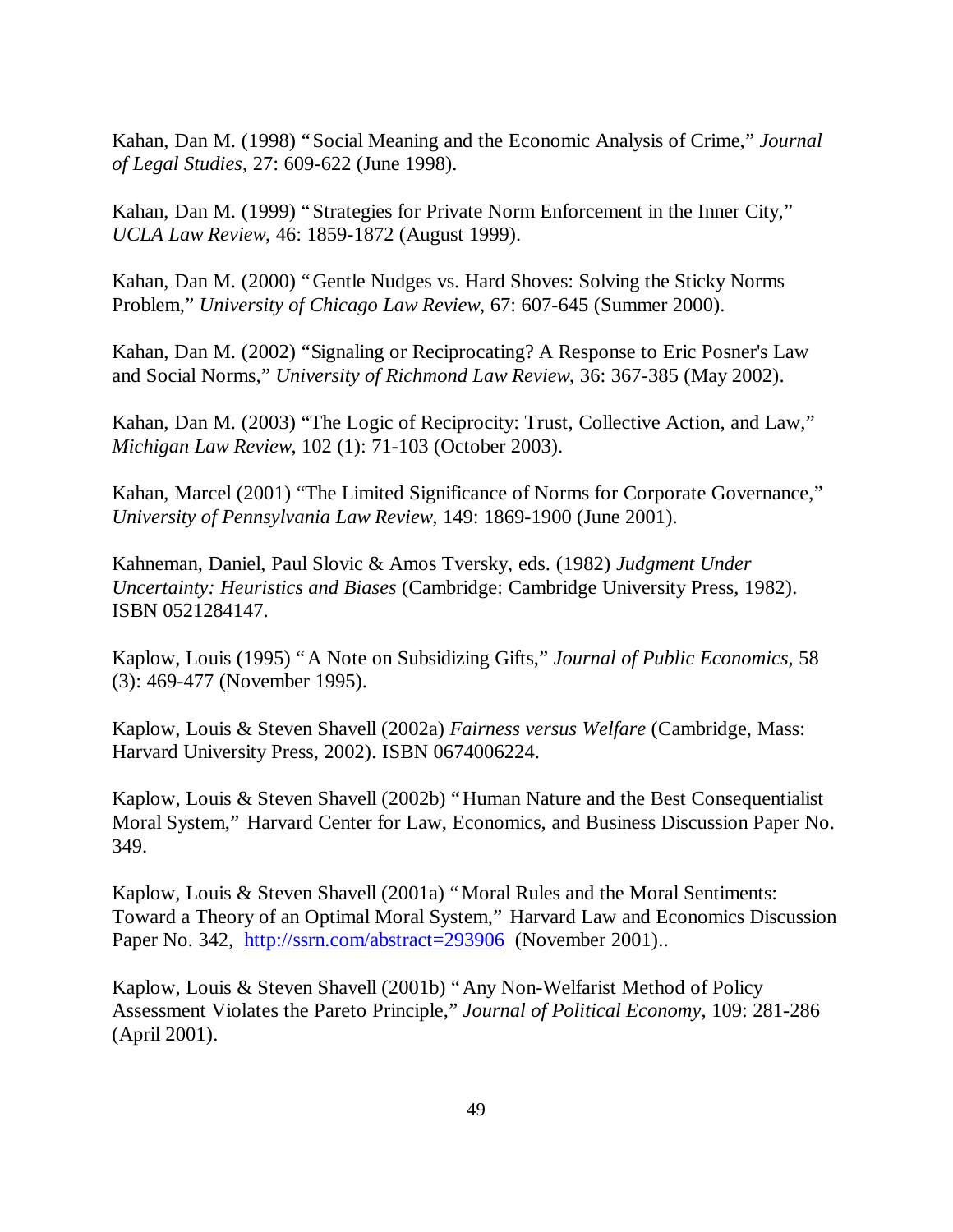Katz, Avery (1996) "Law, Economics & Norms: Taking Private Ordering Seriously," *University of Pennsylvania Law Review*, 144: 1745-1763 (May 1996).

Kindleberger, Charles (1983) "Standards as Public, Collective and Private Goods,'' *Kyklos*, 36 (3): 377-396 (1983).

Kim, Pauline (1999) "Norms, Learning & Law: Exploring the Influences on Worker's Legal Knowledge," *University of Illinois Law Review*, 1999 (2): 447-515 (1999).

Kirsch, Michael S. (2004) "Alternative Sanctions and the Federal Tax Law: Symbols, Shaming, and Social Norm Management as a Substitute for Effective Tax Policy," *Iowa Law Review*, 89: 863-939 (March 2004).

Klein, Benjamin & Keith Leffler (1981) "The Role of Market Forces in Assuring Contractual Performance,'' *Journal of Political Economy*, 89: 615-641 (August 1981).

Kreps, David, Paul Milgrom, John Roberts, & Robert Wilson (1982) "Rational Cooperation in the Finitely Repeated Prisoners' Dilemma,'' *Journal of Economic Theory*, 27: 245-252 (August 1982).

Kübler, Dorothea (2001) "On the Regulation of Social Norms," *Journal of Law, Economics, and Organization*, 17(2): 449-476 (October 2001).

Kuran, Timur (1998) "Ethnic Norms and their Transformation through Reputational Cascades," *Journal of Legal Studies,* 27: 623-59 (June 1998).

Kuran, Timur (1995) *Private Truths, Public Lies: The Social Consequences of Preference Falsification* (Cambridge, Mass: Harvard University Press, 1995). ISBN 0674707583.

Kuran, Timur & Cass R. Sunstein (1999) "Availability Cascades and Risk Regulation," *Stanford Law Review* 51: 683-768 (April, 1999).

Landa, Janet T. (1981), "A Theory of the Ethnically Homogeneous Middleman Group: An Institutional Alternative to Contract Law," *Journal of Legal Studies,* 10(2): 349-362 (June 1981).

Landa, Janet Tai (1994), *Trust, Ethnicity, and Identity* (Ann Arbor, MI: University of Michigan Press, 1994). ISBN: 047210361X.

Landes, William & Richard Posner (1975) "The Private Enforcement of Law," *Journal of Legal Studies*, 4(1): 1-46 (January 1975).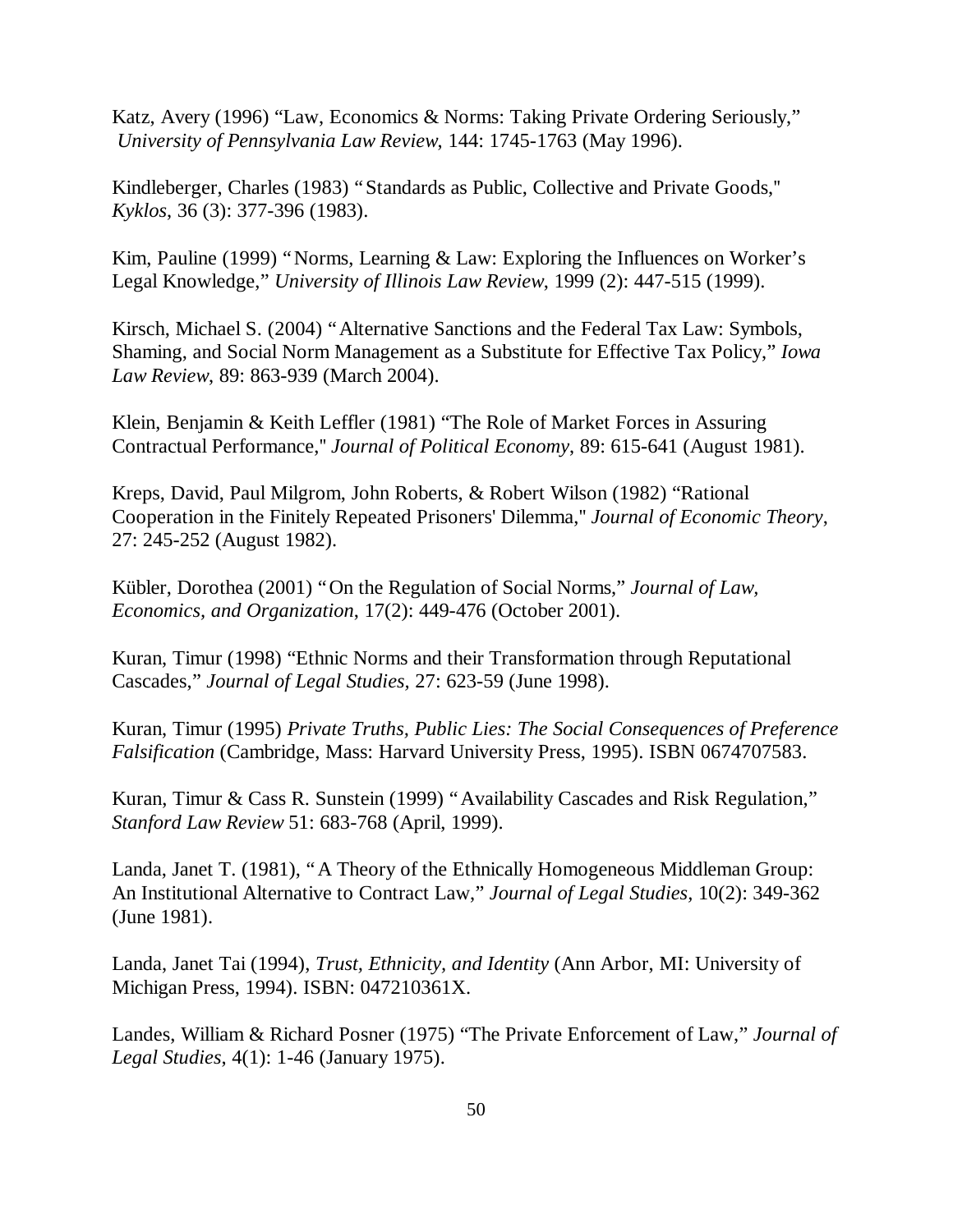Lederman, Leandra (2003) "The Interplay between Norms and Enforcement in Tax Compliance," *Ohio State Law Journal,* 64: 1453-1513 (2003).

Lerner, Josh & Jean Tirole (2002) "Some Simple Economics of Open Source," *Journal of Industrial Economics,* 50: 197-234 (June 2002).

Macaulay, Stewart (1963) ``Non-Contractual Relations in Business,'' *American Sociological Review*, 28: 55-70 (February 1963).

Mahoney, Paul G. and Christopher Sanchirico (2001) "Competing Norms and Social Evolution: Is the Fittest Norm Efficient?" *University of Pennsylvania Law Review*, 149: 2027-2062 (June 2001).

Mahoney, Paul G. and Christopher Sanchirico (2003) "Norms, Repeated Games, and the Role of Law," *California Law Review,* 91: 1281-1329 (October 2003).

Massell, Gregory J. (1968) "Law as an Instrument of Revolutionary Change in a Traditional Milieu: The Case of Soviet Central Asia," *Law and Society Review*, 2(2): 179- 228 (1968).

Maynard-Smith, John & Parker, G. A. (1976) "The logic of asymmetric contests," *Animal Behavior,* 24**,** 159-175.

McAdams, Richard H. (1995) "Cooperation and Conflict: The Economics of Group Status Production and Race Discrimination," *Harvard Law Review*, 108: 1003-1084 (March 1995).

McAdams, Richard H. (1996) "Group Norms, Gossip, and Blackmail," *University of Pennsylvania Law Review*, 144: 2237-2292 (May 1996).

McAdams, Richard H. (1997) "The Origin, Development and Regulation of Norms," *Michigan Law Review*, 96: 338-433 (November 1997).

McAdams, Richard H. (2000) "An Attitudinal Theory of Expressive Law," 79 *University of Oregon Law Review* 79: 339-390 (Summer 2000).

McAdams, Richard H. (2001a) "Conventions and Norms: Philosophical Aspects," in 4 *International Encyclopedia of Social and Behavioral Sciences* (N.J. Smelser & P.B. Baltes, eds., Pergamon, Oxford) 2735-2741.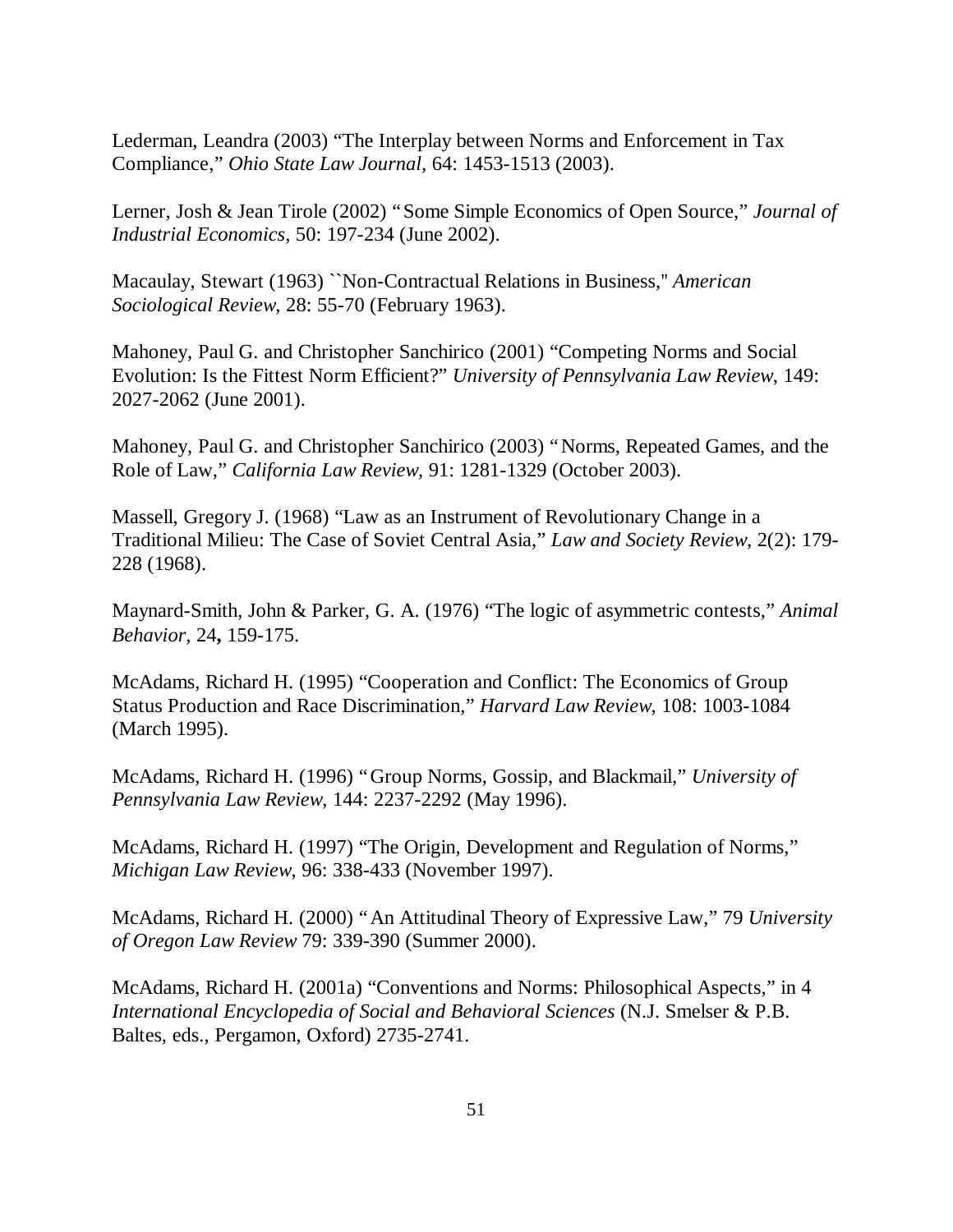McAdams, Richard H. (2001b) "Signaling Discount Rates: Law, Norms, and Economic Methodology," *Yale Law Journal*, 110(4): 625-689 (January 2001).

McGowan, David (2001) "Legal Implications of Open-Source Software," *University of Illinois Law Review*, 2001: 241-304.

Milhaupt, Curtis J. & Mark D. West (2000) "The Dark Side of Private Ordering: An Institutional and Empirical Analysis of Organized Crime," *University of Chicago Law Review*, 67: 41-98 (Winter 2000).

Mill, John Stuart (1859) *On Liberty* (Dover Publications, 2002). ISBN 0486421309. http://www.bartleby.com/130/.

Miller, Geoffrey P. (2003) "Norm Enforcement in the Public Sphere: The Case of Handicapped Parking," *George Washington Law Review*, 71: 895-933 (November 2003).

Miller, Geoffrey P. (2004) "Norms and Interests,"forthcoming *Hofstra Law Review*, draft at http://www.law.nyu.edu/faculty/workshop/spring2003/miller.pdf.

Murphy, Kristina (2004) "The Role of Trust in Nurturing Compliance: A Study of Accused Tax Avoiders," *Law and Human Behavior*, 28 (2):187-209 (April 2004).

Ng, Yew-Kwang (1999) "Utility, Informed Preference, or Happiness: Following Harsanyi's Argument to Its Logical Conclusion," *Social Choice & Welfare,* 16(2): 197- 216 (February 1999).

Ordeshook, Peter C. (2002) "Are 'Western' Constitutions Relevant to Anything Other than the Countries They Serve?" *Constitutional Political Economy*, 13(1): 3-24 (March 2002).

Ostrom, Elinor (1990) *Governing the Commons: The Evolution of Institutions for Collective Action* (Cambridge: Cambridge University Press, 1990). ISBN 0521405998.

Ostrom, Elinor (1991) "Rational Choice Theory and Institutional Analysis: Toward Complementarity," *The American Political Science Review*, 85(1): 237-243 (March 1991).

Painter, Richard W. (2001) "Rules Lawyers Play By," *New York University Law Review*, 76: 665-749 (June 2001).

Pettit, Philip N. (1990) "*Virtus Normativa*: Rational Choice Perspectives," *Ethics*, 100(4): 725-755 (July 1990).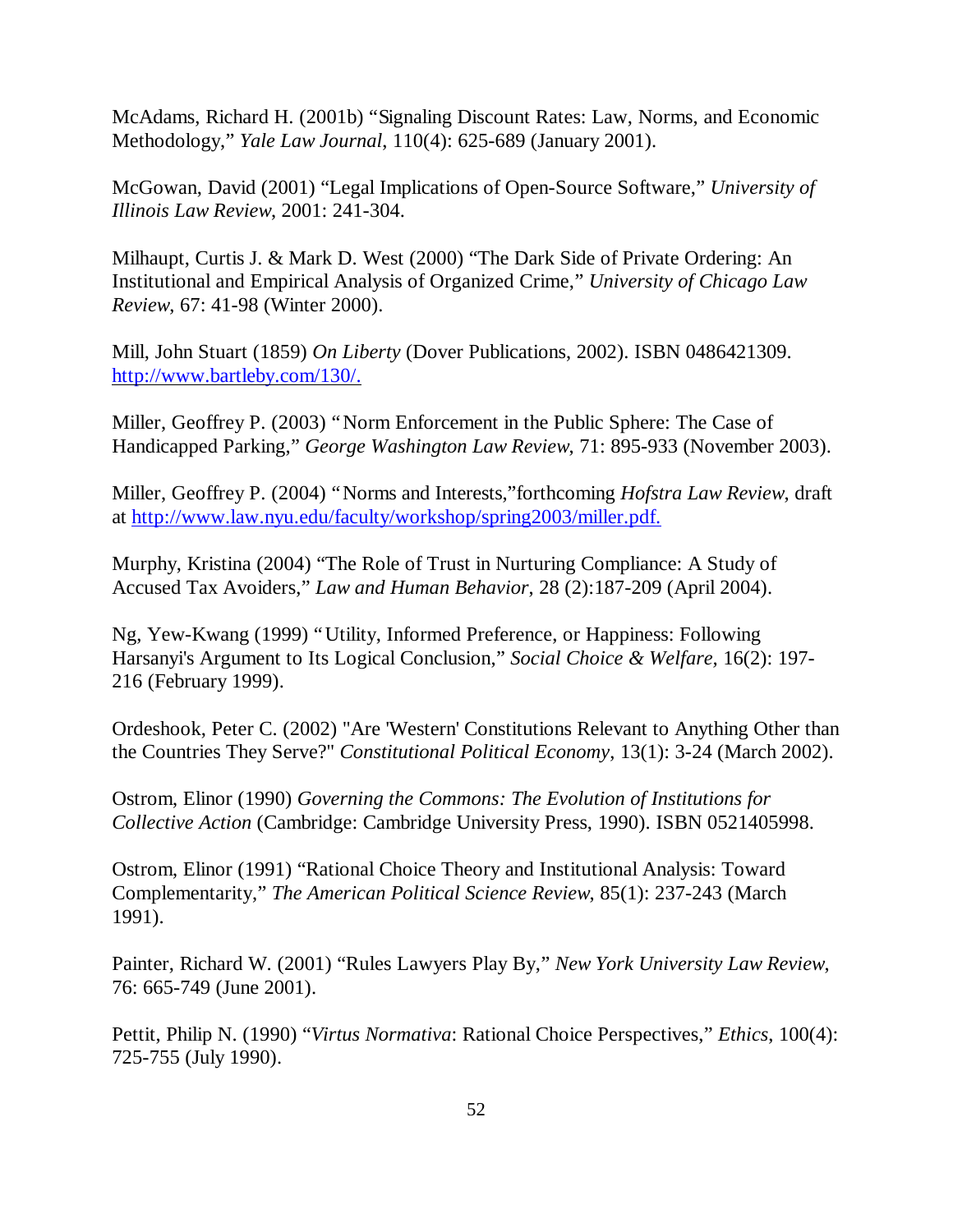Picker, Randal C. (1997) "Simple Games in a Complex World: A Generative Approach to the Adoption of Norms," *University of Chicago Law Review*, 64: 1225-1287 (Fall 1997).

Polinsky, A. Mitchell & Steven Shavell (2000) "The Fairness of Sanctions: Some Implications for Optimal Enforcement Policy," *American Law and Economics Review,* 2(2): 223-237 (2000)

Posner, Eric A. (1996a) "The Legal Regulation of Religious Groups," *Legal Theory,* 2 (1): 33-62 (March 1996).

Posner, Eric A. (1996b) "The Regulation of Groups: The Influence of Legal and Nonlegal Sanctions on Collective Action," *University of Chicago Law Review*, 63: 133-197 (Winter 1996).

Posner, Eric A. (1998) "Symbols, Signals, and Social Norms in Politics and the Law," *Journal of Legal Studies*, 27: 765-797 (June 1998).

Posner, Eric A. (1999) "Family Law and Social Norms," in *The Fall and Rise of Freedom of Contract*, (Frank Buckley, ed.) (Durham, N.C.:Duke University Press, 1999). ISBN 0822323338.

Posner, Eric A. (2000a) "Law and Social Norms: The Case of Tax Compliance," *Virginia Law Review*, 86: 1781-1820 (November 2000).

Posner, Eric A. (2000b) *Law and Social Norms* (Cambridge, Mass: Harvard University Press, 2000). ISBN 0-674-00814-6.

Posner, Richard (1992) *Sex and Reason* (Cambridge: Harvard University Press, 1992). ISBN 0674802799.

Posner, Richard A. (1997) "Social Norms and the Law: An Economic Approach," *American Economic Review, Papers and Proceedings*, 87: 365-369 (May 1997).

Posner, Richard & Eric Rasmusen (1999) "Creating and Enforcing Norms, with Special Reference to Sanctions, " *International Review of Law and Economics*, 19: 369-382 (September 1999).

Priest, George L. (1977) "The Common Law Process and the Selection of Efficient Rules," *Journal of Legal Studies*, 6: 65-82 (January 1977).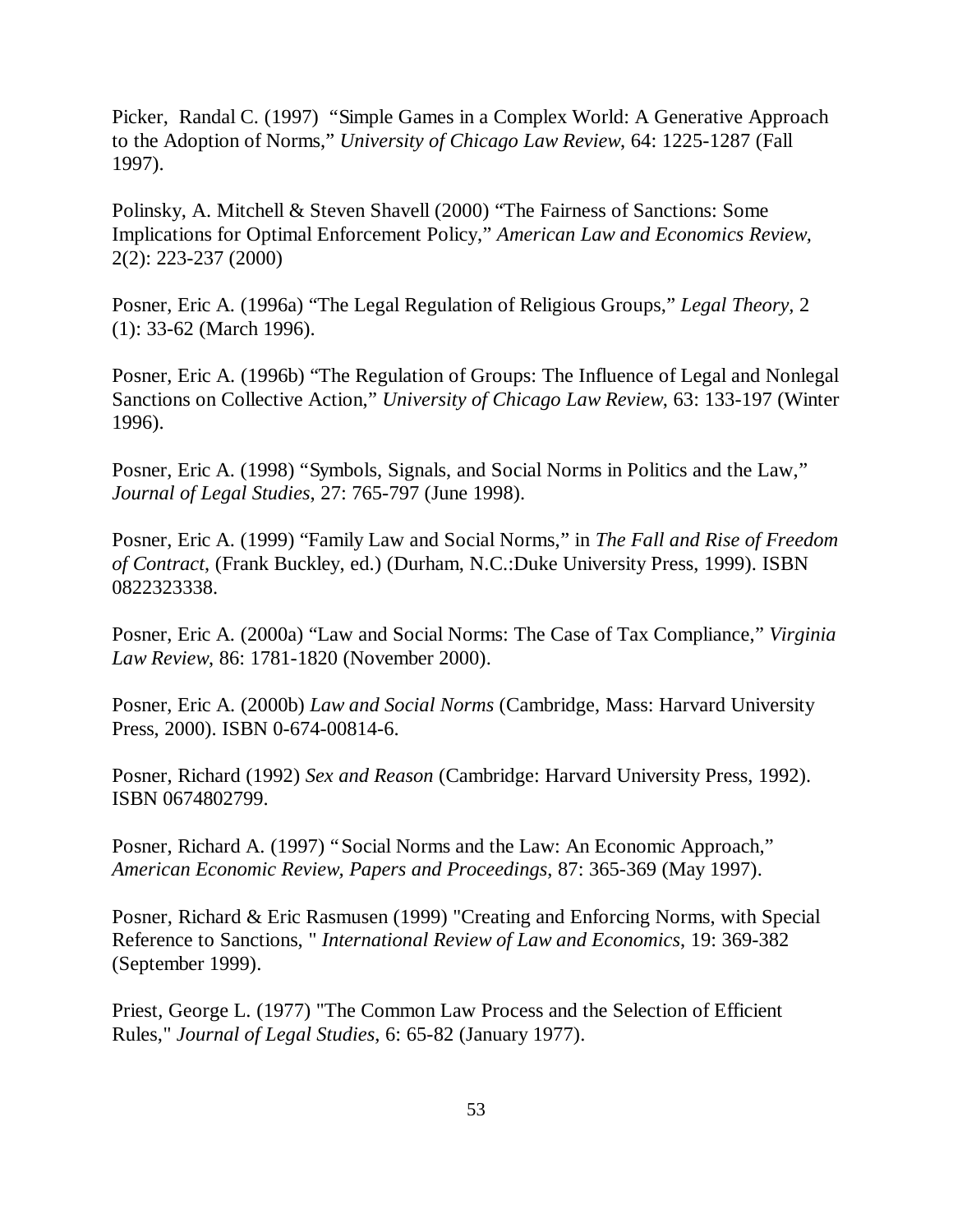Rabin, Matthew (1993) "Incorporating Fairness into Game Theory and Economics," *American Economic Review,* 83 (5): 1281-1302 (December 1993).

Rachlinski, Jeffrey J. (2000) "The Limits of Social Norms," *Chicago-Kent Law Review*, 74: 1537-1567 (2000).

Ramseyer, J. Mark (1994) "Learning to Love Japan: Social Norms and Market Incentives," *San Diego Law Review*, 34: 263-267 (Winter 1994).

Rasmusen, Eric (1989) *Games and Information* (3rd edition, Oxford: Blackwell Publishers, 2001). ISBN 0631210954.

Rasmusen, Eric (1996) "Stigma and Self-Fulfilling Expectations of Criminality," *Journal of Law and Economics*, 39: 519-544 (October 1996).

Rasmusen, Eric (2002) "An Economic Approach to Adultery Law," Chapter 5, pp. 70-91 of *Marriage and Divorce: An Economic Perspective*, edited by Antony Dnes and Robert Rowthorn (Cambridge: Cambridge University Press, 2002). ISBN 0521006325.

Rasmusen, Eric & Jeffrey Stake (1998) "Lifting the Veil of Ignorance: Personalizing the Marriage Contract," *Indiana Law Journal*, 73: 454-502 (Spring 1998).

Richman, Barak (2004) "How Communities Create Economic Advantage: Jewish Diamond Merchants in New York," Harvard Law and Economics Discussion Paper No. 384, http://papers.ssrn.com/sol3/papers.cfm?abstract\_id=349040 (September 2004).

Robinson, Paul H. & John M. Darley (1997) "The Utility of Desert," *Northwestern University Law Review,* 91: 453-499 (Winter 1997).

Rock, Edward & Michael Wachter (2002) "Meeting by Signals, Playing by Norms: Complementary Accounts of Nonlegal Cooperation in Institutions," *University of Richmond Law Review*, 36: 423-442 (May 2002).

Rose-Ackerman, Susan (1999) *Corruption and Government: Causes, Consequences, and Reform* (Cambridge: Cambridge University Press, 1999). ISBN 0521659124.

Rothschild, Michael (1974) "A Two-Armed Bandit Theory of Market Pricing," *Journal of Economic Theory*, 9 (2): 185-202 (October 1974).

Rubin, Paul H. (1977) "Why is the Common Law Efficient?" *Journal of Legal Studies*, 6: 51-63 (January 1977).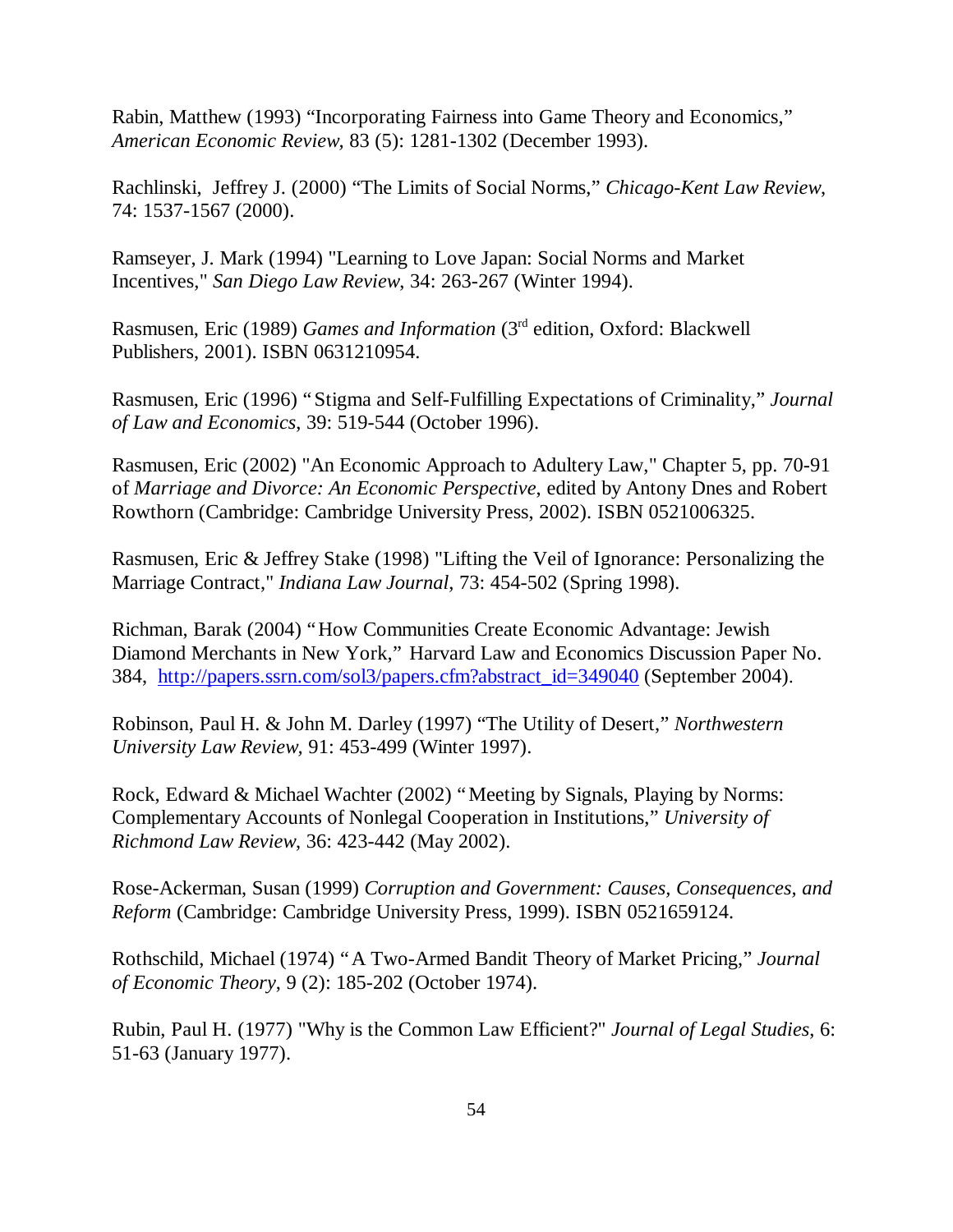Rubin, Paul H. (1982) "Evolved Ethics and Efficient Ethics, " *Journal of Economic Behavior and Organization*, 3: 161-174 (1982).

Sartorius, Christian (2002) ``The Relevance of the Group for the Evolution of Social Norms and Values,'' *Constitutional Political Economy*, 13(2): 149-172 (June 2002).

Schwartz, Warren F., Keith Baxter and David Ryan (1984) "The Duel: Can These Gentlemen Be Acting Efficiently?" *Journal of Legal Studies*, 13: 321-355 (June 1984).

Scott, Robert E. (2003) "A Theory of Self-Enforcing Indefinite Agreements," University of Virginia School of Law Working Paper No.03-2. http://ssrn.com/abstract\_id=390763

Scott, Robert E. (2000) "The Limits of Behavioral Theories of Law and Social Norms," *Virginia Law Review*, 86: 1603-1645 (November 2000).

Scott, Elizabeth S. & Robert E. Scott (1995) "Parents as Fiduciaries," *Virginia Law Review,* 81: 2401-2476 (November 1995).

Selten, Reinhard (1978) "The Chain-Store Paradox," *Theory and Decision*, 9 (2):127-59 (April 1978).

Shavell, Steven (2002) "Law versus Morality as Regulators of Conduct," *American Law and Economics Review*, 4(2): 227-257 (Fall 2002).

Singer, Peter (1981) *The Expanding Circle: Ethics and Sociobiology* (Farrar, Straus and Giroux, 1981). ISBN 0374151121.

Skeel, David A. Jr. (2001) "Shaming in Corporate Law," *University of Pennsylvania Law Review*, 149: 1811-1868 (June 2001).

Smith, Adam (1776) *The Wealth of Nations* (Indianapolis: The Liberty Fund, 1994)*.* ISBN 0865970084*.* http://www.econlib.org/library/Smith/smWN.html.

Smith, Adam (1790) *The Theory of the Moral Sentiments (*Indianapolis, The Liberty Fund, 1990) . ISBN 0865970122. http://socserv2.socsci.mcmaster.ca/~econ/ugcm/3ll3/smith/moral.html.

Stephen, James Fitzjames (1873) *Liberty, Equality, Fraternity: And Three Brief Essays*, Richard A. Posner (ed.) (Chicago: University of Chicago Press, 1992). ISBN 0226772586. http://my.execpc.com/~berrestr/stelib.html.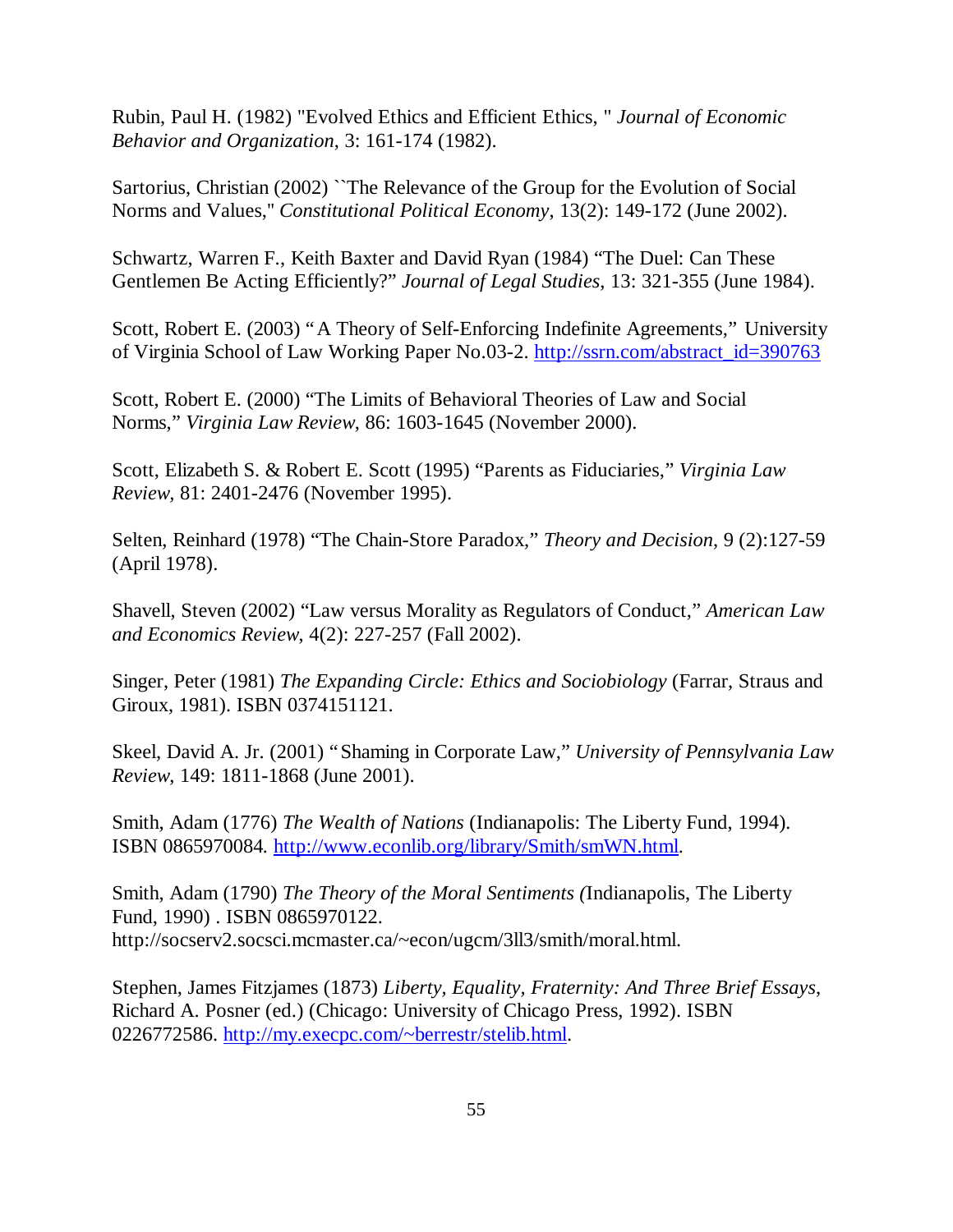Strahilevitz, Lior Jacob (2000) "How Changes in Property Regimes Influence Social Norms: Commodifying California's Carpool Lanes," *Indiana Law Journal*, 75: 1231-1296 (Fall 2000).

Strahilevitz, Lior Jacob (2003) "Charismatic Code, Social Norms, and the Emergence of Cooperation on the File-Swapping Networks," *Virginia Law Review,* 89: 505-595 (May 2003).

Strotz, R.H. (1955) "Myopia and Inconsistency in Dynamic Utility Maximization," *Review of Economic Studies,* 23(3): 165-180 (1955-1956).

Sugden, Robert (1986) *The Economics of Rights, Co-operation and Welfare* (Oxford: Blackwell Publishers, 1986). ISBN 0631144498.

Sugden, Robert (1998) "Normative Expectations: The Simultaneous Evolution of Institutions and Norms," in *Economics, Values, and Organization* 73 (Avner Ben-Ner & Louis Putterman eds., Cambridge: Cambridge University Press). ISBN 052177411X.

Sunstein, Cass R. (1996) "On the Expressive Function of Law," *University of Pennsylvania Law Review*, 144: 2021-53 (May 1996).

Sunstein, Cass R., David Schkade & Daniel Kahneman (2000) "Do People Want Optimal Deterrence?," *Journal of Legal Studies*, 29: 237-53 (January 2000).

"Symposium: Law, Economics, & Norms," (1996) *University of Pennsylvania Law Review*, 144 (May 1996).

"Symposium: Social Norms, Social Meaning, and the Economic Analysis of Law," (1998) *Journal of Legal Studies*, 27 (June 1998).

"Symposium: The Legal Construction of Norms," *Virginia Law Review*, 86 (November 2000).

"Symposium: Corporate Law and Social Norms," (1999) *Columbia Law Review*, 99 (June 1999).

"Symposium on Norms, Law, and Order in the City," (2000) *Law and Society Review*, 34 (2000).

"Symposium: Norms and Corporate Law," (2001) *University of Pennsylvania Law Review*, 149:1735-2191 (June 2001).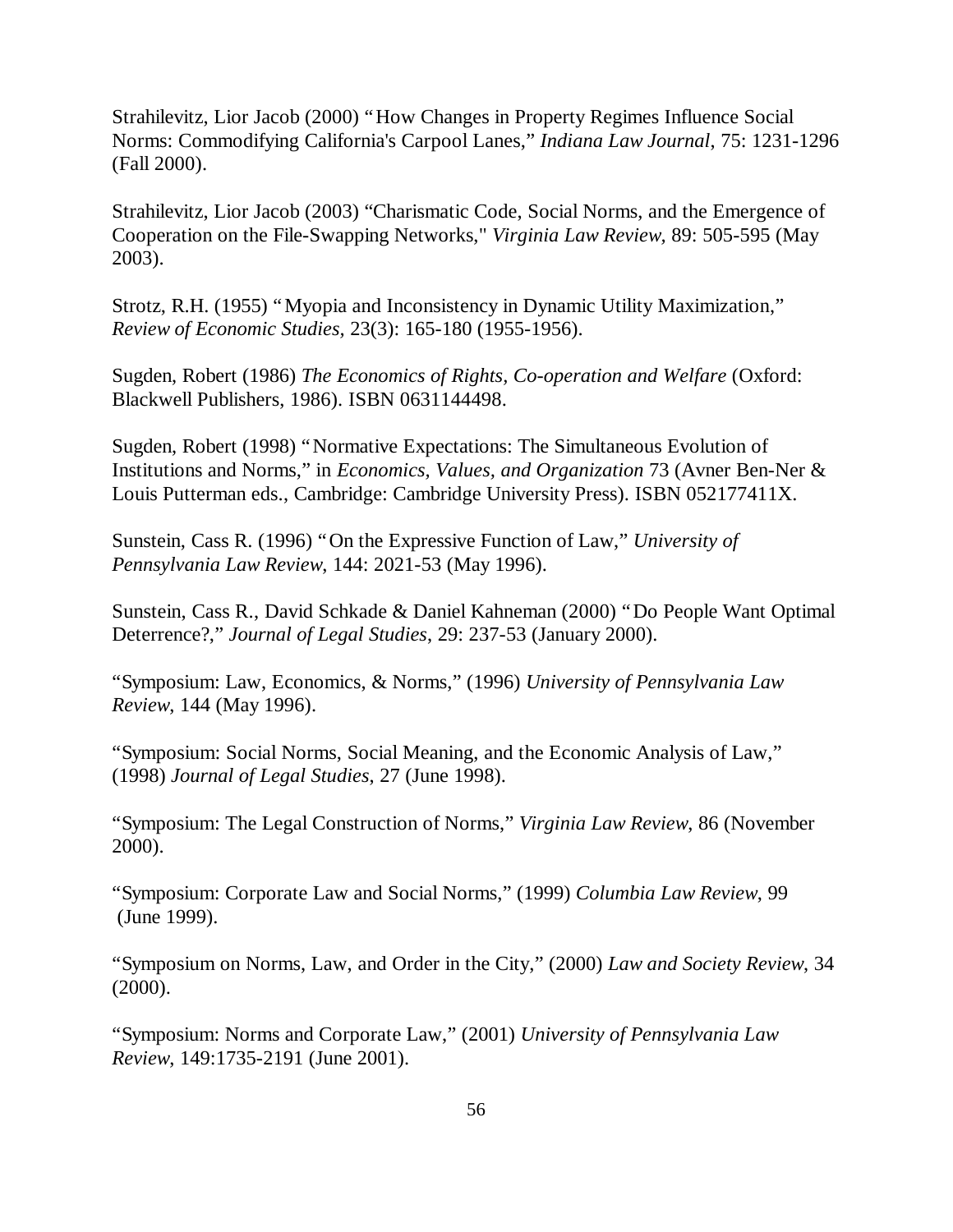Tangney, June Price (1995) "Recent Advances in the Empirical Study of Shame and Guilt," *American Behavioral Scientist*, 38: 1132-1145 (August 1995).

Teichman, Doron (2004) "Sex, Shame, and the Law: An Economic Perspective on Megan's Law," University of Michigan John M. Olin Center for Law & Economics Working Paper Series. Working Paper, http://law.bepress.com/umichlwps/olin/art26 (September 2004).

Thibaut, John & Laurens Walker (1975) *Procedural Justice: A Psychological Analysis* (New York: Wiley, 1975). ISBN 0470858680.

Trivers, Robert L. (1971) "The Evolution of Reciprocal Altruism," *Quarterly Review of Biology*, 46 (1): 35-57 (March 1971).

Wells, Gary & Richard Petty (1980) "The Effect of Overt Head Movements on Persuasion," *Basic and Applied Social Psychology*, 1(3): 219-30 (September 1980).

Wendel, W. Bradley (2001) "Nonlegal Regulation of the Legal Profession: Social Norms in Professional Communities," *Vanderbilt Law Review*, 54: 1955-2055 (October 2001).

West, Mark D. (1997) "Legal Rules and Social Norms in Japan's Secret World of Sumo," *Journal of Legal Studies*, 26: 165-201 (January 1997).

Whitman, Douglas Glen (1998) "Hayek contra Pangloss on Evolutionary Systems," *Constitutional Political Economy*, 9: 45-66 (1998).

Wilson, Edward O. (1980) *Sociobiology* (Cambridge, Mass: Harvard University Press, 1980). ISBN 0674002350.

Wilson, James Q. (1993) *The Moral Sense* (Simon and Schuster, 1993). ISBN 0684833328.

Zerbe, Richard O. Jr. (2001) *Efficiency in Law and Economics*, (Aldershot England: Edward Elgar, 2001).

Zywicki, Todd J. (2003) "The Rise and Fall of Efficiency in the Common Law: A Supply-Side Analysis," *Northwestern Law Review*, 97: 1551-1633 (Summer 2003)

## **Cases and Statutes**